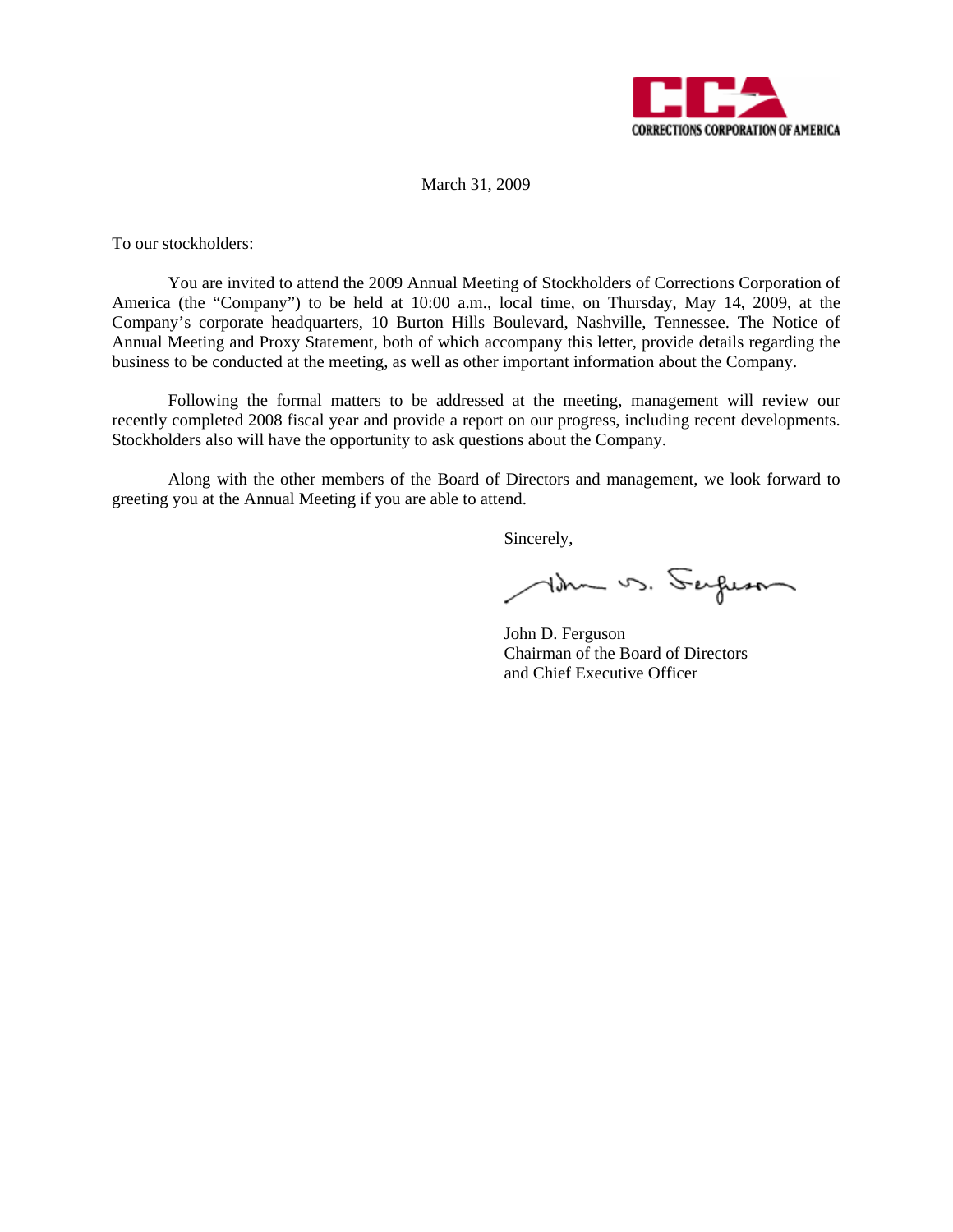## **CORRECTIONS CORPORATION OF AMERICA 10 Burton Hills Boulevard Nashville, Tennessee 37215**

# **NOTICE OF ANNUAL MEETING OF STOCKHOLDERS TO BE HELD ON THURSDAY, MAY 14, 2009**

The Annual Meeting of Stockholders will be held at 10:00 a.m., local time, on Thursday, May 14, 2009, at the Company's corporate headquarters, 10 Burton Hills Boulevard, Nashville, Tennessee. At the Annual Meeting, stockholders will consider and vote on the following proposals:

- (1) The election of 13 nominees named in the accompanying Proxy Statement to serve on the Company's Board of Directors;
- (2) The ratification of the appointment by the Company's Audit Committee of Ernst & Young LLP as the Company's independent registered public accounting firm;
- (3) A stockholder proposal for the Company to provide a semi-annual report to stockholders disclosing certain information with respect to the Company's political contributions and expenditures, if properly presented at the Annual Meeting; and
- (4) Any other matters that may properly come before the Annual Meeting or any adjournments or postponements thereof.

We are pleased to take advantage of new Securities and Exchange Commission rules that allow issuers to furnish proxy materials to their stockholders over the internet. We believe the new rules will allow us to provide our stockholders with the information they need in a timely and convenient manner, while lowering the costs of delivery and reducing the environmental impact of our annual meeting.

Your vote is important. You may vote by toll-free telephone or by the internet. If you elected to receive a copy of the proxy card by mail, you may vote by completing, signing and returning the proxy card in the accompanying postage-paid envelope. Please refer to the proxy card and the accompanying Proxy Statement for additional information regarding your voting options. Even if you plan to attend the Annual Meeting, please take advantage of one of the advance voting options to ensure that your shares are represented at the Annual Meeting. You may revoke your proxy at any time before it is voted by following the procedures described in the accompanying Proxy Statement.

Stockholders of record at the close of business on Tuesday, March 17, 2009 are entitled to vote at the Annual Meeting and any adjournments or postponements thereof.

By Order of the Board of Directors,

 G. A. Puryear IV Executive Vice President, General Counsel and Secretary

March 31, 2009 Nashville, Tennessee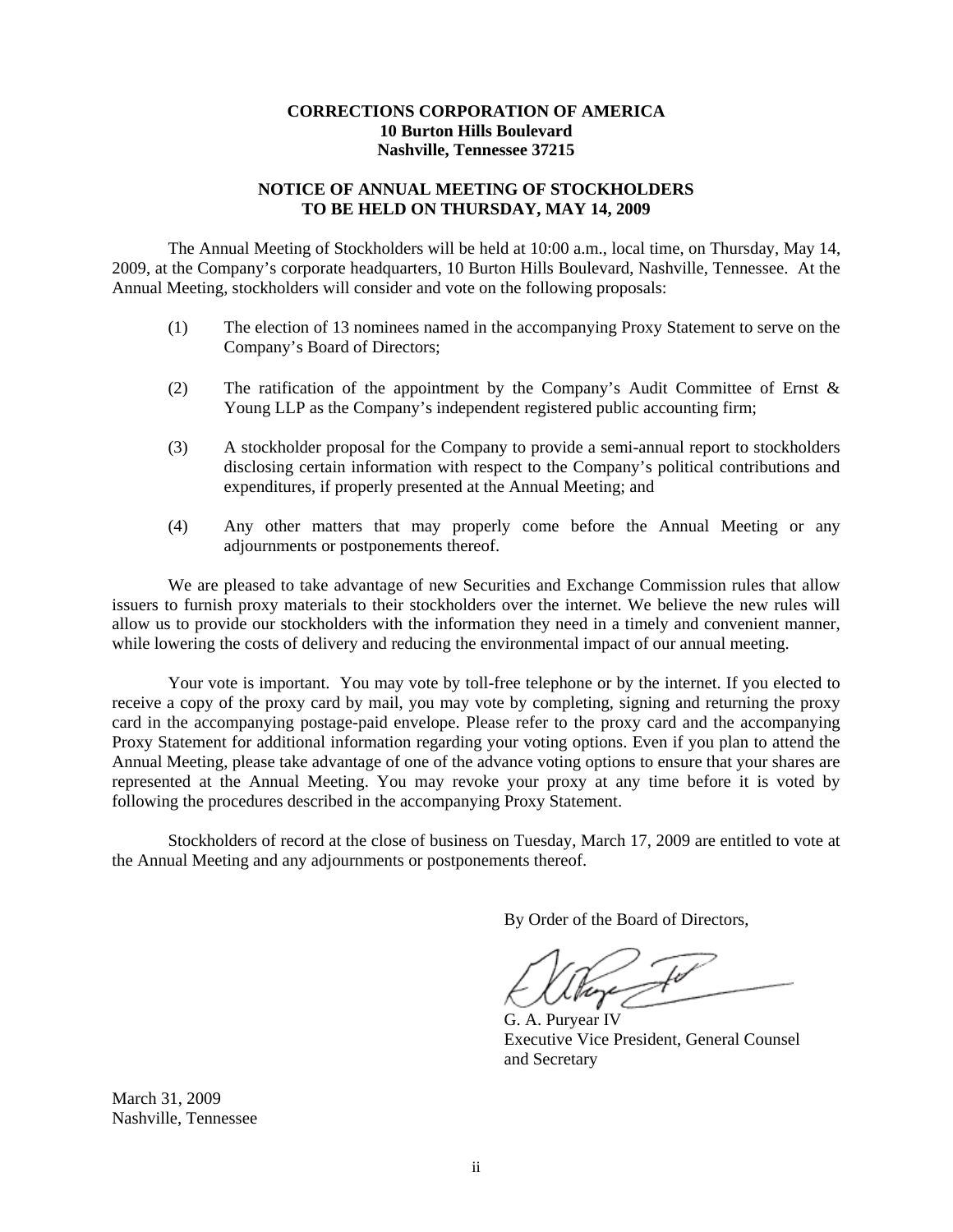| Why did I receive a one-page Notice in the mail regarding the internet availability of proxy                           |  |
|------------------------------------------------------------------------------------------------------------------------|--|
|                                                                                                                        |  |
|                                                                                                                        |  |
|                                                                                                                        |  |
|                                                                                                                        |  |
|                                                                                                                        |  |
|                                                                                                                        |  |
| How and when may I submit a stockholder proposal for the Company's 2010 Annual Meeting?  4                             |  |
|                                                                                                                        |  |
|                                                                                                                        |  |
| Can I access the Company's proxy materials and annual report electronically? 4                                         |  |
|                                                                                                                        |  |
| How many copies should I receive if I share an address with another stockholder?5                                      |  |
|                                                                                                                        |  |
|                                                                                                                        |  |
|                                                                                                                        |  |
|                                                                                                                        |  |
|                                                                                                                        |  |
|                                                                                                                        |  |
|                                                                                                                        |  |
|                                                                                                                        |  |
|                                                                                                                        |  |
|                                                                                                                        |  |
|                                                                                                                        |  |
|                                                                                                                        |  |
|                                                                                                                        |  |
|                                                                                                                        |  |
|                                                                                                                        |  |
|                                                                                                                        |  |
|                                                                                                                        |  |
|                                                                                                                        |  |
| <b>PROPOSAL 2 - RATIFICATION OF APPOINTMENT OF INDEPENDENT REGISTERED</b>                                              |  |
|                                                                                                                        |  |
|                                                                                                                        |  |
|                                                                                                                        |  |
|                                                                                                                        |  |
| <b>PROPOSAL 3 - PROVIDE SEMI-ANNUAL REPORTS TO STOCKHOLDERS REGARDING</b><br>THE COMPANY'S POLITICAL CONTRIBUTIONS AND |  |
|                                                                                                                        |  |
|                                                                                                                        |  |
|                                                                                                                        |  |
|                                                                                                                        |  |
|                                                                                                                        |  |
|                                                                                                                        |  |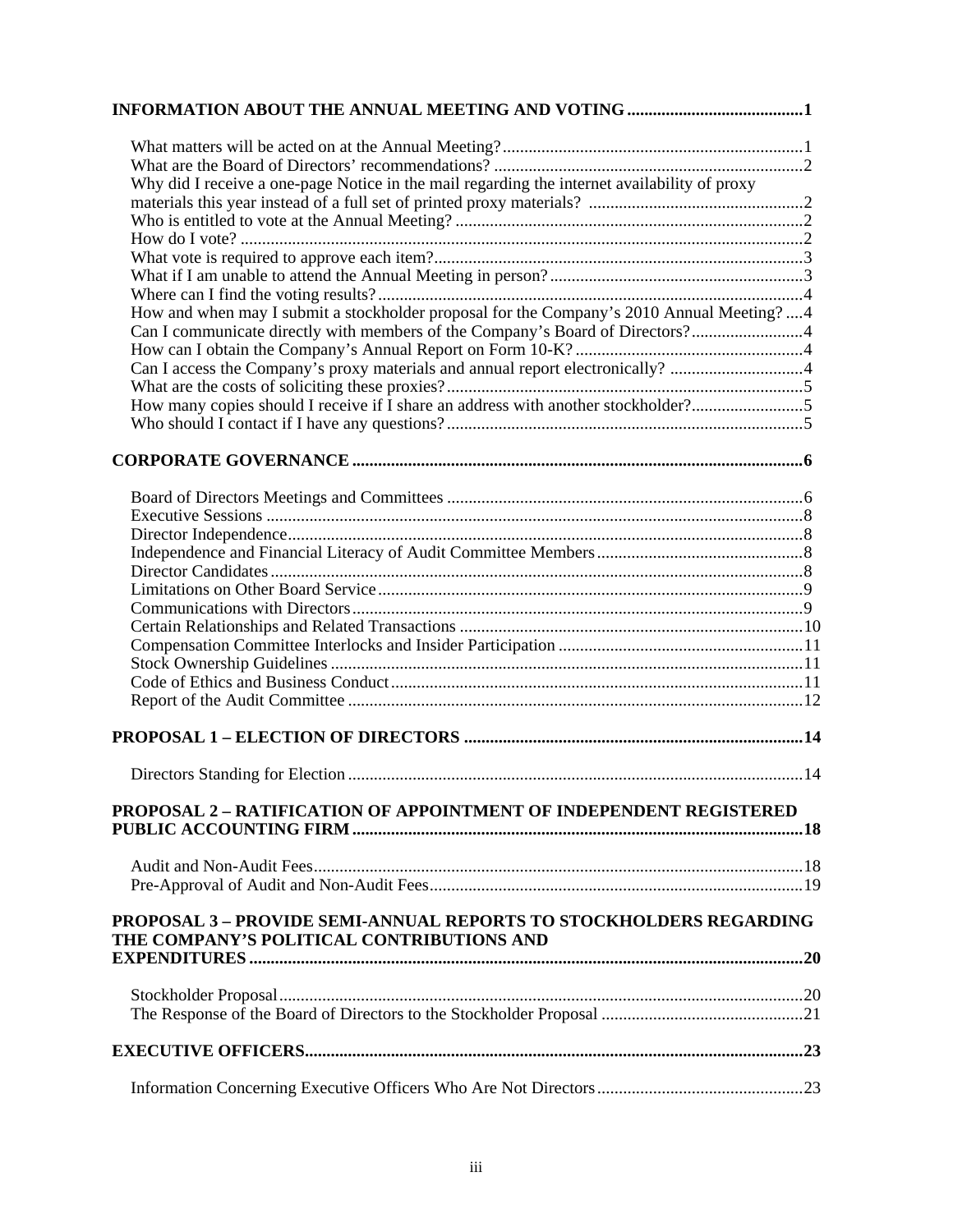| <b>SECURITY OWNERSHIP OF CERTAIN BENEFICIAL OWNERS AND</b> |  |
|------------------------------------------------------------|--|
|                                                            |  |
|                                                            |  |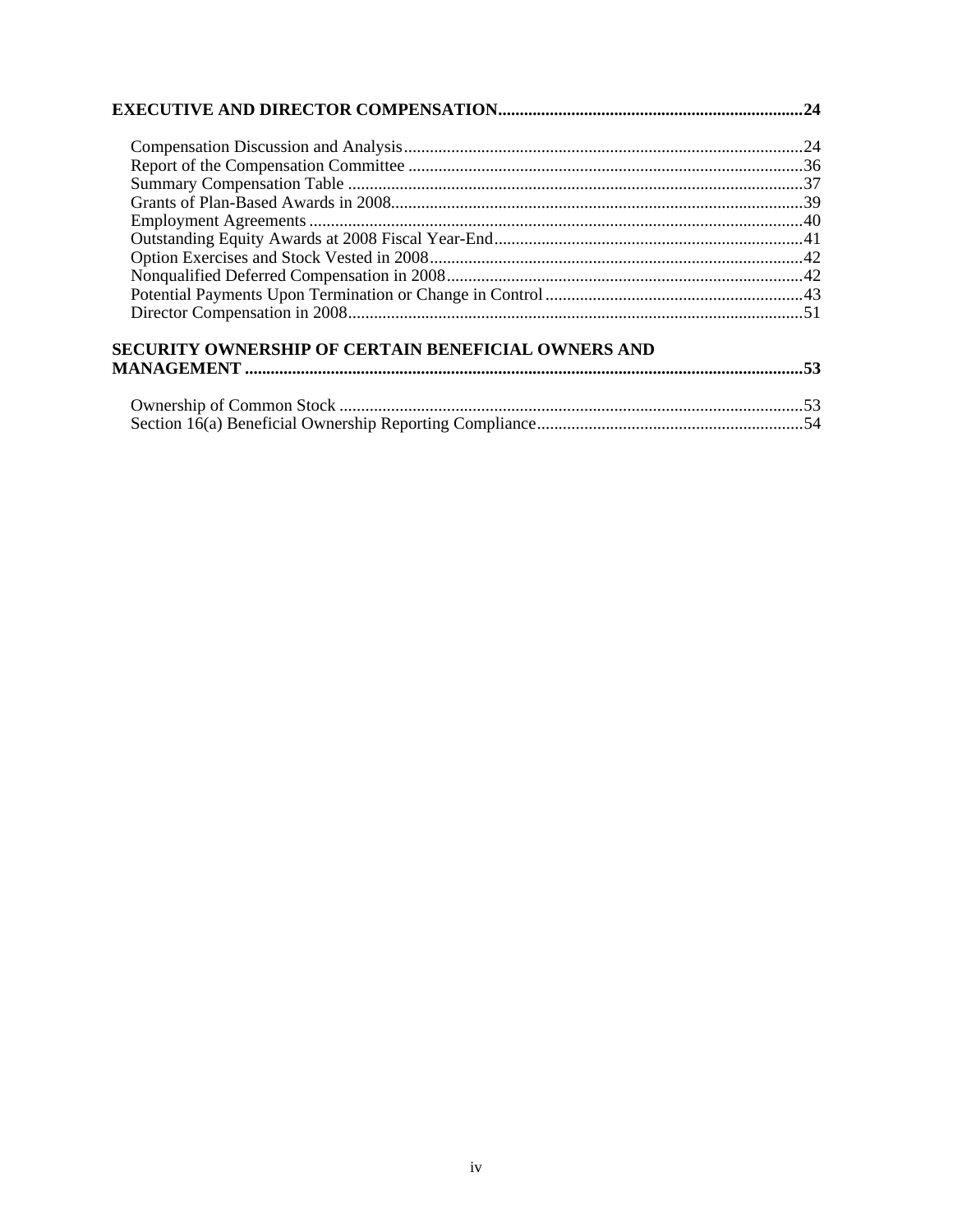### **CORRECTIONS CORPORATION OF AMERICA**

# **PROXY STATEMENT FOR THE ANNUAL MEETING OF STOCKHOLDERS TO BE HELD ON THURSDAY, MAY 14, 2009**

We are providing this Proxy Statement in connection with the solicitation by the Board of Directors, or the Board, of Corrections Corporation of America, a Maryland corporation (the "Company," "we," or "us"), of proxies to be voted at our 2009 Annual Meeting of Stockholders and any adjournment or postponement of the meeting (the "Annual Meeting").

On March 31, 2009, a Notice of Internet Availability of Proxy Materials (the "Notice") was mailed to our stockholders as of the record date containing instructions on how to access this Proxy Statement, our 2008 Letter to Shareholders, the Annual Report on Form 10-K and other proxy materials online, and how to vote. If you prefer to receive the proxy materials in the mail and to vote by mail, the Notice also contains instructions on how to request a printed copy. You will not receive printed copies of the proxy materials in the mail unless you specifically request them.

The Annual Meeting will take place on Thursday, May 14, 2009, at 10:00 a.m., local time, at the Company's corporate headquarters, 10 Burton Hills Boulevard, Nashville, Tennessee. All stockholders who are entitled to vote at the meeting are invited to attend. Seating at the Annual Meeting is limited and will be available on a first come, first served basis. All stockholders of record will need to present a form of personal photo identification and proof of stock ownership in order to be admitted to the Annual Meeting. The Notice provides proof of ownership or if your shares are held in the name of a bank, broker or other holder of record, you may bring a brokerage statement dated on or after March 17, 2009 as proof of ownership with you to the Annual Meeting. To obtain directions to attend the Annual Meeting and vote in person, please contact Karin Demler, our Senior Director, Investor Relations, at 10 Burton Hills Boulevard, Nashville, Tennessee 37215, (615) 263-3000.

## **INFORMATION ABOUT THE ANNUAL MEETING AND VOTING**

### **What matters will be acted on at the Annual Meeting?**

Stockholders will consider and vote on the following matters at the Annual Meeting:

- 1. The election of 13 members to our Board of Directors;
- 2. The ratification of the appointment by our Audit Committee of Ernst & Young LLP as our independent registered public accounting firm for the fiscal year ending December 31, 2009;
- 3. A stockholder proposal for the Company to provide a semi-annual report to stockholders disclosing certain information with respect to the Company's political contributions and expenditures, if properly presented at the Annual Meeting; and
- 4. Any other matters that are properly raised at the Annual Meeting.

As of the date of this Proxy Statement, we are not aware of any other matters that will be presented for action at the Annual Meeting.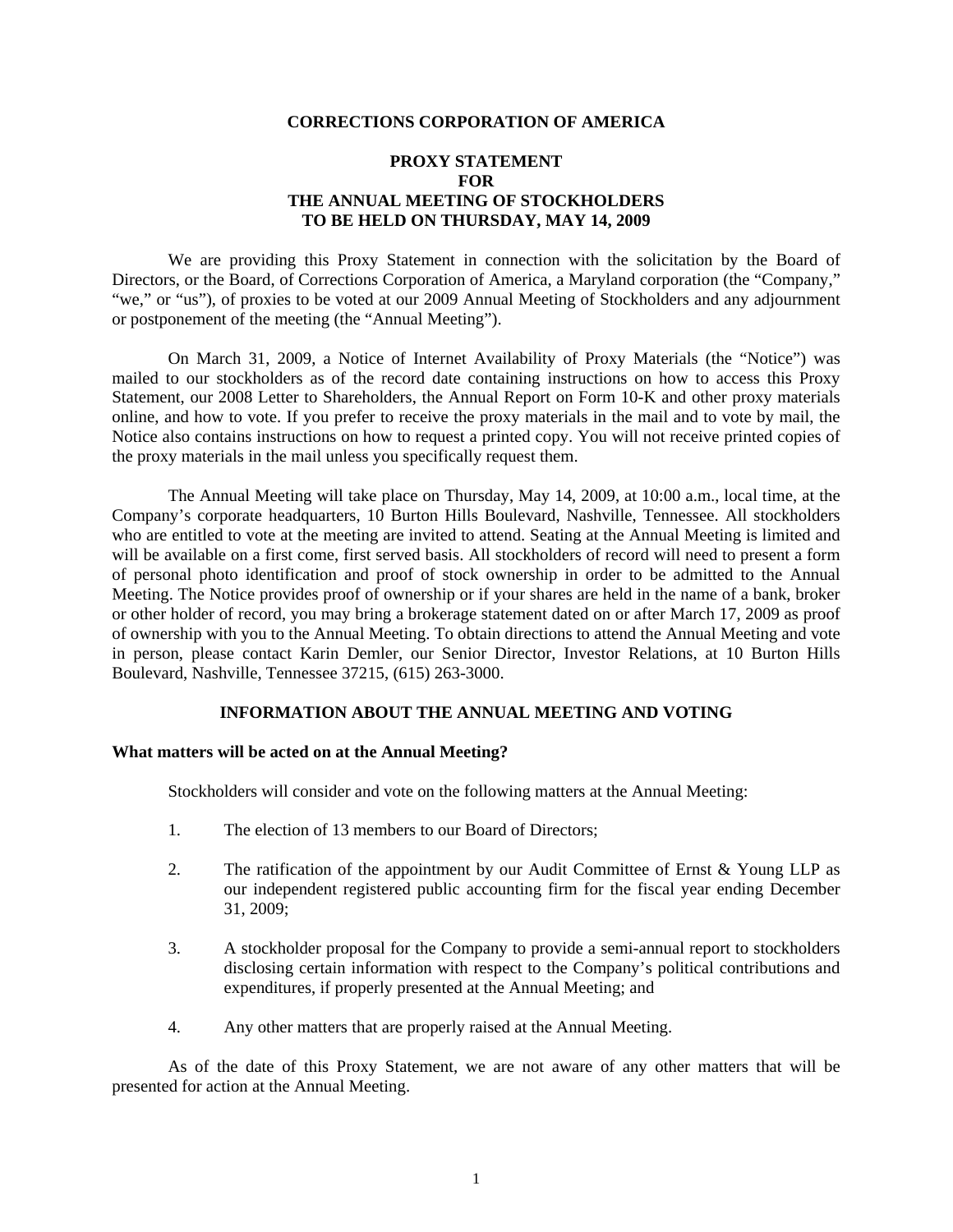## **What are the Board of Directors' recommendations?**

Our Board of Directors recommends that you vote:

- **FOR** the election of each of the 13 nominees to serve as directors on the Board of Directors.
- **FOR** the ratification of the appointment of Ernst & Young LLP.
- **AGAINST** the stockholder proposal if it is properly presented at the Annual Meeting.

If you complete and properly sign a proxy card and return it to the Company but do not specify your vote, the proxy will be voted in accordance with the recommendations of the Board of Directors set forth above. Further, if any other matter properly comes before the Annual Meeting or any adjournment or postponement thereof, the proxy holders will vote as recommended by the Board of Directors or, if no recommendation is given, in their own discretion.

## **Why did I receive a one-page Notice in the mail regarding the internet availability of proxy materials this year instead of a full set of printed proxy materials?**

 Pursuant to the rules recently adopted by the Securities and Exchange Commission (the "SEC"), we have elected to provide access to our proxy materials over the internet. Accordingly, we are sending a Notice regarding the internet availability of the proxy materials to most of our stockholders of record and beneficial owners. All stockholders will have the ability to access the proxy materials on the website referred to in the Notice or to request to receive a printed set of proxy materials. Instructions on how to access the proxy materials over the internet or to request a printed copy may be found in the Notice. In addition, stockholders may request receipt of proxy materials in printed form by mail or electronically by e-mail on an ongoing basis by following instructions set forth in the Notice.

## **Who is entitled to vote at the Annual Meeting?**

Stockholders of record of our common stock at the close of business on the "record date" are entitled to receive notice of and to vote at the Annual Meeting. The Board of Directors has fixed the close of business on Tuesday, March 17, 2009 as the record date.

As of the record date, there were 115,149,513 shares of common stock outstanding and entitled to vote. Holders of common stock are entitled to one vote for each share of common stock held as of the record date on each matter to be voted on at the Annual Meeting.

# **How do I vote?**

You can vote either in person by attending the 2009 Annual Meeting or by proxy without attending the 2009 Annual Meeting. To vote by proxy, you must either:

- vote by telephone (instructions are on the proxy card); or
- vote by internet (instructions are in the Notice you received in the mail or are on the proxy card); or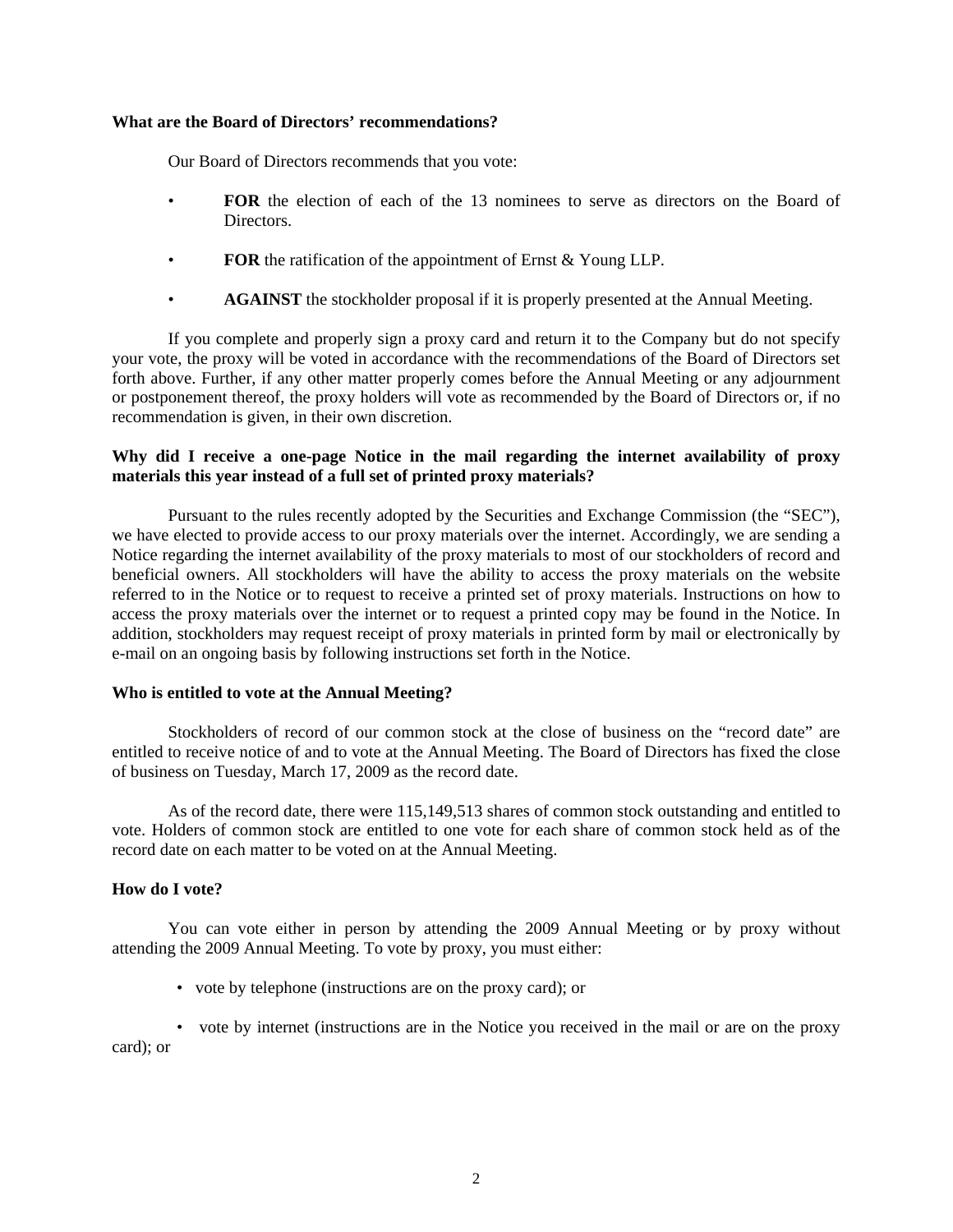• if you requested and received printed copies of this Proxy Statement, our 2008 Letter to Shareholders, Annual Report on Form 10-K and other proxy materials, fill out the proxy card enclosed with the materials, date and sign it, and return it in the accompanying postage-paid envelope.

Your vote is important. Whether or not you plan to attend the meeting in person, we urge you to submit your voting instructions to the proxy holders as soon as possible. You may change your vote at any time before it is cast by filing with the Secretary of the Company either a notice of revocation or a duly executed proxy bearing a later date. If you submit voting instructions by telephone or by the internet, you may change your vote by following the same instructions used in originally voting your shares. Attendance at the meeting will not by itself revoke a previously granted proxy.

## **What vote is required to approve each item?**

*Quorum Requirement*. The presence, in person or by proxy, of the Company's stockholders entitled to cast a majority of the votes entitled to be cast at the Annual Meeting is necessary to constitute a quorum for the transaction of business at the Annual Meeting. Abstentions and "broker non-votes" will be treated as shares present and entitled to vote for purposes of determining the presence of a quorum. Failure of a quorum to be represented at the Annual Meeting will necessitate an adjournment or postponement and will subject the Company to additional expense.

*Election of Directors*. Under the Company's Fourth Amended and Restated Bylaws (the "Bylaws") and Maryland law, a plurality of all of the votes cast at the Annual Meeting is sufficient for the election of directors. A properly executed proxy marked "WITHHOLD AUTHORITY" with respect to the election of one or more directors will not be voted with respect to the director or directors indicated, although it will be counted for the purposes of determining whether there is a quorum.

*Ratification of Ernst & Young LLP and Other Items*. For (i) the ratification of the appointment of Ernst & Young LLP as the Company's independent registered public accounting firm for the fiscal year ending December 31, 2009, (ii) the stockholder proposal for the Company to provide a semi-annual report to stockholders disclosing certain information with respect to the Company's political contributions and expenditures, if properly presented at the Annual Meeting, and (iii) any other matter that properly comes before the Annual Meeting, the affirmative vote of a majority of the votes cast is required for approval. An "ABSTAIN" election will not be counted as a vote "for" or "against" any such matter. As noted above, if any other matter properly comes before the Annual Meeting, the proxy holders will vote as recommended by the Board of Directors or, if no recommendation is given, in their own discretion.

If you hold your shares in "street name" through a broker or other nominee, your broker or nominee may not be permitted to exercise voting discretion with respect to some of the matters to be acted upon. Thus, if you do not give your broker or nominee specific instructions, your shares may not be voted on those matters and will not be counted in determining the number of shares necessary for approval. However, shares represented by such "broker non-votes" will be counted in determining whether there is a quorum.

## **What if I am unable to attend the Annual Meeting in person?**

A live broadcast of the Annual Meeting will be available on-line through our website at www.correctionscorp.com (under the "Webcasts" section of the Investor page). The on-line replay will be archived on our website promptly following the meeting.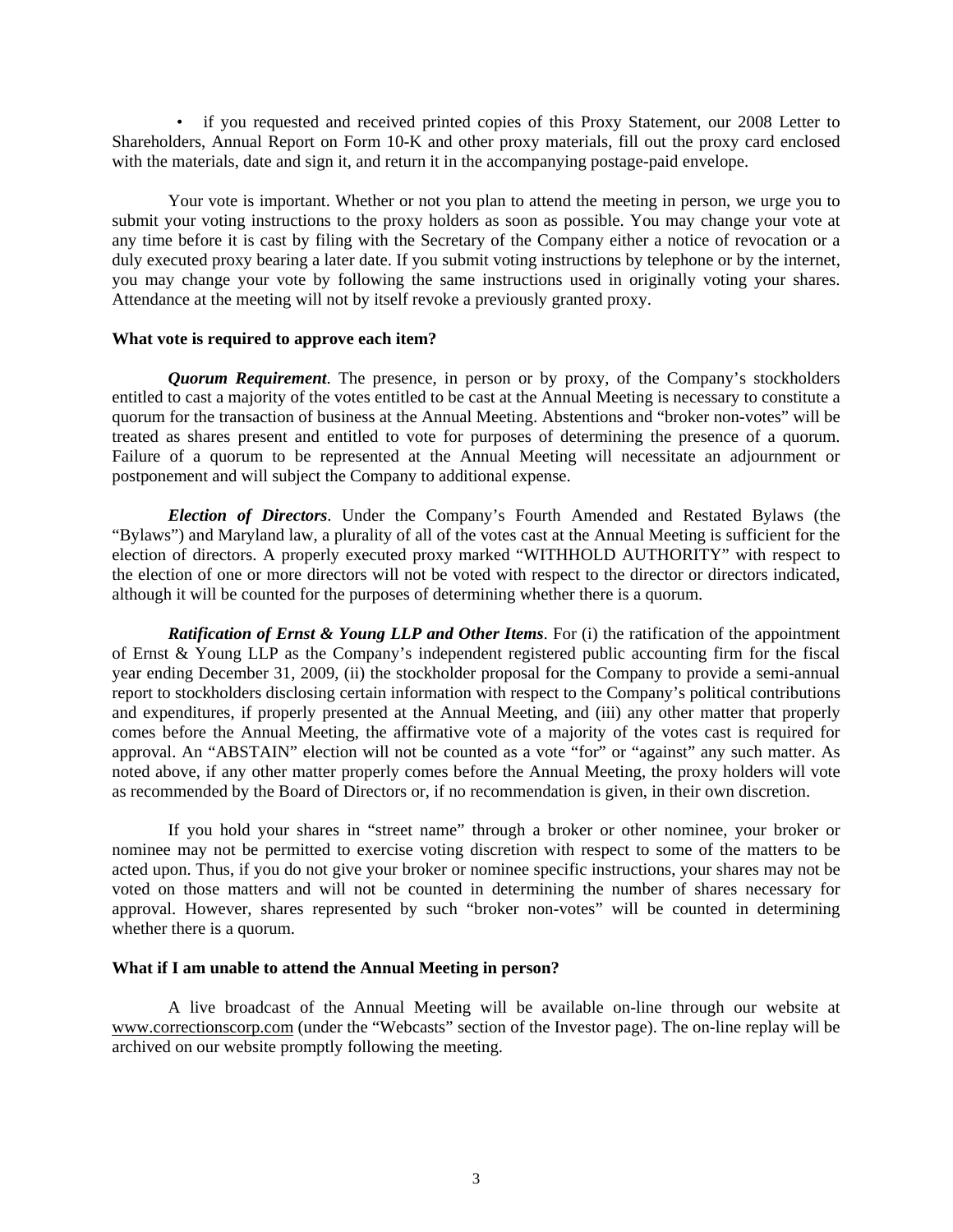### **Where can I find the voting results?**

We will announce the voting results at the Annual Meeting. We also will report the voting results in our Quarterly Report on Form 10-Q for the second quarter of fiscal year 2009, which we expect to file with the SEC in August 2009.

## **How and when may I submit a stockholder proposal for the Company's 2010 Annual Meeting?**

Our annual meeting of stockholders generally is held in May of each year. Consistent with applicable SEC rules, we will consider for inclusion in our proxy materials for next year's annual meeting stockholder proposals that are received at our executive offices no later than December 1, 2009 and that comply with other SEC rules regarding form and content. Proposals must be sent to the following address: Corrections Corporation of America, Attention: Secretary, 10 Burton Hills Boulevard, Nashville, Tennessee 37215.

Other stockholder proposals may be raised at next year's meeting (but not considered for inclusion in our proxy materials) if timely received and otherwise in compliance with the advance notice provisions of our Bylaws. In order to be timely, notice must be received at our executive offices (the address listed above) between February 13, 2010 and March 15, 2010.

## **Can I communicate directly with members of the Company's Board of Directors?**

Yes. Stockholders, employees and other parties interested in communicating directly with members of the Company's Board of Directors (including specific members of the Board or nonmanagement directors as a group) may do so by writing to Corrections Corporation of America, Attention: Secretary, 10 Burton Hills Boulevard, Nashville, Tennessee 37215. The Secretary of the Company compiles all substantive communications and periodically submits them to the Board, the group of directors or the individual directors to whom they are addressed. Concerns relating to accounting, internal controls or auditing matters are handled in accordance with procedures established by the Audit Committee.

## **How can I obtain the Company's Annual Report on Form 10-K?**

Any stockholder who desires a copy of our Annual Report on Form 10-K for the year ended December 31, 2008, as filed with the SEC, may obtain a copy without charge by visiting our website, www.correctionscorp.com, or by addressing a request to: Corrections Corporation of America, Attention: Secretary, 10 Burton Hills Boulevard, Nashville, Tennessee 37215.

## **Can I access the Company's proxy materials and annual report electronically?**

The Notice mailed to you in accordance with the SEC's new rules contains instructions on how to access our proxy materials and vote over the internet. This Proxy Statement, our 2008 Letter to Shareholders, Annual Report on Form 10-K and other proxy materials are also available on our internet website at www.correctionscorp.com (accessible through the "Investors" link). If you are a stockholder of record and would like to view future proxy statements, annual reports and other proxy materials over the internet instead of receiving paper copies in the mail, follow the instructions provided when you vote over the internet. If you hold your shares through a broker, check the information provided by that entity for instructions on how to elect to view future proxy statements, annual reports and other proxy materials and to vote your shares over the internet. Opting to receive your proxy materials online saves us the cost of producing and mailing the proxy materials to your home or office and gives you an automatic link to the proxy voting site.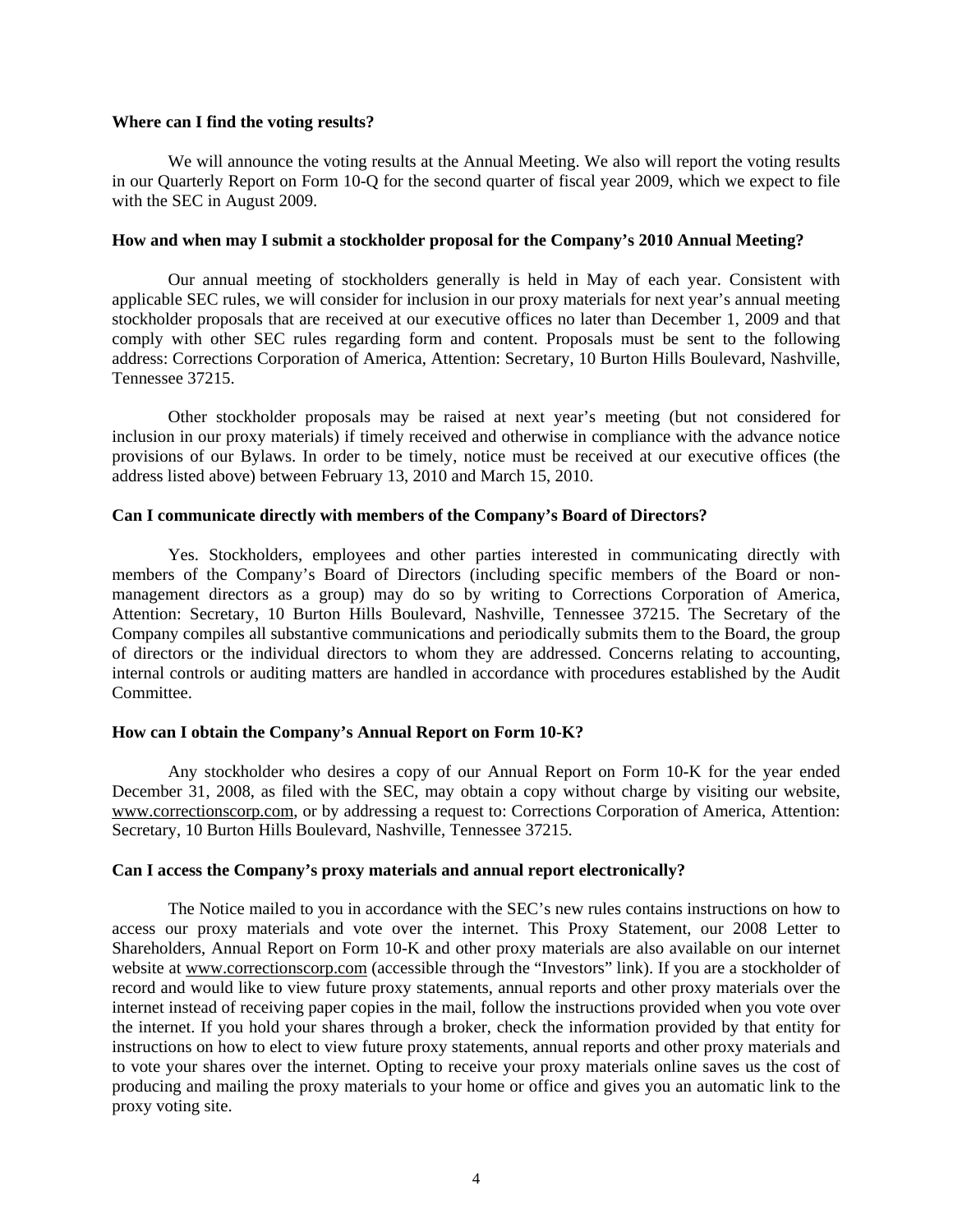Choosing to receive your future proxy materials by e-mail will allow us to provide our stockholders with the information you need in a timelier manner, will save us the cost of printing and mailing documents to you and will conserve natural resources. If you choose to receive future proxy materials by e-mail, you will receive an e-mail next year with instructions containing a link to those materials and a link to the proxy voting site. Your election to receive proxy materials by e-mail will remain in effect until you terminate it.

### **What are the costs of soliciting these proxies?**

The Company pays the cost of soliciting proxies. We have retained Corporate Communications, Inc. to assist with the solicitation of proxies on our behalf. Corporate Communications, Inc. will receive a fee of \$4,000, plus reasonable expenses, for these and other services in connection with the Annual Meeting. Solicitation initially will be made by mail. Forms of proxies and proxy materials may also be distributed through brokers, custodians and other like parties to the beneficial owners of shares of our common stock, in which case we will reimburse these parties for their reasonable out-of-pocket expenses. Proxies may also be solicited personally or by telephone or fax by directors, officers and employees of the Company. No additional compensation will be paid for these services.

### **How many copies should I receive if I share an address with another stockholder?**

The SEC has adopted rules that permit companies and intermediaries such as brokers to satisfy delivery requirements for proxy statements and annual reports with respect to two or more stockholders sharing the same address by delivering a single Notice and, to the extent requested, single set of proxy materials addressed to those stockholders. This process, which is commonly referred to as "householding," potentially provides extra convenience for stockholders and cost savings for companies. The Company and some brokers household proxy materials unless contrary instructions have been received from the affected stockholders. Once you have received notice from your broker or us that they or we will be householding materials to your address, householding will continue until you are notified otherwise or until you revoke your consent. If at any time you no longer wish to participate in householding and would prefer to receive a separate Notice or, to the extent requested, set of proxy materials, or if you are receiving multiple copies of proxy materials and wish to receive only one, please notify your broker if your shares are held in a brokerage account or our transfer agent, identified below, if you hold registered shares. You can also notify us by sending a written request to Corrections Corporation of America, Attention: Karin Demler, 10 Burton Hills Boulevard, Nashville, Tennessee 37215, or by calling Karin Demler at (615) 263-3000.

### **Who should I contact if I have any questions?**

If you have any questions about the Annual Meeting or these proxy materials, please contact Karin Demler, our Senior Director, Investor Relations, at 10 Burton Hills Boulevard, Nashville, Tennessee 37215, (615) 263-3000. If you are a registered stockholder and have any questions about your ownership of our common stock, please contact our transfer agent, the American Stock Transfer and Trust Company, at 59 Maiden Lane, New York, New York 10038, (800) 937-5449, or Karin Demler at the address and phone number above. If your shares are held in a brokerage account, please contact your broker.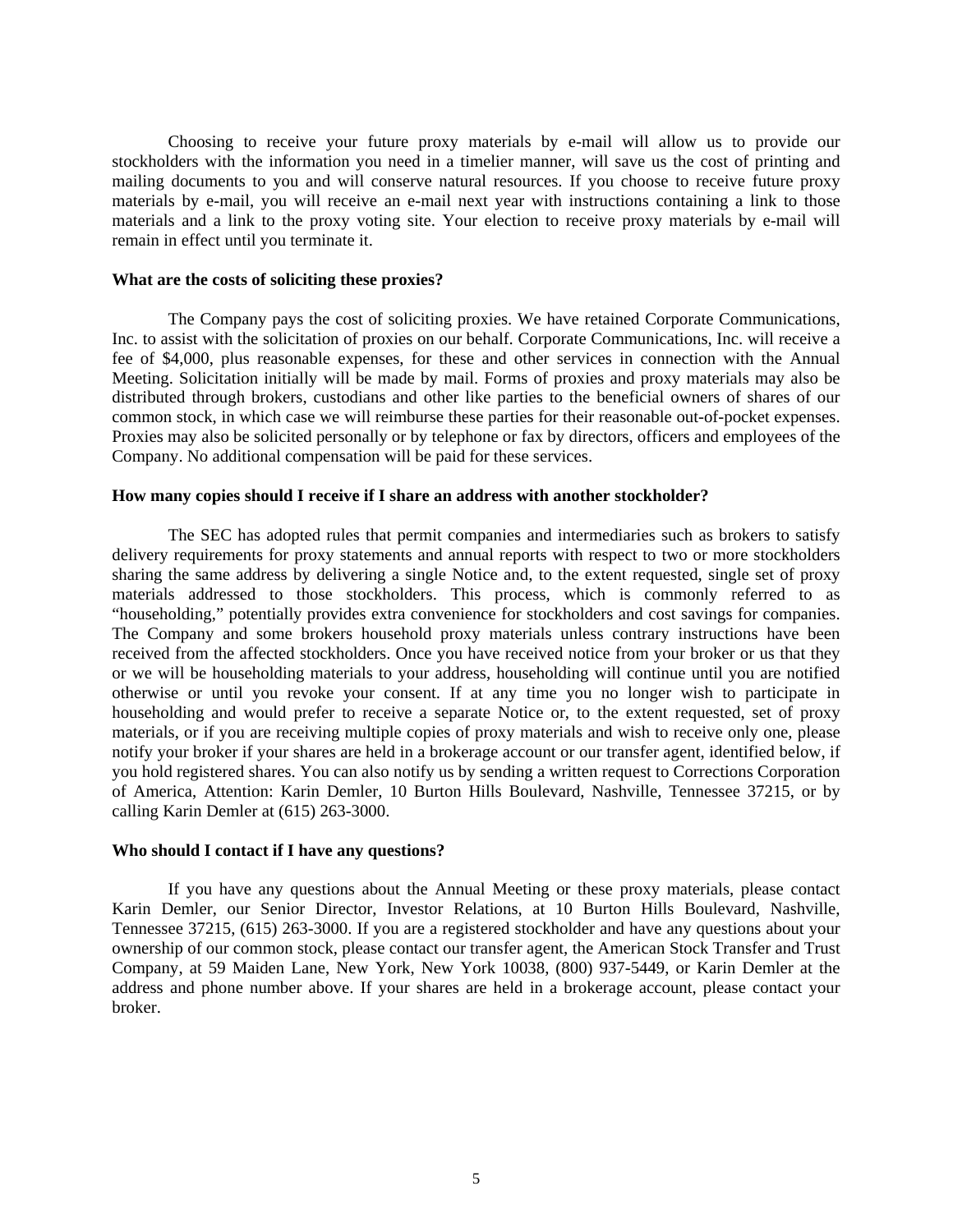### **CORPORATE GOVERNANCE**

You can access our corporate charter, Bylaws, Corporate Governance Guidelines, current committee charters, Code of Ethics and Business Conduct and other corporate governance-related information on our website, www.correctionscorp.com (under the "Corporate Governance" section of the Investor page), or by addressing a written request to Corrections Corporation of America, Attention: Secretary, 10 Burton Hills Boulevard, Nashville, Tennessee 37215.

No amendments were made to the Company's committee charters in 2008. During the first quarter of 2009, the Board of Directors amended the Audit Committee charter to clarify that the Audit Committee is required to obtain and review a report of its independent auditor that includes certain disclosures regarding independence that are required by the applicable requirements of the Public Company Accounting Oversight Board. Also during the first quarter of 2009, the Company amended the Corporate Governance Guidelines to provide that executive sessions of non-management directors will be called and chaired by an independent director appointed from time to time by the Nominating and Governance Committee; previously the Guidelines provided that executive sessions were to be called and chaired on a rotating basis, with rotation in alphabetical order by last name.

We believe that effective corporate governance is important to our long-term health and our ability to create value for our stockholders. With leadership from our Nominating and Governance Committee, our Board of Directors regularly evaluates regulatory developments and trends in corporate governance to determine whether our policies and practices in this area should be enhanced. The Nominating and Governance Committee also administers an annual self-evaluation process for the Board and its standing committees. In addition, our directors are encouraged to attend director education programs, which are reimbursed by the Company.

## **Board of Directors Meetings and Committees**

Our Board of Directors is responsible for establishing the Company's broad corporate policies and strategic objectives, reviewing our overall performance and overseeing management's performance. Among other things, the Board selects and evaluates our executive officers; establishes, reviews and approves our corporate objectives and strategies; and evaluates and approves major capital commitments.

The Board currently consists of 13 members, all of whom are standing for re-election and are identified, along with their biographical information, under "Proposal I - Election of Directors."

The Board met six times in 2008. As a group, the Board members attended 95% of their Board and committee meetings. All directors attended all of their Board meetings, except for one director who missed two meetings and one director who missed one meeting, and all directors attended all of their committee meetings, except for one director who missed two meetings and two directors who missed one meeting each. All directors attended last year's annual meeting of stockholders, and the Board has adopted as its policy that directors are strongly encouraged to attend each annual meeting of stockholders.

Our Board of Directors has four regularly standing committees: the Audit, Compensation, Nominating and Governance and Executive Committees. Each committee has a written charter that has been approved by the committee and the Board and that is reviewed at least annually. The table on the following page shows the current composition of each of our Board committees, together with a summary of each committee's responsibilities and the number of meetings each committee held in 2008.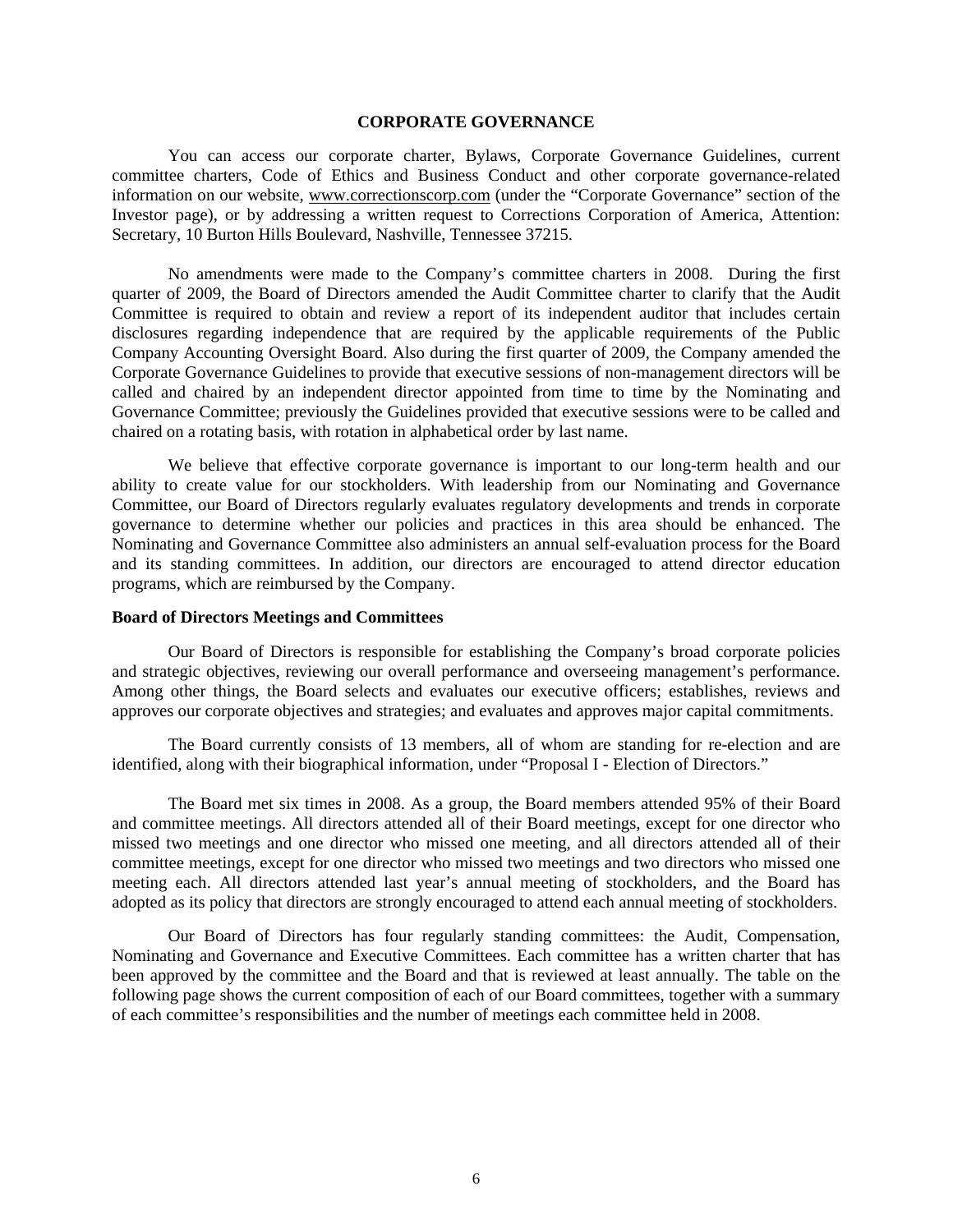| <b>Committee</b>             | <b>Members</b>                                                                                                 | <b>Summary of Responsibilities</b>                                                                                                                                                                                                                                                                                                                                                                                                                                                                                                                                                                                                                            | <b>Meetings</b> |
|------------------------------|----------------------------------------------------------------------------------------------------------------|---------------------------------------------------------------------------------------------------------------------------------------------------------------------------------------------------------------------------------------------------------------------------------------------------------------------------------------------------------------------------------------------------------------------------------------------------------------------------------------------------------------------------------------------------------------------------------------------------------------------------------------------------------------|-----------------|
| <b>Audit</b>                 | C. Michael Jacobi (Chair)<br>Donna M. Alvarado<br>Lucius E. Burch, III<br>Charles L. Overby<br>Henri L. Wedell | See "Audit Committee Report" below.                                                                                                                                                                                                                                                                                                                                                                                                                                                                                                                                                                                                                           | 5               |
| Compensation                 | Joseph V. Russell (Chair)<br>John D. Correnti<br>John R. Horne<br>John R. Prann, Jr.                           | Responsible for setting CEO and<br>director compensation, periodically<br>reviewing and approving the<br>Company's compensation philosophy<br>regarding executive compensation,<br>reviewing the Compensation Discussion<br>and Analysis section of this Proxy<br>Statement and issuing the Compensation<br>Committee Report included in this<br>Proxy Statement. Other responsibilities<br>include:<br>Administer equity-based<br>compensation plans;<br>Evaluate the performance of the<br>$\bullet$<br>CEO and executive officers; and<br>Assist the Nominating and<br>$\bullet$<br>Governance Committee with<br>executive succession planning<br>efforts. | $\overline{4}$  |
| Nominating and<br>Governance | Charles L. Overby (Chair)<br>Dennis W. DeConcini<br>Thurgood Marshall, Jr.<br>Joseph V. Russell                | Responsible for identifying and<br>recommending director nominees to the<br>full Board and taking a leadership role<br>in shaping and evaluating the Board's<br>corporate governance initiatives. Other<br>responsibilities include:<br>Review and assess the<br>Company's ethics and<br>compliance program;<br>Oversee Board's self-evaluation<br>process; and<br>Lead the Board's executive<br>succession planning efforts.<br>See "Director Candidates" below.                                                                                                                                                                                             | $\overline{4}$  |
| <b>Executive</b>             | William F. Andrews (Chair)<br>John D. Ferguson<br>Lucius E. Burch, III<br>Joseph V. Russell                    | When necessary, and subject to<br>authority limitations with respect to<br>significant corporate actions,<br>responsible for acting on behalf of the<br>full Board during intervals between<br>Board meetings.                                                                                                                                                                                                                                                                                                                                                                                                                                                | $\overline{0}$  |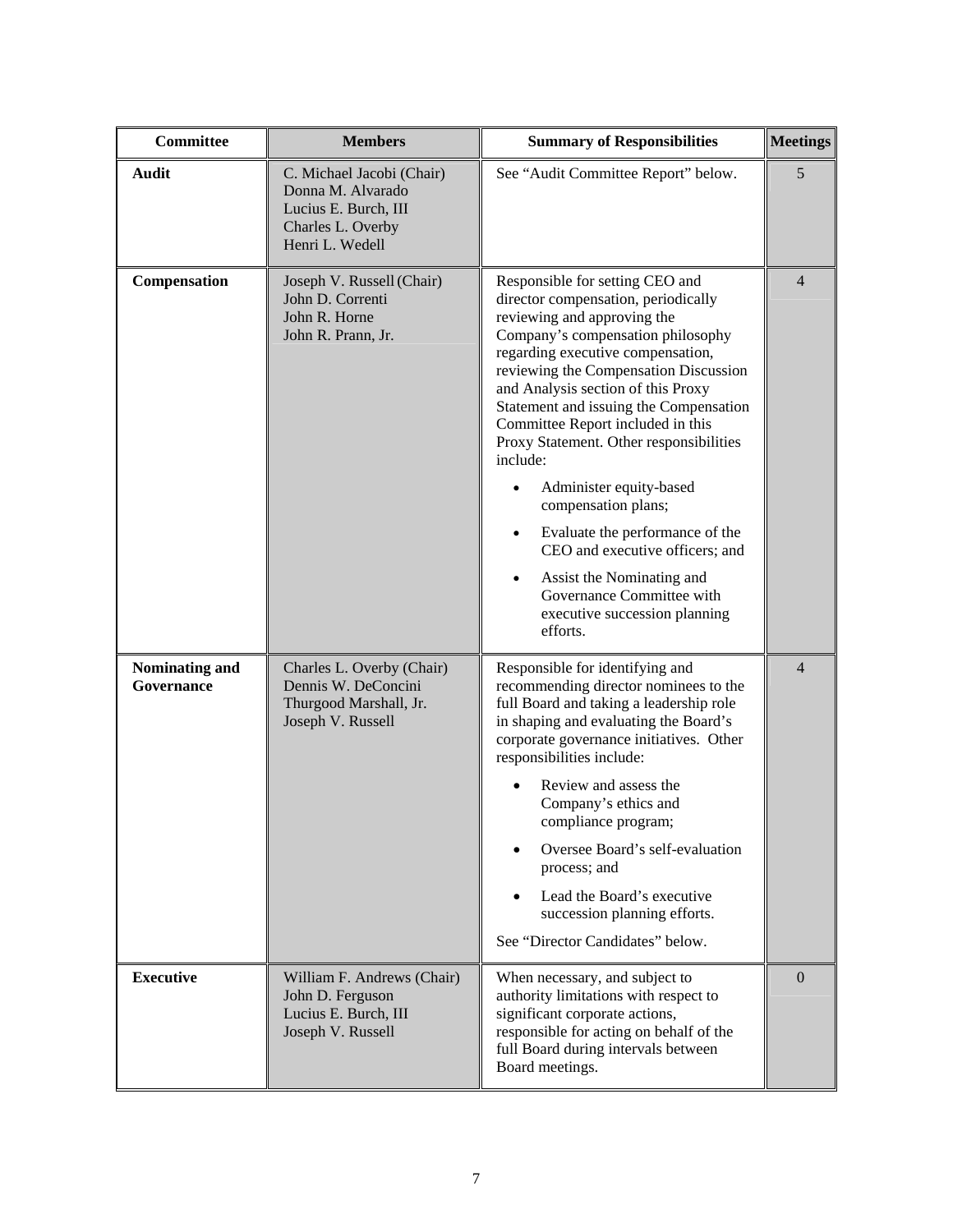### **Executive Sessions**

Executive sessions, or meetings of our non-management directors without management present, are held periodically in order to provide an opportunity for the outside directors to discuss openly any and all matters. During 2008, the outside directors met in executive session one time. In order to encourage more frequent executive sessions, during the first quarter of 2009, the Board amended the Corporate Governance Guidelines to provide that executive sessions of non-management directors will be called and chaired by an independent director appointed from time to time by the Nominating and Governance Committee; previously the Guidelines provided that executive sessions were to be called and chaired on a rotating basis, with rotation in alphabetical order by last name. The nominating and Governance Committee appointed Charles L. Overby to serve as the executive session chair until such time as a successor is duly qualified and appointed.

### **Director Independence**

Mr. Ferguson and Mr. Andrews are the only members of the Board of Directors who currently are employed by the Company. The Board has determined that all of our other directors are independent. Accordingly, 11 of our 13 directors are independent and our Audit, Compensation and Nominating and Governance Committees are composed entirely of independent directors. In making its independence determinations, the Board used the standards for director independence set forth in the New York Stock Exchange ("NYSE") corporate governance listing standards (Section 303A) and, with respect to Audit Committee members, Section 10A(m)(3) of the Securities Exchange Act of 1934.

## **Independence and Financial Literacy of Audit Committee Members**

The Board has determined that each member of the Audit Committee is independent as defined by the standards of the NYSE and Rule 10A-3 under the Securities Exchange Act of 1934. The Board also has determined that each member is "financially literate" as defined by the rules of the NYSE and that Mr. Jacobi and Mr. Burch each qualify as an "audit committee financial expert" as defined in Item 407(d) of Regulation S-K under the Securities Exchange Act of 1934.

## **Director Candidates**

The Nominating and Governance Committee considers candidates for Board membership suggested by its members and other Board members, as well as management and stockholders. A stockholder who wishes to recommend a prospective nominee for the Board should notify our Secretary in writing, along with any supporting material the stockholder considers appropriate, in accordance with the stockholder proposal provisions of our Bylaws. General information concerning the submission of stockholder proposals is provided above under the caption "How and when may I submit a stockholder proposal for the Company's 2010 Annual Meeting?" Pursuant to Board policy, there are to be no differences in the manner in which the Committee evaluates candidates based on the source of the recommendation.

The Nominating and Governance Committee is authorized by the Board to identify director candidates, evaluate and consider candidates proposed by any director, member of management or stockholder, develop and implement screening processes it deems necessary and appropriate and recommend for selection by the Board director nominees for each annual meeting of stockholders and, when necessary, vacancies on the Board. The Committee is authorized by the Board to exercise sole authority in retaining any third-party search firm the Committee deems appropriate to identify and assist with the evaluation of director candidates and has utilized that authority in past director searches.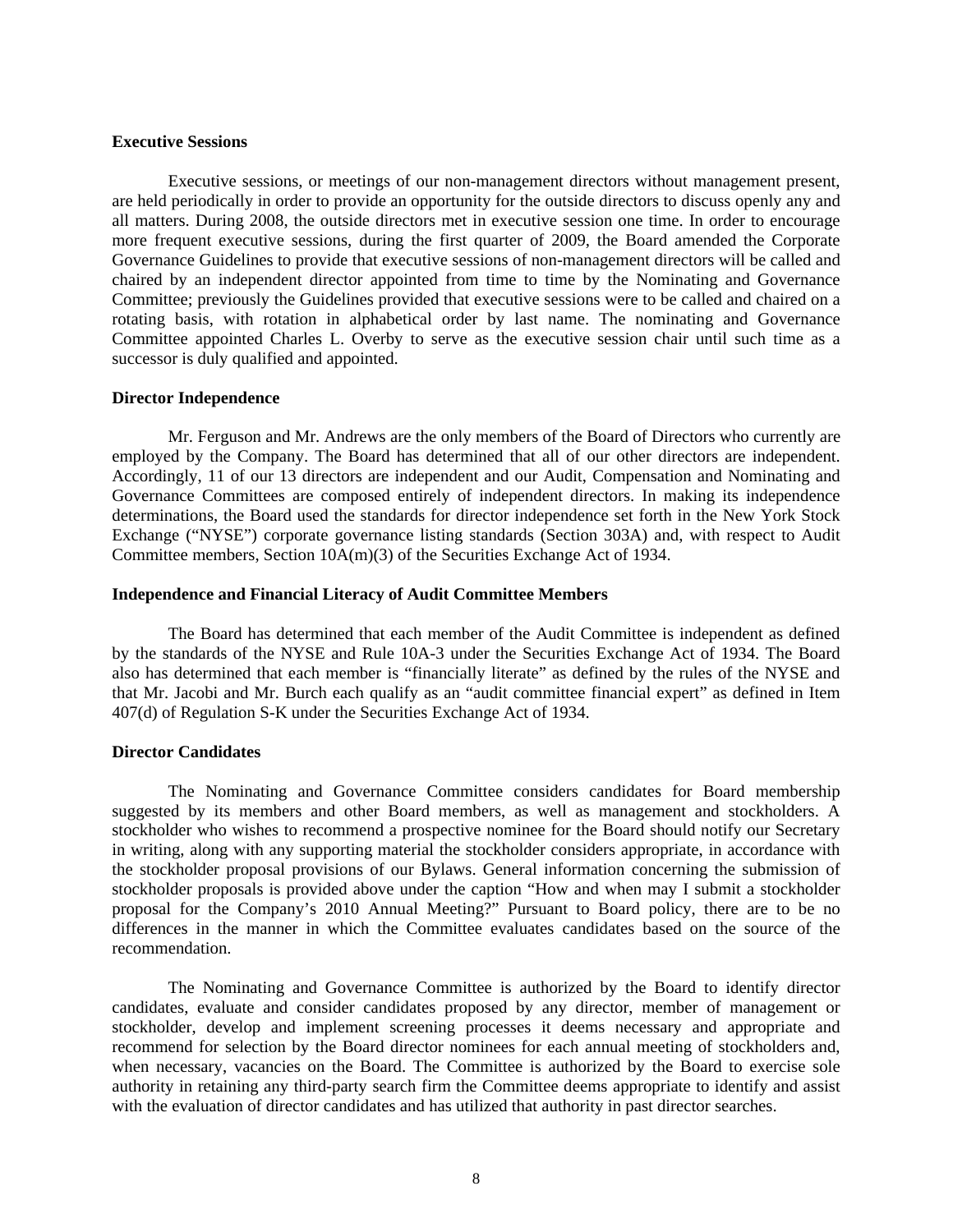The Committee evaluates prospective nominees against the criteria in our Corporate Governance Guidelines and the Director Nominations Policy adopted by the Board, which include professional integrity and sound judgment, sufficient time available to devote to Board activities, a general understanding of marketing, finance and other elements relevant to the success of a publicly-traded company in today's business environment, an understanding of our business and factors such as diversity, age, skills and educational and professional background. The Committee may also consider other factors it deems relevant, including the current composition of the Board, whether there is a need to fill vacancies or expand or contract the size of the Board, the balance of management and independent directors, the need for expertise on our standing committees and the qualifications of other prospective nominees. With respect to determining whether current directors should stand for re-election, the Nominating and Governance Committee also considers the director's past attendance at meetings and participation in and contributions to the activities of the Board and the Company.

With respect to new candidates for Board service, a full evaluation may also include detailed background checks, in-person and telephonic interviews with Nominating and Governance Committee and other Board members and consultation with our Chairman and other Board members. The Committee evaluation process culminates with a decision as to whether or not to recommend the prospective nominee to the full Board for appointment and/or nomination.

## **Limitations on Other Board Service**

The Audit Committee charter provides that a member of the Audit Committee may not serve on the audit committee of more than two other public companies without Board approval. Otherwise, we do not believe that our directors should be categorically prohibited from serving on boards and/or board committees of other organizations. However, our Corporate Governance Guidelines and Director Nominations Policy instruct the Nominating and Governance Committee and the full Board to take into account the nature of and time involved with respect to a director's service on other boards as well as other job responsibilities in evaluating the suitability of individual directors and in making its recommendations to our stockholders. Service on boards and/or committees of other organizations must also be consistent with our conflicts of interest policy, as set forth in our Code of Ethics and Business Conduct, which, among other things, requires a director to provide notice to the Board of his or her acceptance of a nomination to serve on the board of another public company.

The Board has determined that Mr. Jacobi's service as a member of the audit committee of three other public companies would not impair his ability to effectively serve as a member of the Company's Audit Committee.

### **Communications with Directors**

Stockholders, employees and other interested parties may communicate with members of the Company's Board of Directors (including specific members of the Board or non-management directors as a group) by writing to Corrections Corporation of America, Attention: Secretary, 10 Burton Hills Boulevard, Nashville, Tennessee 37215. To the extent such communications are received, our Secretary compiles all substantive communications and periodically submits them to the Board, the group of directors or the individual directors to whom they are addressed. Communications that the Secretary would not consider "substantive," and therefore may not submit to the addressee, may include junk mail, mass mailings, resumes and job inquiries, surveys, business solicitations, advertisements, frivolous communications and other similarly unsuitable communications.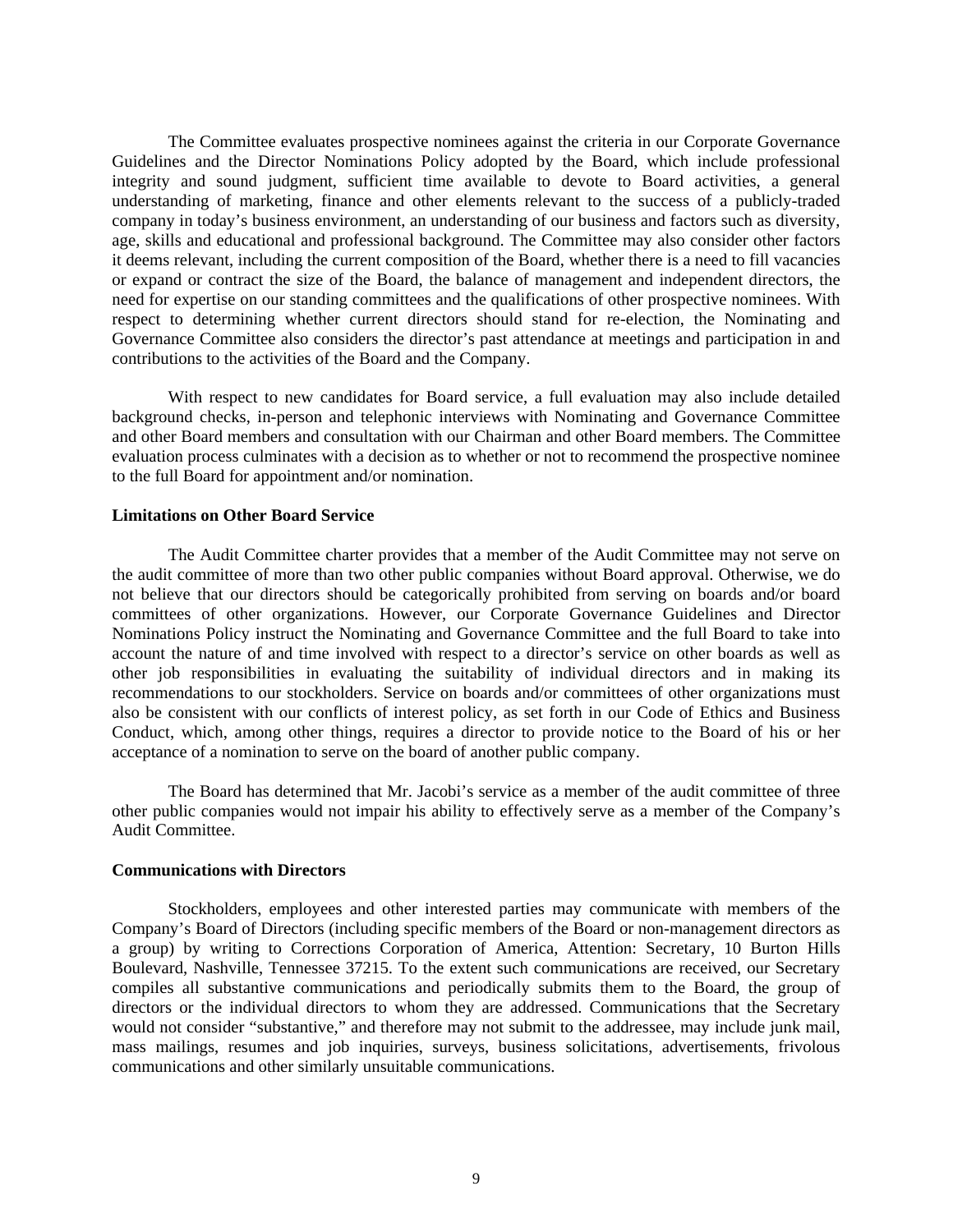Communications expressing concerns or complaints relating to accounting, internal controls or auditing matters are handled in accordance with procedures established by the Audit Committee. Under those procedures, concerns that are improperly characterized as having to do with accounting, internal controls or auditing matters or that are frivolous or clearly inconsequential may be addressed by the Secretary without presentation to the Audit Committee. However, in all cases the Secretary maintains a log of correspondence addressed to directors that may be reviewed by any director at his or her request.

## **Certain Relationships and Related Transactions**

Since the beginning of the last fiscal year, we are aware of no related party transactions between us and any of our directors, executive officers, 5% stockholders or their family members which require disclosure under Item 404 of Regulation S-K under the Securities Exchange Act of 1934.

Pursuant to its written charter, the Audit Committee has adopted a Related Party Transaction Policy that, subject to certain exceptions, requires the Audit Committee (or the chair of the Audit Committee in certain instances) to review and either ratify, approve or disapprove all "Interested Transactions," which are generally defined to include any transaction, arrangement or relationship or series of similar transactions, arrangements or relationships (including any indebtedness or guarantee of indebtedness) in which:

- the aggregate amount involved exceeded, or will or may be expected to exceed, \$120,000 in any calendar year;
- the Company was, is or will be a participant; and
- any Related Party had, has or will have a direct or indirect interest.

For purposes of the policy, a "Related Party" is any:

- person who is or was (since the beginning of the last fiscal year for which the Company has filed a Form 10-K and proxy statement, even if they do not presently serve in that role) an executive officer, director or nominee for election as a director;
- greater than 5% beneficial owner of the Company's common stock;
- immediate family member of any of the foregoing; or
- firm, corporation or other entity in which any of the foregoing persons is employed or is a general partner, managing member or principal or in a similar position or in which such person has a 10% or greater beneficial ownership interest.

In determining whether to approve or ratify an Interested Transaction under the policy, the Audit Committee is to consider all relevant information and facts available to it regarding the Interested Transaction and take into account factors such as the Related Party's relationship to the Company and interest (direct or indirect) in the transaction, the terms of the transaction and the benefits to the Company of the transaction. No director is to participate in the approval of an Interested Transaction for which he or she is a Related Party or otherwise has a direct or indirect interest.

In addition, the Audit Committee is to review and assess ongoing Interested Transactions, if any, on at least an annual basis to determine whether any such transactions remain appropriate or should be modified or terminated.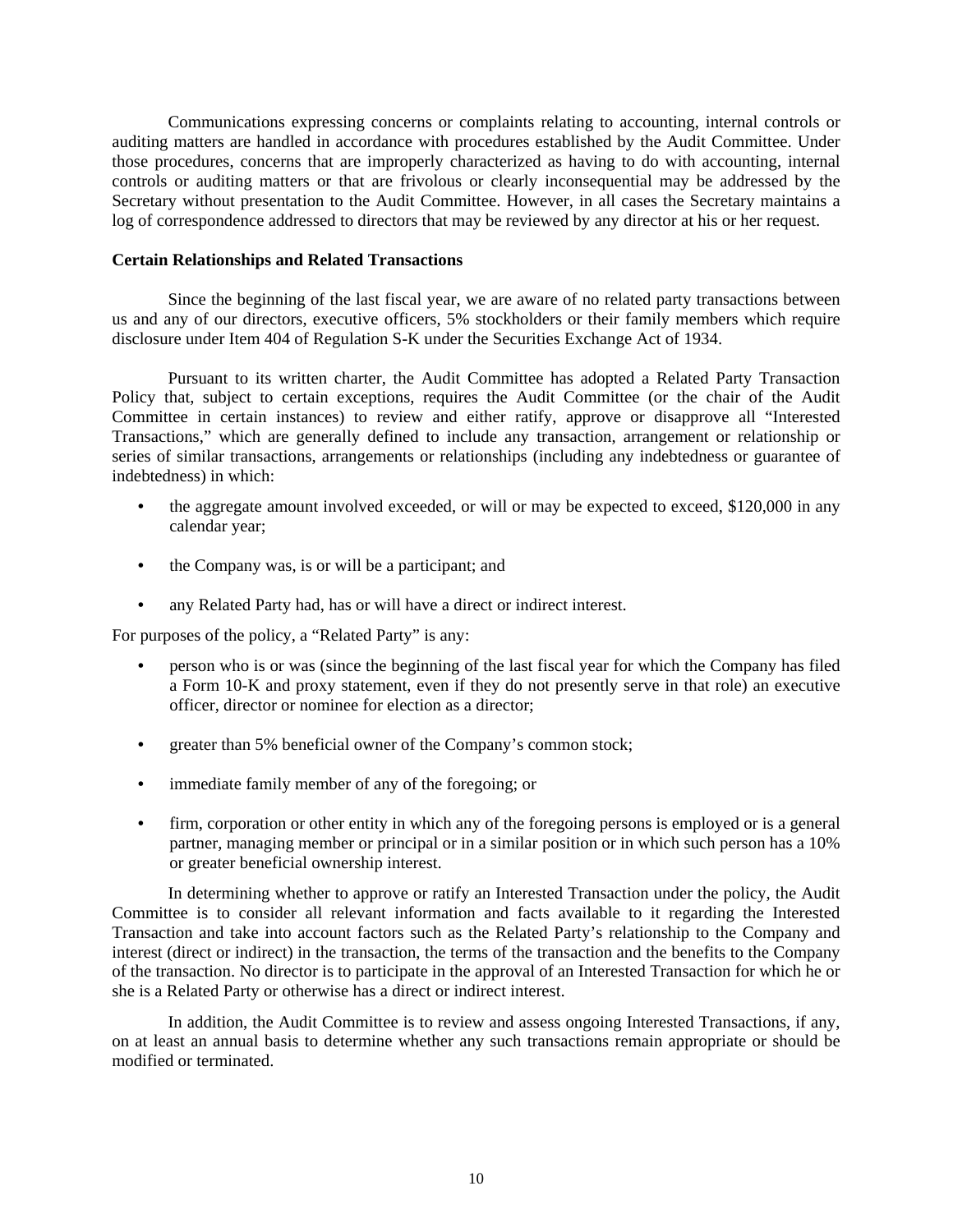### **Compensation Committee Interlocks and Insider Participation**

During 2008, Mr. Russell, Mr. Correnti, Mr. Horne and Mr. Prann served on our Compensation Committee for the full year, with Mr. Russell serving as the committee's chair. None of the current members of the Compensation Committee or any of their family members serve or have served as an officer or employee of the Company. None of our executive officers served during 2008 as a member of the board of directors or compensation committee (or other committee serving an equivalent function) of any entity that had one or more executive officers serving as a member of the Board or the Compensation Committee.

## **Stock Ownership Guidelines**

During the first quarter of 2007, the Board adopted stock ownership guidelines (the "Guidelines") for the Company's executive officers and directors, effective as of March 1, 2007 (the "Effective Date"). The Guidelines, which are administered and interpreted by the Compensation Committee, provide that the Company's executive officers are expected to own a fixed number of shares of common stock of the Company equal to three times such executive officer's base salary in effect as of the Effective Date divided by the Company's closing common stock price, as reported by the NYSE, on the Effective Date. For any individual who becomes an executive officer after the Effective Date, base salary and closing common stock price are determined based on such executive officer's date of hire or promotion, as applicable. Subject to a limited hardship exemption, executive officers are expected to meet these ownership guidelines by the later of (1) March 1, 2012 or (2) five years following their date of hire or promotion, as applicable.

With respect to the Company's non-executive directors, such individuals are each expected to own a fixed number of shares of common stock of the Company equal to four times the annual retainer for non-executive directors (excluding any retainer for chairing or serving on a committee) in effect as of the Effective Date divided by the Company's closing common stock price, as reported by the NYSE, on the Effective Date. For any individual who becomes a non-executive director after the Effective Date, annual retainer and closing common stock price are determined based on the date of such non-executive director's initial election to the Board. Subject to a limited hardship exemption, non-executive directors are expected to meet these ownership guidelines by the later of (1) March 1, 2012 or (2) five years following their initial election to the Board.

The Guidelines are accessible on our website, www.correctionscorp.com (under the "Corporate Governance" section of the Investor page).

## **Code of Ethics and Business Conduct**

All of our directors and employees, including our Chief Executive Officer, Chief Financial Officer and principal accounting officer, are subject to our Code of Ethics and Business Conduct. Our Code of Ethics and Business Conduct and related compliance policies are designed to promote an environment in which integrity is valued, business is conducted in a legal and ethical manner and ethics and compliance issues are raised and addressed. Our Nominating and Governance Committee is responsible for reviewing the Code annually and our Audit Committee is responsible for addressing any violations or waivers involving our executive officers and directors. We intend to post amendments to or waivers from our Code of Ethics and Business Conduct (to the extent applicable to our directors, chief executive officer, principal financial officer or principal accounting officer) on our website. Our Code of Ethics and Business Conduct is accessible on our website, www.correctionscorp.com (under the "Corporate Governance" section of the Investor page).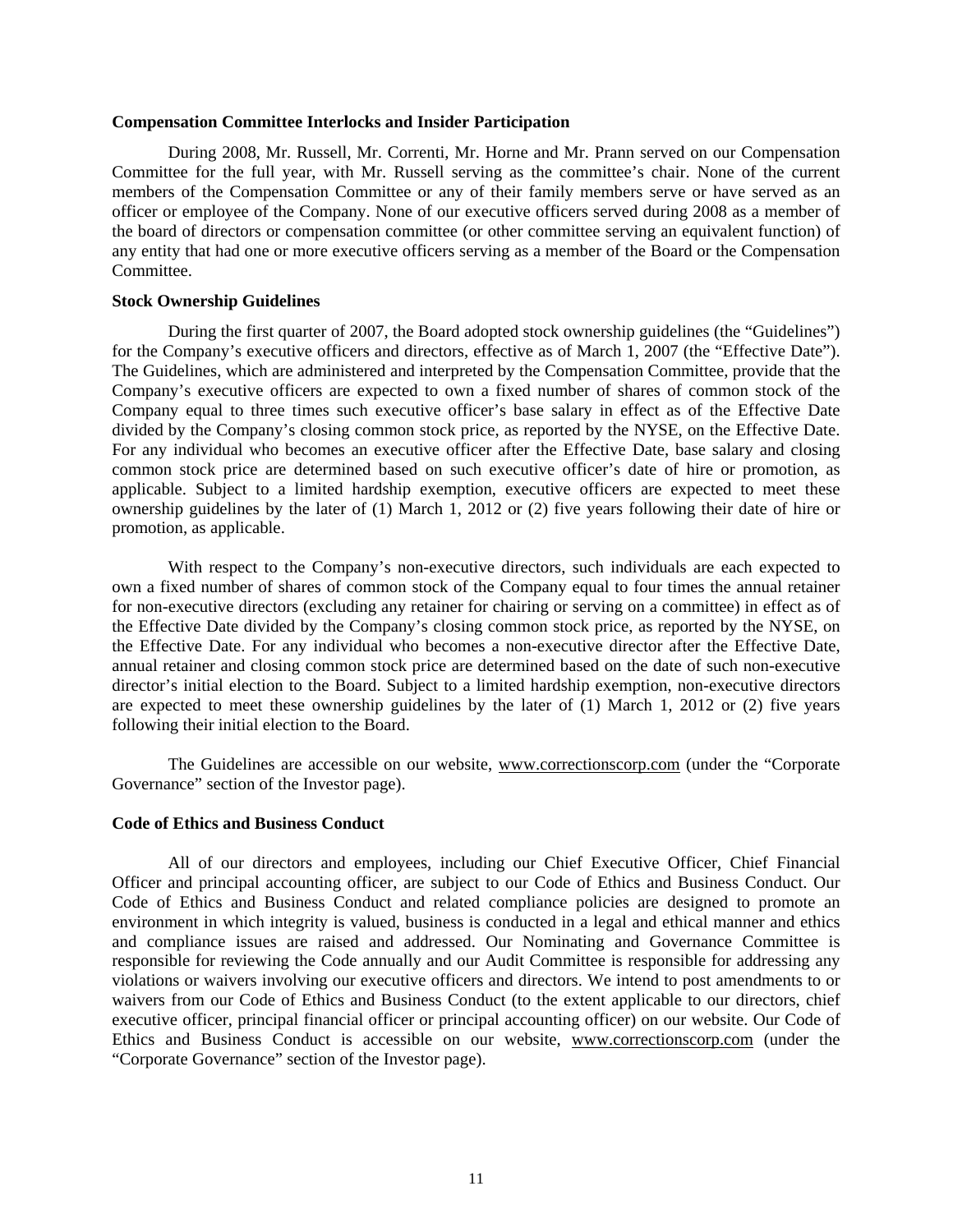### **Report of the Audit Committee**

*The following Report of the Audit Committee does not constitute soliciting material and should not be deemed filed or incorporated by reference into any other Company filing under the Securities Act of 1933 or the Securities Exchange Act of 1934, except to the extent the Company specifically incorporates this Report by reference therein.*

## *General Responsibilities*

Our Audit Committee is charged with oversight of the integrity of our financial statements; the effectiveness of our internal control over financial reporting; our compliance with legal and regulatory requirements; the qualifications, independence and performance of our independent registered public accounting firm; and the performance of our internal audit function. Among other things, the Committee monitors preparation by our management of quarterly and annual financial reports and interim earnings releases; reviews Management's Discussion and Analysis of Financial Condition and Results of Operations prior to the filing of our periodic reports with the SEC; supervises our relationship with our independent registered public accounting firm, including making decisions with respect to appointment or removal, reviewing the scope of audit services, approving audit and non-audit services and annually evaluating the audit firm's independence; and oversees management's implementation and maintenance of effective systems of internal accounting and disclosure controls, including review of our policies relating to legal and regulatory compliance and review of our internal auditing program. The full text of the Audit Committee charter is available on the Company's website at www.correctionscorp.com (under the "Corporate Governance" section of the Investor page).

### *2008 Meetings*

The Audit Committee met five times in 2008. Within those meetings, the Committee met in executive session with our independent registered public accounting firm one time.

## *Oversight of Financial Reporting*

As part of its oversight of our financial statements, the Committee reviews and discusses with both management and our independent registered public accounting firm all annual and quarterly financial statements prior to their issuance. With respect to fiscal 2008, management advised the Committee that each set of financial statements reviewed had been prepared in accordance with generally accepted accounting principles and reviewed significant accounting and disclosure issues with the Committee. These reviews included discussion with the independent registered public accounting firm of matters required to be discussed pursuant to *Statement on Auditing Standards No. 61 (Communication with Audit Committees)*, as amended, including the quality of our accounting principles, the reasonableness of significant judgments and the clarity of disclosures in the financial statements. The Committee also received the written disclosures and letter from Ernst & Young LLP required by applicable requirements of the Public Company Accounting Oversight Board regarding its communications with the Committee concerning independence, and has discussed with Ernst & Young LLP its independence.

Also with respect to fiscal 2008, the Audit Committee received periodic updates provided by management, the independent registered public accounting firm and the internal auditors at each regularly scheduled Audit Committee meeting and provided oversight during the process. At the conclusion of the process, management provided the Audit Committee with, and the Audit Committee reviewed a report on, the effectiveness of our internal control over financial reporting. The Audit Committee also reviewed Management's Report on Internal Control over Financial Reporting and Ernst & Young LLP's Reports of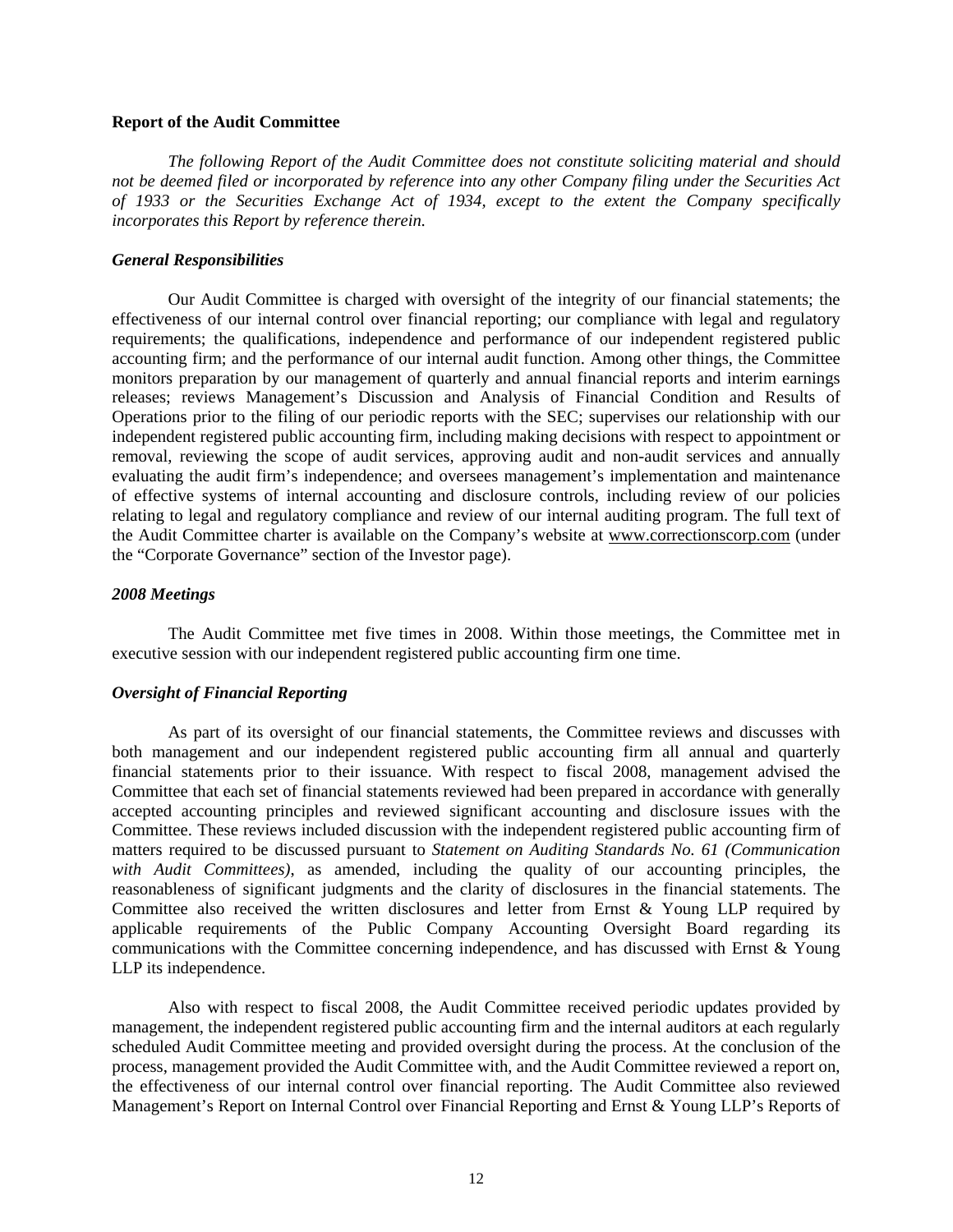Independent Registered Public Accounting Firm included in our Annual Report on Form 10-K for the year ended December 31, 2008.

Taking all of these reviews and discussions into account, the undersigned Committee members recommended to the Board of Directors that the Board approve the inclusion of our audited financial statements in our Annual Report on Form 10-K for the fiscal year ended December 31, 2008, for filing with the SEC.

Submitted by the Audit Committee of the Board of Directors:

C. Michael Jacobi, Chair Charles L. Overby<br>Donna M. Alvarado Henri L. Wedell Donna M. Alvarado Lucius E. Burch, III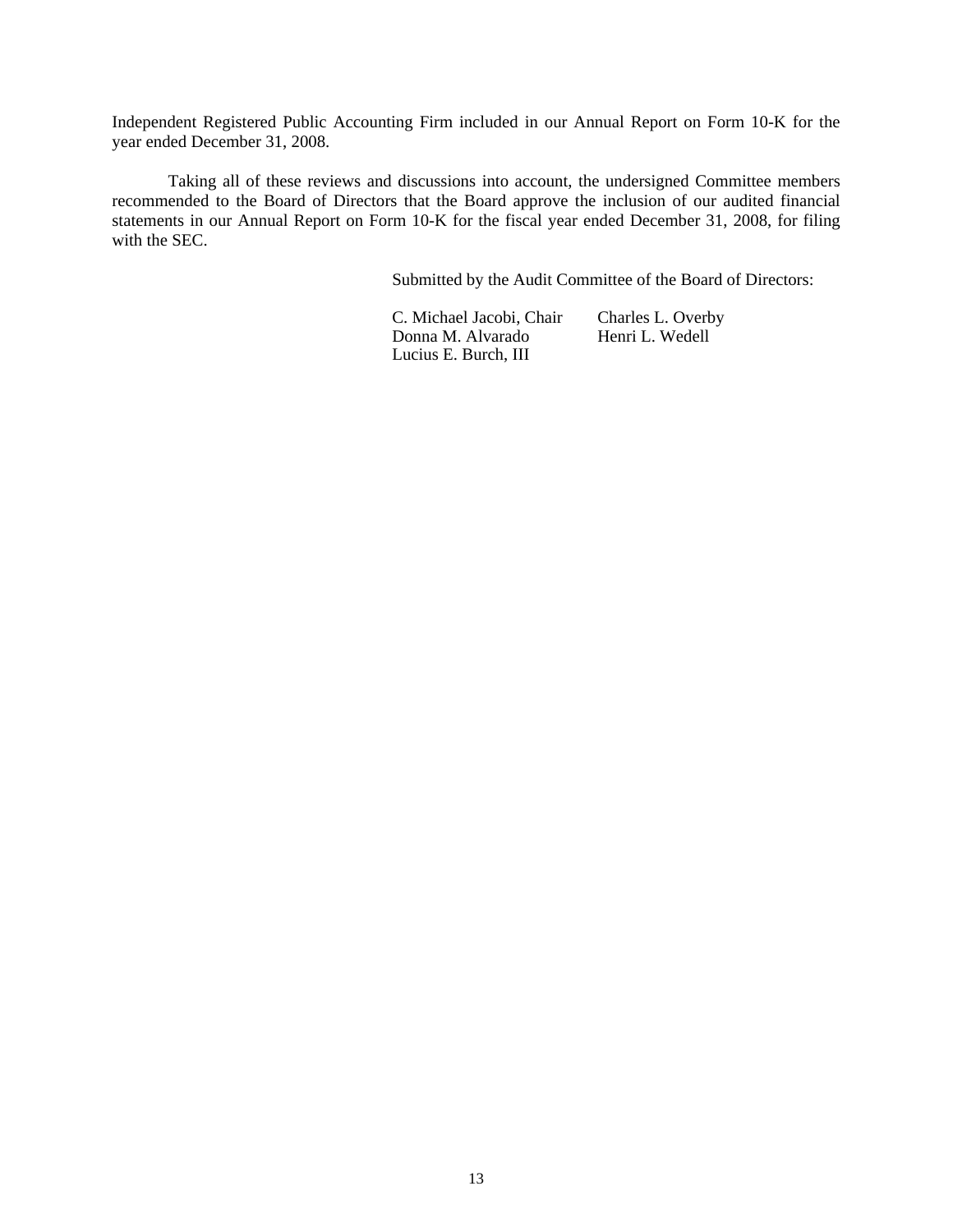## **PROPOSAL 1 - ELECTION OF DIRECTORS**

## **Directors Standing for Election**

The current term of office of each of our directors expires at the Annual Meeting. The Board of Directors proposes that the following nominees, all of whom are currently serving as directors, be reelected for a new term to serve until the next annual meeting of stockholders and until their successors are duly elected and qualified. We expect each of the nominees to serve if elected. If any of them becomes unavailable to serve as a director, the Board may designate a substitute nominee. In that case, the persons named as proxies will vote for the substitute nominee designated by the Board.

Information regarding each of the nominees for director is set forth below. Directors' ages are given as of the date of this Proxy Statement.

A plurality of the votes cast is sufficient to elect each director.

**The Board of Directors unanimously recommends a vote FOR each of the 13 nominees listed below.**

# **WILLIAM F. ANDREWS** Director since 2000

# Mr. Andrews, age 77, has served as a director since August 2000. Mr. Andrews also serves as Chair of our Executive Committee. From August 2000 until July 2008, Mr. Andrews served as Chairman of our Board. Mr. Andrews has been a principal of Kohlberg & Company, a private equity firm specializing in middle market investing, since 1995. He also currently serves as: chairman of Katy Industries, Inc., a publicly-traded diversified manufacturing company with consumer and commercial product lines; a director of Black Box Corporation, a publicly-traded provider of information technology infrastructure solutions; a director of Trex Corporation, a publicly-traded producer of decking and railing products; a director of O'Charley's Inc., a publicly-traded restaurant company; and chairman of SVP Holdings, Ltd. and a director of several private companies, including Central Parking Corporation. Mr. Andrews is a graduate of the University of Maryland and received an M.B.A from Seton Hall University.

## **JOHN D. FERGUSON Director since 2000**

Mr. Ferguson, age 63, has served as a director and as our Chief Executive Officer since August 2000 and also serves as Chairman of our Board and member of our Executive Committee. Mr. Ferguson formerly served as our President from August 2000 until July 2008. Mr. Ferguson's career in business and government includes service as the Commissioner of Finance for the State of Tennessee and as the chairman and chief executive officer of Community Bancshares, Inc., the parent corporation of The Community Bank of Germantown (Tennessee), as well as service on the State of Tennessee Board of Education and the Governor's Commission on Practical Government for the State of Tennessee. Mr. Ferguson currently serves as a director of the Tennessee Performing Arts Center, the Boy Scouts of America - Middle Tennessee Council, the Nashville Symphony Association and the Nashville Alliance for Public Education. Mr. Ferguson graduated from Mississippi State University in 1967.

# **DONNA M. ALVARADO Director since 2003**

Ms. Alvarado, age 60, has served as a director and member of our Audit Committee since December 2003. Ms. Alvarado is the founder and current president of Aguila International, an international business-consulting firm that specializes in human resources and leadership development. She also serves as a director and member of the audit and finance committees of CSX Corporation, a publicly-traded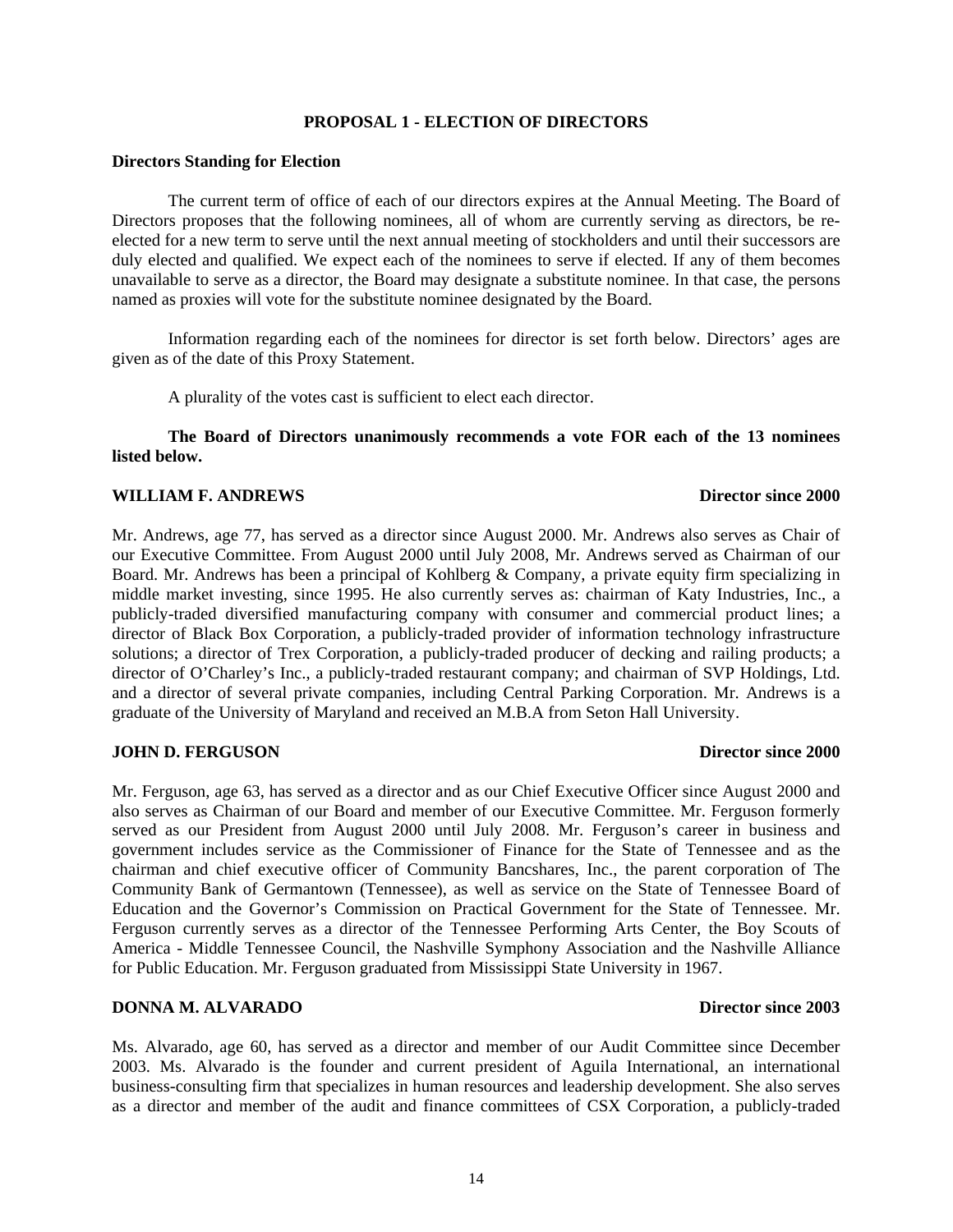provider of rail and other transportation services, as a director of Park National Bank, the lead affiliate bank of Park National Corporation, a publicly-held bank holding company, and as the Chairwoman of the Ohio Board of Regents. Ms. Alvarado has held senior management positions in government, including Deputy Assistant Secretary of Defense with the U.S Department of Defense and Director of ACTION, the federal domestic volunteer agency. Ms. Alvarado earned both a master's and a bachelor's degree in Spanish from Ohio State University, completed doctoral coursework in Latin American Literature at the University of Oklahoma and earned a postgraduate certificate in Financial Management from the Wharton School of Business at the University of Pennsylvania.

# **LUCIUS E. BURCH, III Director since 2000**

Mr. Burch, age 67, has served as a director and member of our Audit Committee since December 2000 and also serves on our Executive Committee. Mr. Burch is the chairman and chief executive officer of Burch Investment Group, a private venture capital firm located in Nashville, Tennessee, a position he has held since October 1989. Mr. Burch graduated from the University of North Carolina where he received a B.A. degree in 1963.

# **JOHN D. CORRENTI Director since 2000**

Mr. Correnti, age 62, has served as a director since December 2000 and is a member of our Compensation Committee. Mr. Correnti is the chairman and executive officer of Steel Development Company, a steel development and operations company. Mr. Correnti served as chief executive officer of SeverCorr, LLC, a steel mill operator, from 2005 through January 2008 and as chairman and chief executive officer of SteelCorr, LLC from 2002 through 2005. Mr. Correnti also serves as a director of Navistar International Corporation, a publicly traded holding company of transportation related and other businesses. Mr. Correnti holds a B.S. degree in civil engineering from Clarkson University.

# **DENNIS W. DECONCINI** Director since 2008

Mr. DeConcini, age 71, was appointed as a director and member of our Nominating and Corporate Governance Committee in February 2008. Mr. DeConcini served as a member of the United States Senate as a Senator from Arizona for three terms. He currently is a partner in the law firm DeConcini McDonald Yetwin & Lacy, P.C. in Tuscon, Arizona, and a principal in the lobbyist consulting firm Parry, Romani, DeConcini & Symms in Washington, DC. Mr. DeConcini serves as a member of the board of directors for Ceramic Protection Corp, a Toronto Stock Exchange listed company. He also is a member of the Arizona Board of Regents and the Board of Directors of the National Center for Missing and Exploited Children. Mr. DeConcini received his B.A. from the University of Arizona in 1959 and his L.L.B. from the University of Arizona in 1963.

# **JOHN R. HORNE Director since 2001**

Mr. Horne, age 71, has served as a director since December 2001 and is a member of our Compensation Committee. Mr. Horne served as chairman of Navistar International Corporation from April 1996 to February 2004 and prior to that as Navistar's president and chief executive officer. Mr. Horne currently serves on the board of directors of Junior Achievement of Chicago. Mr. Horne received his M.S. degree in mechanical engineering from Bradley University in 1964, a B.S. degree in mechanical engineering from Purdue University in 1960, which also awarded him an Honorary Doctor of Engineering degree in May 1998, and is a graduate of the management program at Harvard Graduate School of Business Administration.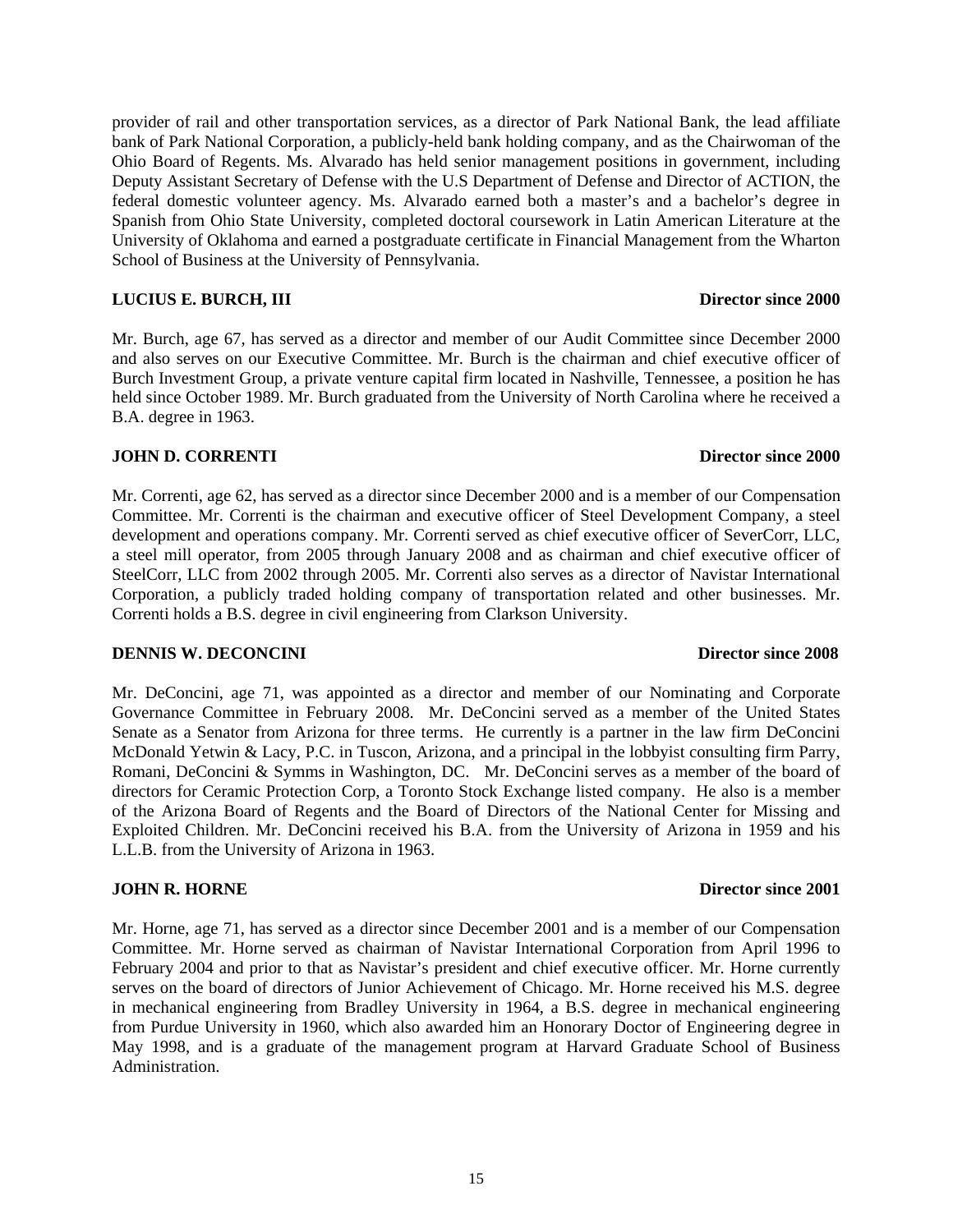## **C. MICHAEL JACOBI Director since 2000**

Mr. Jacobi is the owner and president of Stable House, LLC, a private company engaged in residential real estate development. From June 2001 through May 2005, Mr. Jacobi served as the president and chief executive officer and a director of Katy Industries, Inc., a publicly-traded diversified manufacturing company. He is a director and the chair of the audit committees of Webster Financial Corporation, a publicly-traded banking and financial services company and Sturm, Ruger and Company, Inc., a publiclytraded maker of firearms, and a director and member of the audit committee of Kohlberg Capital Corporation, a publicly-traded business development company specializing in term loans, mezzanine investments and selected equity positions in middle market companies. Mr. Jacobi is a certified public accountant and holds a B.S. degree from the University of Connecticut.

Mr. Jacobi, age 67, has served as a director and as Chair of the Audit Committee since December 2000.

# **THURGOOD MARSHALL, JR. Director since 2002**

Mr. Marshall, age 52, has served as a director and member of the Nominating and Governance Committee since December 2002. Mr. Marshall is a partner in the law firm of Bingham McCutchen LLP in Washington D.C., and a principal in Bingham Consulting Group LLC, a wholly owned subsidiary of Bingham McCutchen LLP that assists business clients with communications, political and legal strategies. Mr. Marshall, the son of the historic Supreme Court Justice Thurgood Marshall, has held appointments in each branch of the federal government, including Cabinet Secretary to President Clinton and Director of Legislative Affairs and Deputy Counsel to Vice President Al Gore. He is a board member of the United States Postal Service, the Ford Foundation, the National Fish & Wildlife Foundation and the Supreme Court Historical Society. He serves on the American Bar Association Election Law Committee and the Ethics Oversight Committee of the United States Olympic Committee. Mr. Marshall earned a B.A. in 1978 and a J.D. in 1981 from the University of Virginia, after which he clerked for United States District Judge Barrington D. Parker.

# **CHARLES L. OVERBY Director since 2001**

Mr. Overby, age 62, has served as a director since December 2001. Mr. Overby has served as a member of the Audit Committee since February 2002 and as the Chair of the Nominating and Governance Committee since the committee was established in December 2002. Mr. Overby is the chairman and chief executive officer of The Freedom Forum, an independent, non-partisan foundation dedicated to the First Amendment and media issues, and The Diversity Institute. He is also chief executive officer of the Newseum, a museum about news and history in Washington DC. Mr. Overby currently serves on the boards of the Horatio Alger Association of Distinguished Americans and the University of Mississippi Foundation.

# **JOHN R. PRANN, JR.** Director since 2000

Mr. Prann, age 58, has served as a director and member of the Compensation Committee since December 2000. Mr. Prann's business experience includes service as the president and chief executive officer of Katy Industries, Inc., as a partner with the accounting firm of Deloitte & Touche and as a director of several private companies. Mr. Prann earned a B.A. in Biology from the University of California, Riverside and an M.B.A from the University of Chicago.

# **JOSEPH V. RUSSELL Director since 1999**

Mr. Russell, age 68, has served as a director since 1999. Mr. Russell is the Chair of the Compensation Committee and a member of the Executive and the Nominating and Governance Committees. Mr. Russell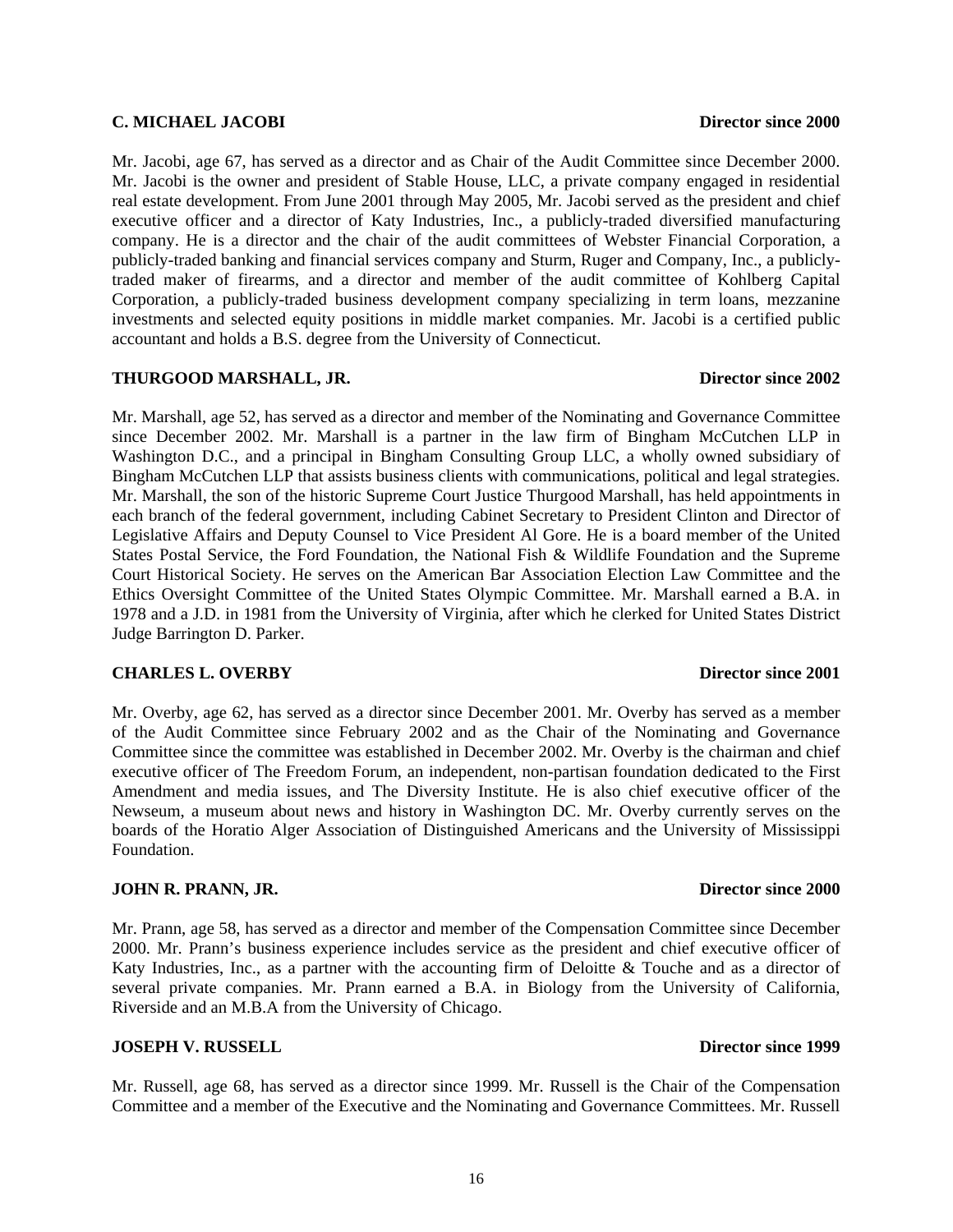is the co-chairman and co-chief executive officer of Elan-Polo, Inc., a privately-held, world-wide producer and distributor of footwear. Mr. Russell graduated from the University of Tennessee in 1963 with a B.S. in Finance.

## **HENRI L. WEDELL Director since 2000**

Mr. Wedell, age 67, has served as a director and member of the Audit Committee since December 2000. Mr. Wedell is a private investor in Memphis, Tennessee. Prior to his retirement in 1999, Mr. Wedell was the senior vice president of sales of The Robinson Humphrey Co., an investment banking subsidiary of Smith-Barney, Inc., with which he was employed for over 24 years. Mr. Wedell's business career also includes service as a member of the board of directors of Community Bancshares, Inc. He currently serves on the boards of the Delta Waterfowl Foundation and the Exceptional Foundation of West Tennessee. Mr. Wedell earned an M.B.A. from the Tulane University School of Business.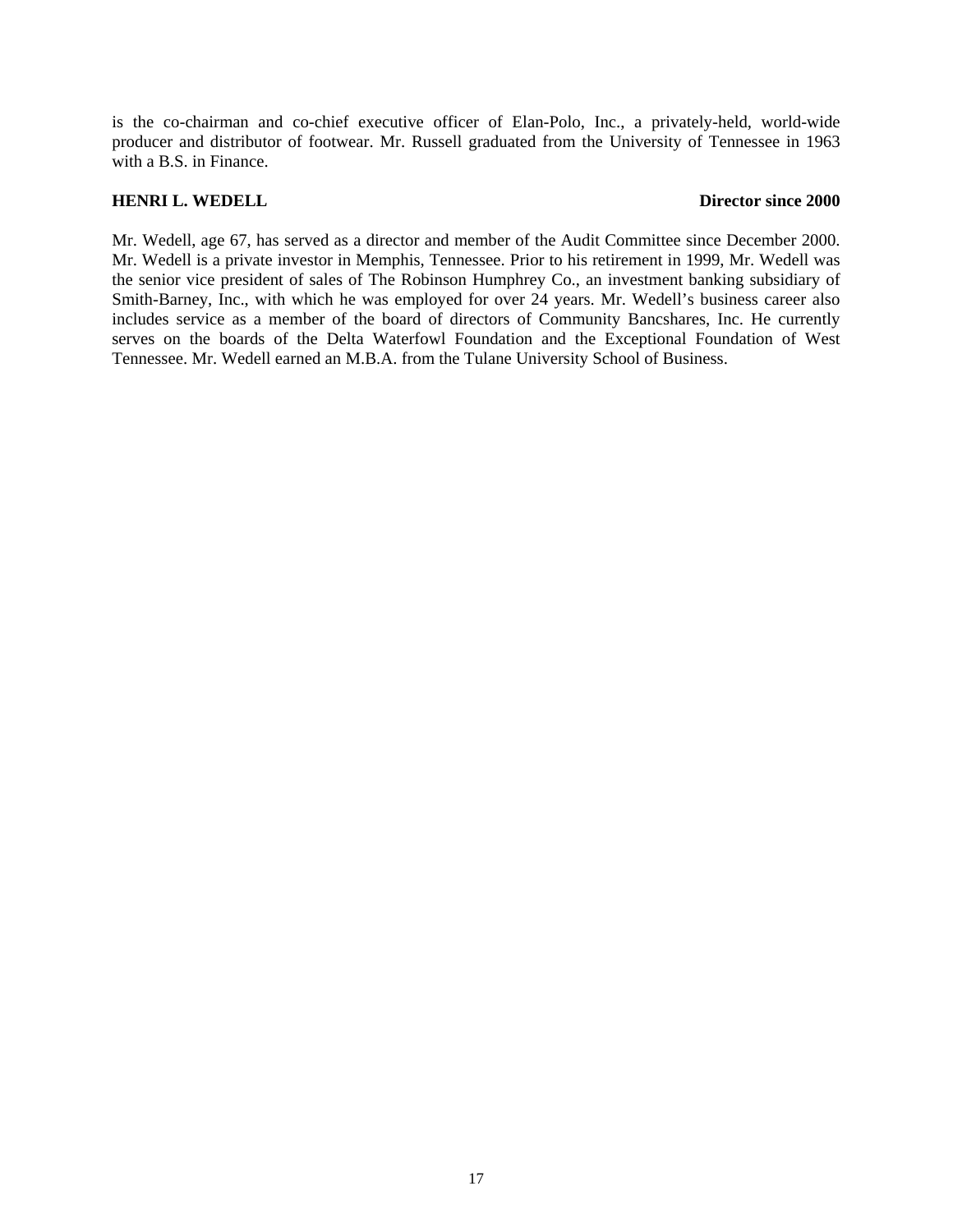# **PROPOSAL 2 - RATIFICATION OF APPOINTMENT OF INDEPENDENT REGISTERED PUBLIC ACCOUNTING FIRM**

The Audit Committee has appointed Ernst & Young LLP as our independent registered public accounting firm for the fiscal year ending December 31, 2009. Services provided to the Company and its subsidiaries by Ernst & Young LLP in fiscal 2008 are described below under "Audit and Non-Audit Fees."

Representatives of Ernst & Young LLP will be present at the Annual Meeting. They will have the opportunity to make a statement if they desire to do so and we expect that they will be available to respond to questions.

Ratification of the appointment of Ernst  $&$  Young LLP requires the affirmative vote of a majority of the votes cast by the holders of the shares of common stock voting in person or by proxy at the Annual Meeting. If the Company's stockholders do not ratify the appointment of Ernst & Young LLP, the Audit Committee will reconsider the appointment and may affirm the appointment or retain another independent accounting firm. If the appointment is ratified, the Audit Committee may in the future replace Ernst  $\&$ Young LLP as our independent registered public accounting firm if it is determined that it is in the Company's best interest to do so.

**The Board of Directors unanimously recommends a vote FOR the ratification of the appointment of Ernst & Young LLP as the independent registered public accounting firm of the Company for the fiscal year ending December 31, 2009.**

### **Audit and Non-Audit Fees**

\_\_\_\_\_\_\_\_\_\_\_\_

The following table presents fees for audit, audit-related, tax and other services rendered by the Company's principal independent registered public accounting firm, Ernst  $&$  Young LLP, for the years ended December 31, 2008 and 2007.

| <b>Fees</b>                                                            | 2008                      | 2007             |
|------------------------------------------------------------------------|---------------------------|------------------|
| Audit Fees <sup>(1)</sup>                                              | $$872,347$ $$930,189$     |                  |
| <b>Audit-Related Fees</b><br>Tax Fees $^{(2)}$<br>All Other Fees $(3)$ | 243,129<br>1,500          | 256,839<br>1,500 |
| Total                                                                  | $$1,116,976$ $$1,188,528$ |                  |

<sup>(1)</sup> Audit fees for 2008 and 2007 include fees associated with the audit of our consolidated financial statements, the audit of our internal control over financial reporting, reviews of our quarterly financial statements, and, with respect to 2007, assistance with filing certain registration statements with the SEC.

(3) All other fees for 2008 and 2007 consist of access fees to EY Online, an on-line information and communication tool available to Ernst & Young audit clients.

<sup>(2)</sup> Tax fees for 2008 and 2007 were for services consisting primarily of federal and state tax planning.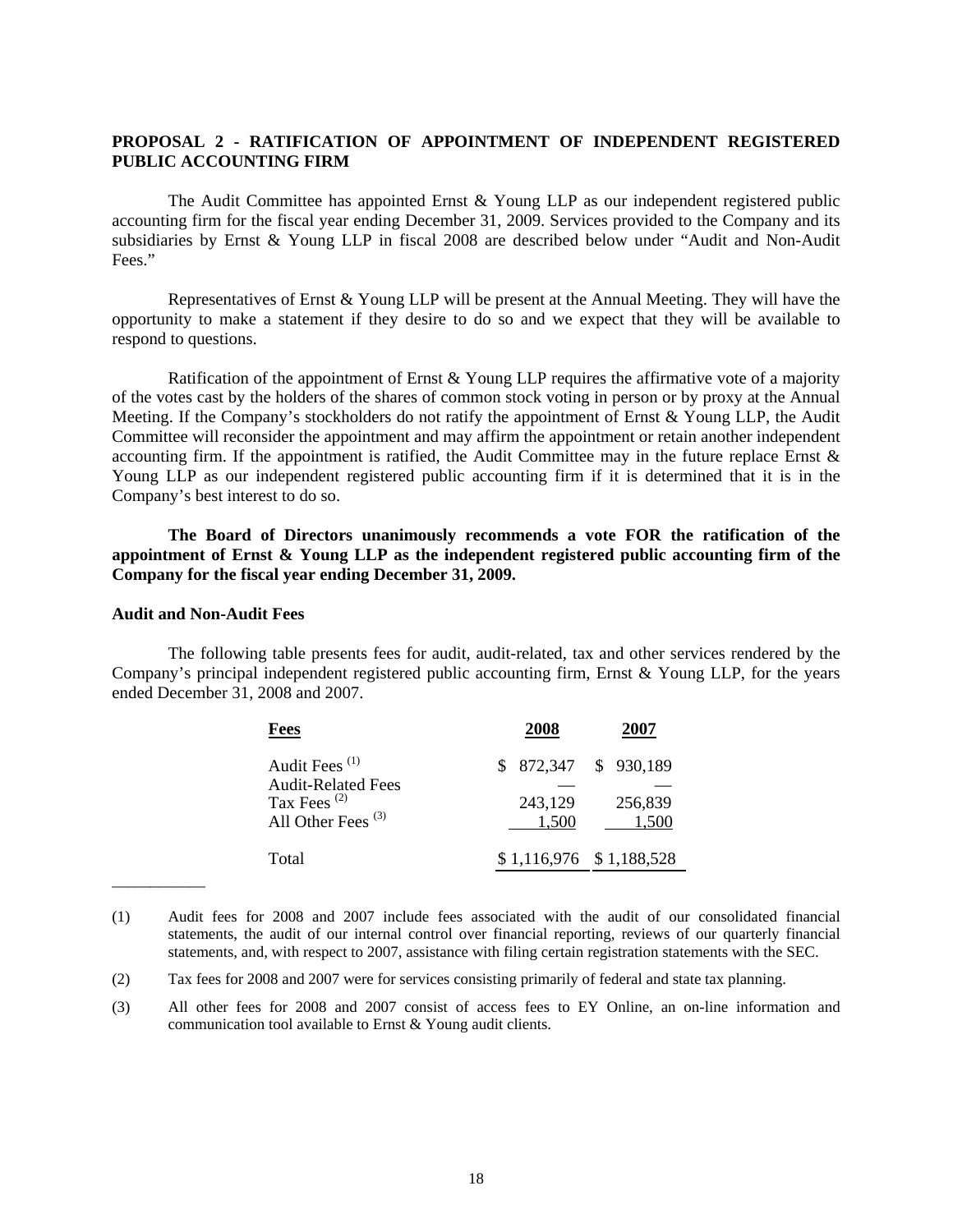### **Pre-Approval of Audit and Non-Audit Fees**

Consistent with Section 202 of the Sarbanes-Oxley Act of 2002 and SEC rules regarding auditor independence, our Audit Committee pre-approves all audit and non-audit services provided by our independent registered public accounting firm. In 2007 and 2008, the Audit Committee approved all fees disclosed under "tax," "audit-related" and "all other" fees by Ernst & Young in accordance with applicable rules.

The Audit Committee's Auditor Independence Policy prohibits our independent registered public accounting firm from performing certain non-audit services and any services that have not been approved by the Audit Committee in accordance with the policy and the Section 202 rules. The policy establishes procedures to ensure that proposed services are brought before the Audit Committee for consideration and, if determined by the Committee to be consistent with the auditor's independence, approved prior to initiation, and to ensure that the Audit Committee has adequate information to assess the types of services being performed and fee amounts on an ongoing basis. The Audit Committee has delegated to its Chair, Mr. Jacobi, the authority to pre-approve services between meetings when necessary, provided that the full Committee is apprised of the services approved at its next regularly scheduled meeting.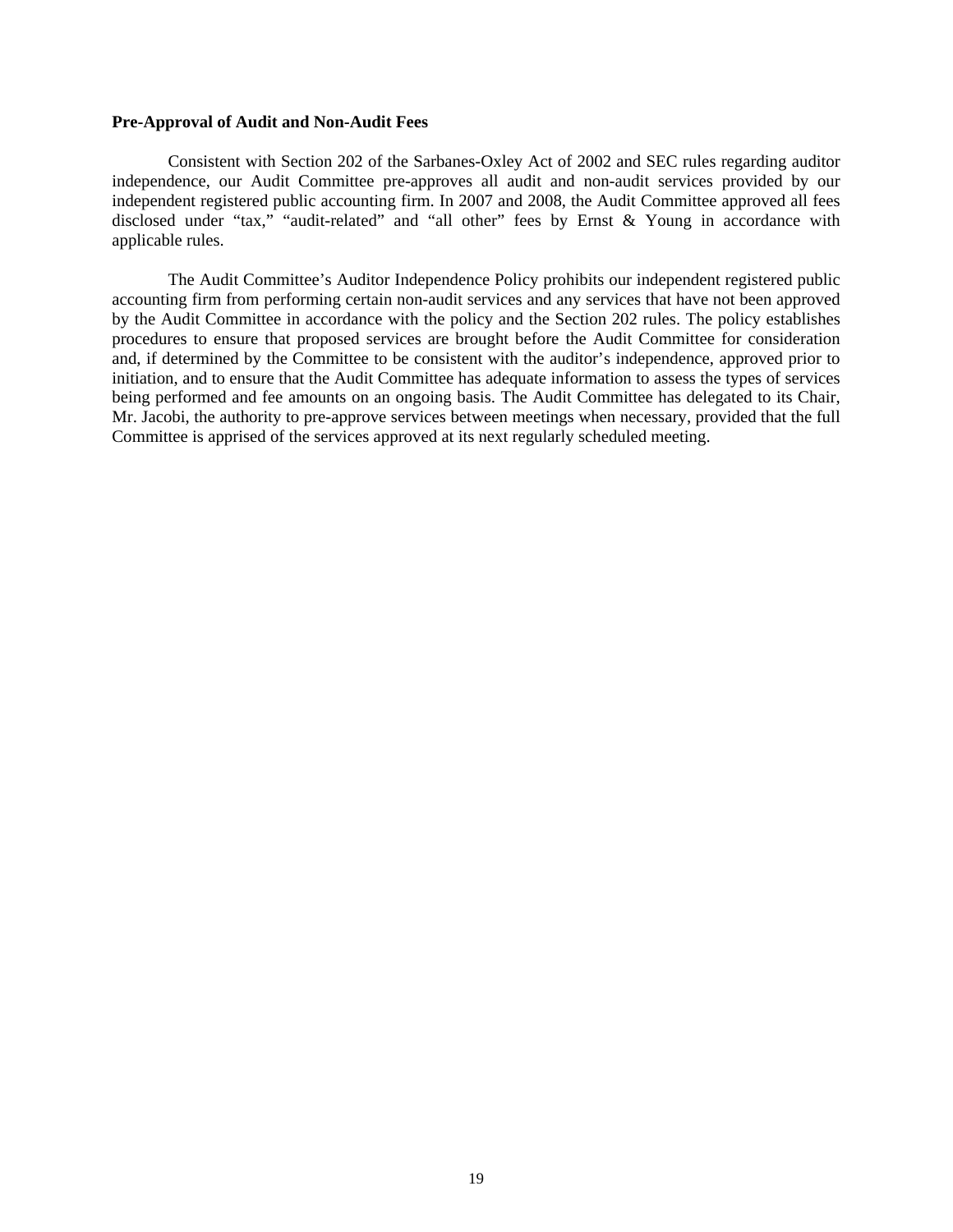## **PROPOSAL 3 – PROVIDE SEMI-ANNUAL REPORTS TO STOCKHOLDERS REGARDING THE COMPANY'S POLITICAL CONTRIBUTIONS AND EXPENDITURES**

## **Stockholder Proposal**

Sisters of Charity of the Blessed Virgin Mary, 205 W. Monroe, Suite 500, Chicago, Illinois 60606-5062, beneficial owner of at least 100 shares of our common stock, Mercy Investment Program, 205 Avenue C, Apt 10E, New York, New York 10009, beneficial owner of 150 shares of our common stock, Dominican Sisters of Hope, 205 Avenue C, Apt 10E, New York, New York 10009, beneficial owner of 5,200 shares of our common stock, and Catholic Health East, 3805 West Chester Pike, Suite 100, Newtown Square, PA 19073-2304, beneficial owner of 900 shares of our common stock, have given the Company notice that they intend to present the following stockholder proposal at the Annual Meeting. In accordance with applicable proxy regulations, the proposal and supporting statement, for which the Company accepts no responsibility, are set forth below.

### *Corporate Political Contributions and Trade Association Dues*

\_\_\_\_\_\_\_\_\_\_\_\_\_\_\_\_\_\_\_

*Resolved: the shareholders of Corrections Corporation of America hereby request that our Company provide a report, updated semi-annually, disclosing our Company's:*

- *1. Policies and procedures for political contributions and expenditures, both direct and indirect, made with corporate funds.*
- *2. Monetary and non-monetary political contributions and expenditures not deductible under section 162(e)(1)(B) of the Internal Revenue Code, including but not limited to contributions to or expenditures on behalf of political candidates, political parties, political committees and other political entities organized and operating under 26 USC Sec. 527 of the Internal Revenue Code and any portion of any dues or similar payments made to any tax exempt organization that is used for an expenditure or contribution if made directly by the corporation would not be deductible under section 162(e)(1)(B) of the Internal Revenue Code. The report shall include the following:*
	- *a. An accounting of our Company's funds that are used for political contributions or expenditures as described above;*
	- *b. Identification of the person or persons in our Company who participated in making the decisions to make political contribution or expenditure; and*
	- *c. The internal guidelines or policies, if any, governing our Company's political contributions and expenditures.*

*This report shall be presented to the Board of Directors' audit committee or other relevant oversight committee and posted on our Company's website to reduce costs to shareholders.*

## *Supporting Statements*

*As long-term shareholders of Corrections Corporation, we support transparency and accountability to corporate spending on political activities. A significant number of investors agree. In the two years that our resolution has been on the ballot, more than 14 million shares or 23.8% to 26.6% of shares voted supported our position.* 

*The activities, for which we seek transparency and accountability, include direct and indirect political contributions to candidates, political parties or political organizations; independent expenditures; or electioneering communications on behalf of a federal, state or local candidate.*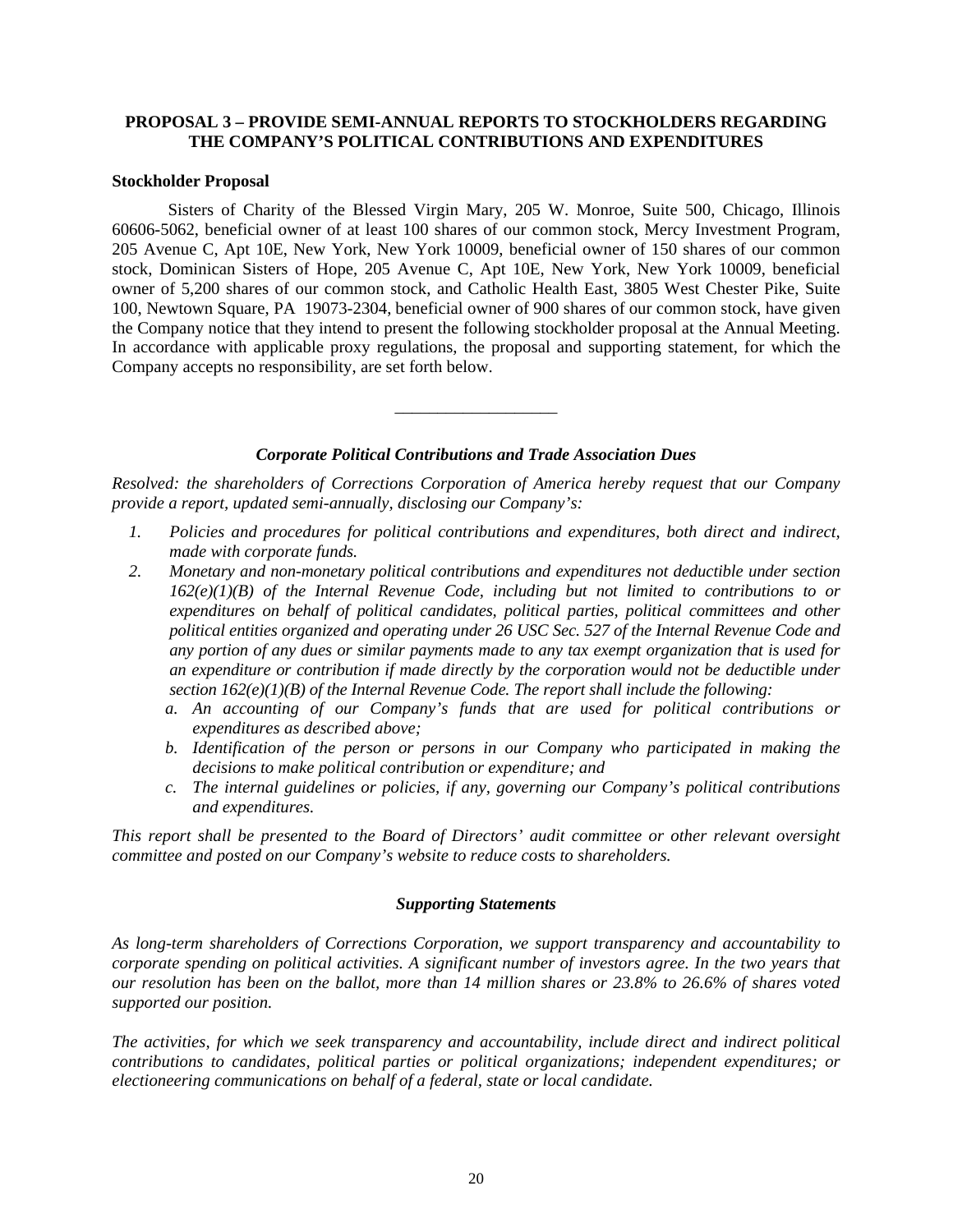*Disclosure is consistent with public policy, in the best interest of the company and its shareholders, and critical for compliance with recent federal ethics legislation. Absent a system of accountability, company assets can be used for policy objectives that may be inimical to the long-term interests of and may pose risks to the company and its shareholders.* 

*Relying on publicly available data does not provide a complete picture of the Company's political expenditures. For example, the Company's payments to trade associations used for political activities are undisclosed and unknown. In many cases, even management does not know how trade associations use their company's money politically. The proposal asks the Company to disclose all political contributions, including payments to trade associations and other tax exempt organizations. This would bring our Company in line with a growing number of leading companies, including Pfizer and Aetna that support political disclosure and accountability and present this information on their websites.* 

*The Company's Board and shareholders need complete disclosure to be able to fully evaluate the political use of corporate assets. We urge your support for this critical governance reform.* 

## **The Response of the Board of Directors to the Stockholder Proposal**

Similar proposals were considered by the Board of Directors and voted on in connection with the Company's 2007 and 2008 Annual Meetings of Stockholders. A majority of the votes cast in both 2007 and 2008 were voted against the proposal. The Board continues to believe that adoption of the proposal is not in the best interests of the Company or our stockholders and again recommends a vote against the proposal.

Participation in the political process through political contributions is an important and appropriate part of our customer relations efforts. In order to enhance stockholder value, we must educate federal, state and local officials on the benefits of public-private partnerships, the Company's ability to assist them in meeting their corrections needs and our track record of success.

Corporate funds are used to make political contributions where allowed by applicable law and where management has determined that such contributions will be an effective use of the funds. The Company also sponsors a political action committee ("PAC") that makes contributions to federal candidates and to candidates in certain jurisdictions where contributions with corporate funds are not allowed. The Company does not make contributions to industry trade associations for political purposes.

In general, the Board does not believe it is necessary or advisable to voluntarily adopt additional, non-mandatory disclosure obligations. Such disclosure would require additional time and expense, would further burden our participation in the political process and might work to our competitive disadvantage. We believe that the high level of disclosure that is already publicly available is sufficient to provide information to stockholders and others who are interested in the Company's political activities. Also, we believe that the Company's current approval and compliance activities are sufficient to ensure accountability.

More specifically:

The type and level of disclosure sought by the proponents is not required by law. Also, to our knowledge, such disclosure is not recommended or suggested by any governmental agency.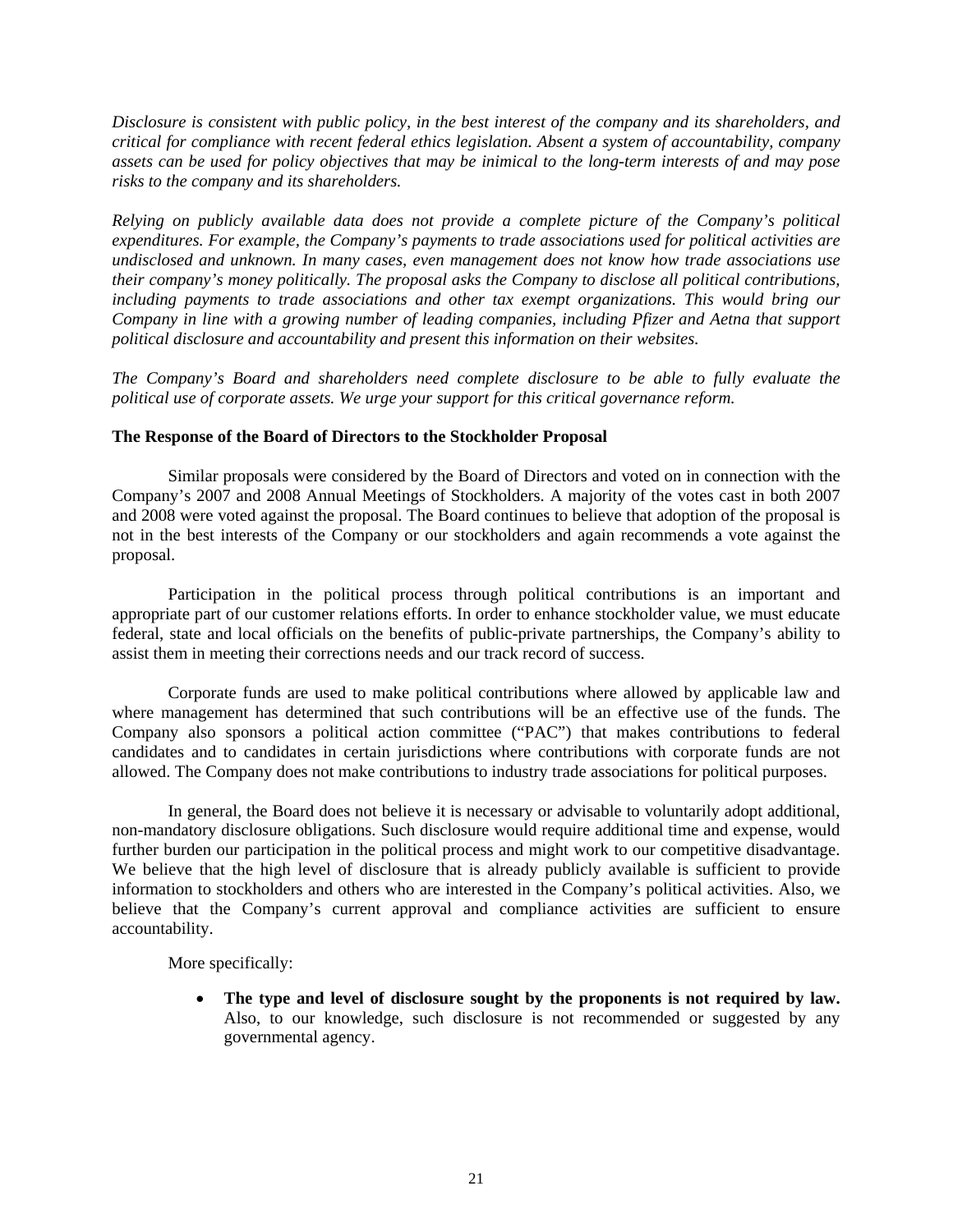- **The requested disclosure is not made by the majority of public companies.** Also, to our knowledge, such disclosure is not made by any of the Company's principal competitors.
- **The Company's political contributions are subject to internal approval and compliance procedures that are designed to ensure that they have been appropriately evaluated by management and that they comply with applicable laws**  and regulations. All political contributions using corporate funds require approval by either the Company's Chief Executive Officer or a Vice President, Customer Relations and, for compliance purposes, the Office of General Counsel. The Board's Nominating and Governance Committee reviews the Company's political activity and compliance procedures on at least an annual basis.
- **The Company's political contributions already are subject to extensive disclosure requirements***.* Contributions at the state and local level typically are reported by the recipient and made public by the relevant governmental oversight agency. PAC contributions are disclosed in reports filed with and publicly available through the Federal Election Commission. Independent organizations compile and make available contribution data with respect to companies and tax exempt political organizations.

**For these reasons, the Board of Directors unanimously recommends a vote AGAINST this proposal.**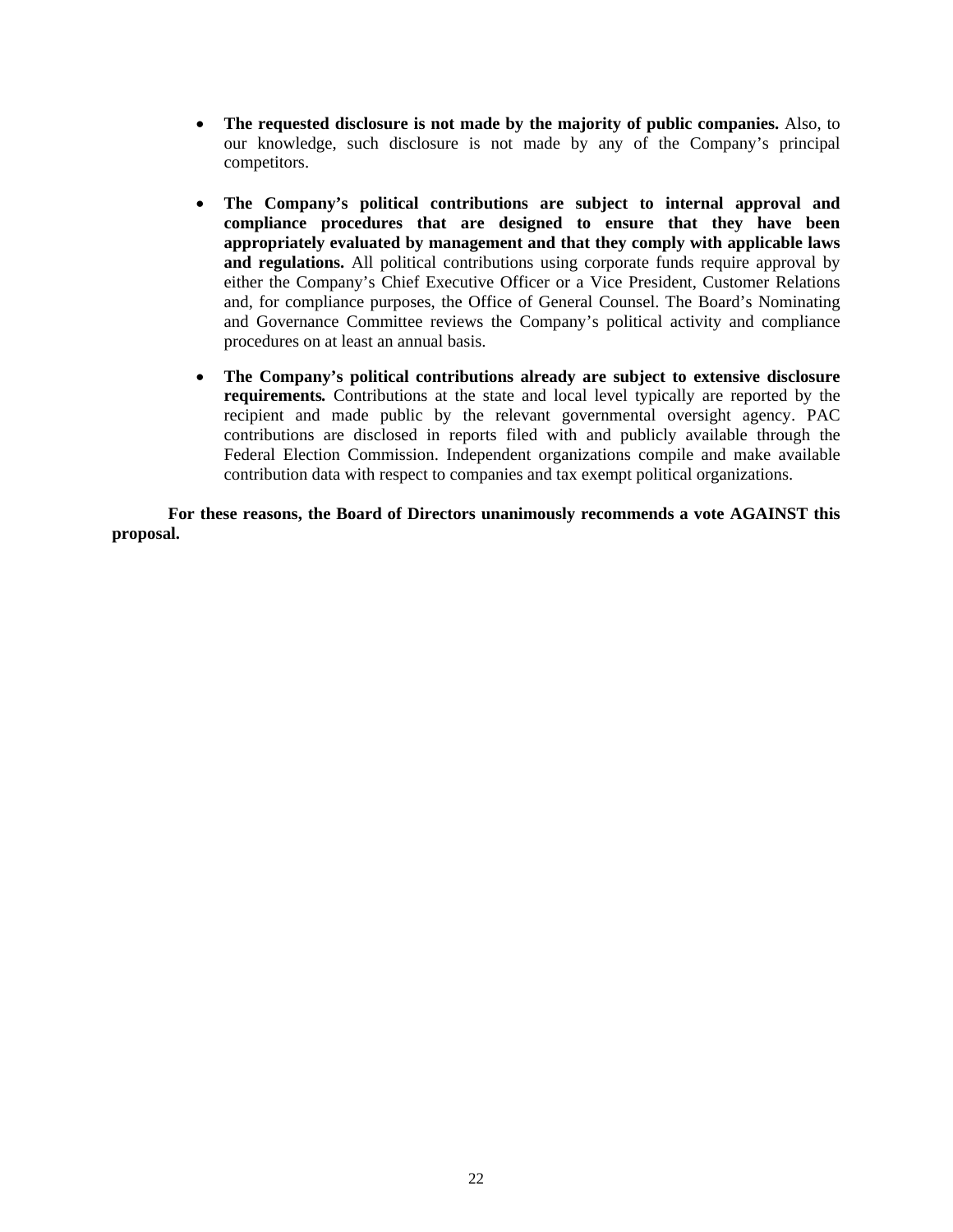## **EXECUTIVE OFFICERS**

## **Information Concerning Executive Officers Who Are Not Directors**

**Damon T. Hininger**, age 39, has served as our President and Chief Operating Officer since July 2008. From 2007 until July 2008, Mr. Hininger served as our Senior Vice President, Federal and Local Customer Relations. Mr. Hininger joined the Company in 1992 and held several positions, including Vice President, Business Analysis and Vice President, Federal Customer Relations before being promoted to Senior Vice President. Mr. Hininger earned a bachelor's degree from Kansas State University and an M.B.A. from the Jack Massey School of Business at Belmont University.

**Todd J Mullenger**, age 50, has served as an Executive Vice President and our Chief Financial Officer since March 2007. Mr. Mullenger served as our Vice President, Treasurer from January 2001 to March 2007, as Vice President, Finance from August 2000 to January 2001 and prior to that as Vice President, Finance of our predecessor company. Mr. Mullenger graduated from the University of Iowa in 1981 with a B.B.A. degree and later earned an M.B.A. from Middle Tennessee State University.

**Richard P. Seiter**, age 60, has served as an Executive Vice President and our Chief Corrections Officer since January 2005. Prior to joining the Company and since 1999, Mr. Seiter served as an associate professor in the Department of Sociology and Criminal Justice at Saint Louis University, St. Louis, Missouri. Mr. Seiter has served as a Warden with the Federal Bureau of Prisons (Federal Correctional Institution, Greenville, Illinois and Federal Prison Camp, Allenwood, Pennsylvania), as chief operating officer of Federal Prison Industries and as director of the Ohio Department of Rehabilitation and Correction. Mr. Seiter has authored two textbooks on corrections, Corrections: An Introduction (2005) and Correctional Administration: Integrating Theory and Practice (2002), both published by Prentice Hall, and has served as editor of Corrections Management Quarterly. Mr. Seiter holds a B.S. in Business Administration and a Ph.D. in Public Administration from Ohio State University.

**G. A. Puryear IV**, age 40, has served as an Executive Vice President and as our General Counsel and Secretary since January 2001. Mr. Puryear is a member of the board of directors of Nashville Bank and Trust, an FDIC member banking institution. His prior experience includes government service, including as legislative director and counsel for U.S. Senator Bill Frist and as counsel to the U.S. Senate Committee on Governmental Affairs, and private law practice in Nashville, Tennessee. Mr. Puryear graduated from Emory University and received his J.D. from the University of North Carolina after which he served as a law clerk for the Honorable Rhesa Hawkins Barksdale, U.S. Circuit Court in Jackson, Mississippi.

**William K. Rusak**, age 63, has served as an Executive Vice President and as our Chief Human Resources Officer since July 2006. Prior to joining the Company, Mr. Rusak served as an independent consultant on human resources and alternative dispute resolution issues and as vice president, human resources for BBA Fiberweb, a London-based, global textile business from April 2000 to April 2005. Mr. Rusak earned a bachelor of law degree from LaSalle University in Montreal and undertook specialized training in business studies at McGill University in Montreal and the Wharton School of the University of Pennsylvania.

**Anthony L. Grande**, age 39, has served as an Executive Vice President and our Chief Development Officer since July 2008. From September 2007 to July 2008, Mr. Grande served as our Senior Vice President, State Customer Relations. Mr. Grande joined CCA in 2003 to serve as Vice President of State Customer Relations. Prior to joining CCA, Mr. Grande served as the Commissioner of Economic and Community Development for the State of Tennessee. Mr. Grande earned his Masters of Education at Vanderbilt University in Nashville, Tennessee and his Bachelor of Arts from The American University in Washington, D.C.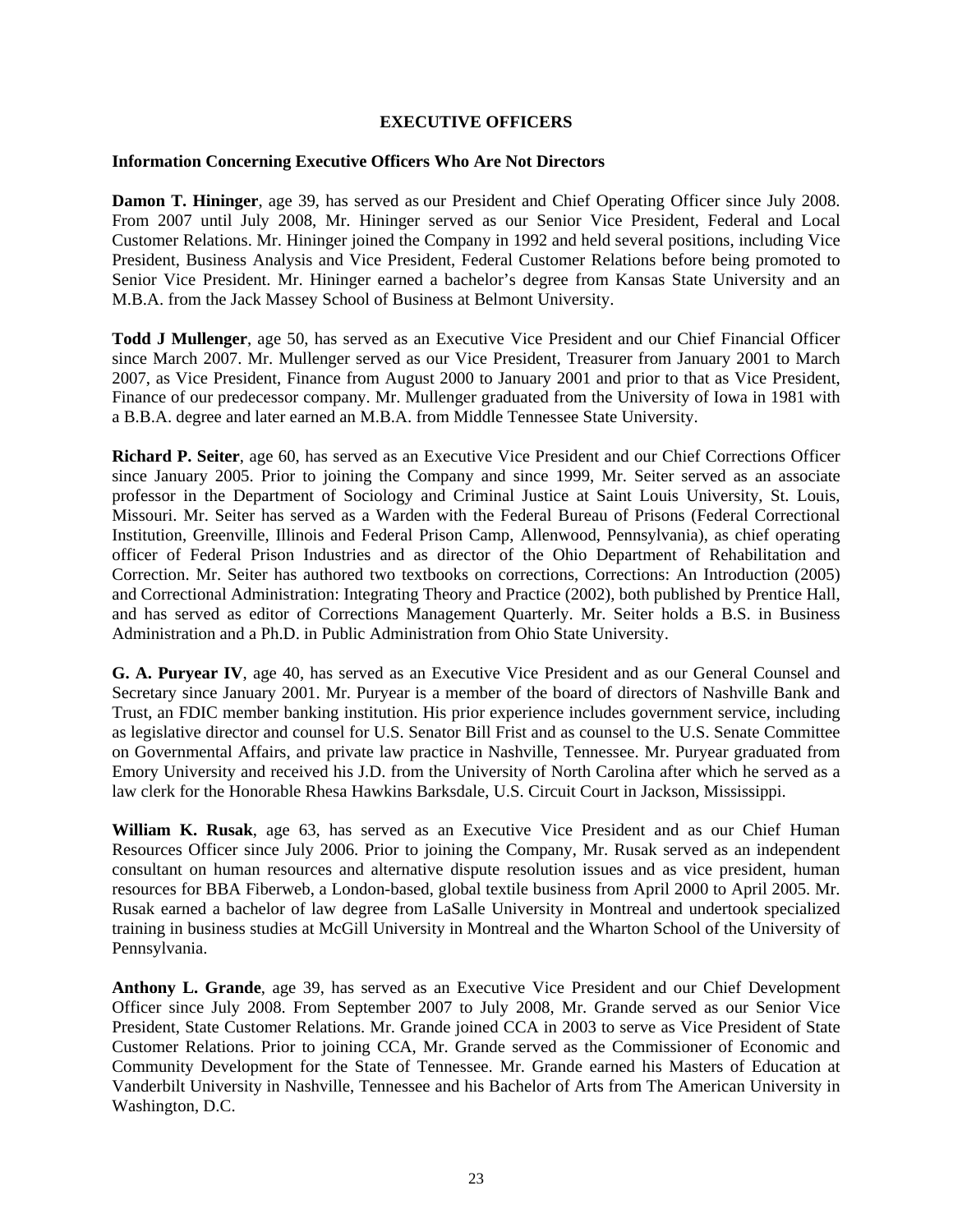### **EXECUTIVE AND DIRECTOR COMPENSATION**

### **Compensation Discussion and Analysis**

This section of the Proxy Statement discusses the objectives and elements of our compensation programs and the compensation awarded to our Named Executive Officers in 2008. This information should be read in conjunction with the Summary Compensation Table and the related tables and narratives that follow in this Proxy Statement. Based on SEC proxy disclosure rules, the following individuals were our Named Executive Officers for the fiscal year ended December 31, 2008:

- John D. Ferguson, Chairman and Chief Executive Officer
- Todd J Mullenger, Executive Vice President and Chief Financial Officer
- Richard P. Seiter, Executive Vice President and Chief Corrections Officer
- G.A. Puryear IV, Executive Vice President, General Counsel and Secretary
- William K. Rusak, Executive Vice President and Chief Human Resources Officer

Certain compensation information with respect to Damon T. Hininger, who was appointed as President and Chief Operating Officer of the Company on July 23, 2008, is also set forth below under "Compensation Programs for 2009 – 2009 Equity Grants." Based on current compensation levels, the Company anticipates that Mr. Hininger will likely be a Named Executive Officer for 2009.

*Overview of Compensation Process***.** The Compensation Committee of the Company's Board of Directors (the "Committee") consists solely of "non-employee directors" as defined by SEC rules, "outside directors" for purposes of Section 162(m) of the Internal Revenue Code of 1986, as amended, and "independent directors" as defined by NYSE listing standards, in each case as determined by our Board of Directors. In addition to a determination of independence, the Nominating and Governance Committee of our Board recommends Committee membership based on such knowledge, experience and skills that it deems appropriate in order to adequately perform the responsibilities of the Committee. Mr. Prann, Mr. Russell, Mr. Horne and Mr. Correnti are the current members of the Committee, with Mr. Russell serving as the Committee's chair.

The Committee is responsible for setting the compensation of the Company's executive officers, overseeing the Board's evaluation of the performance of our executive officers and administering the Company's equity-based incentive plans, among other things. The Committee undertakes these responsibilities pursuant to a written charter adopted by the Committee and the Board, which is reviewed at least annually by the Committee. During the fiscal year ended December 31, 2008, no changes were made to the Committee's charter. The charter may be viewed in full on the Company's website, www.correctionscorp.com (under "Corporate Governance" on the Investor page).

The Committee annually reviews executive compensation and the Company's compensation policies to ensure that the Chief Executive Officer and the other executive officers are rewarded appropriately for their contributions to the Company and that the overall compensation strategy supports the objectives and values of our organization, as well as stockholder interests. The Committee conducts this review and makes compensation decisions through a comprehensive process involving a series of meetings primarily occurring in the first and second quarters. Committee meetings typically are attended by the Committee members, the Committee's compensation consultant and legal advisors and John D. Ferguson, the Company's Chairman and Chief Executive Officer. As with all Board committees, other Board members also have a standing invitation to attend the Committee's meetings. The Committee meets in executive session to the extent the members deem necessary or appropriate to ensure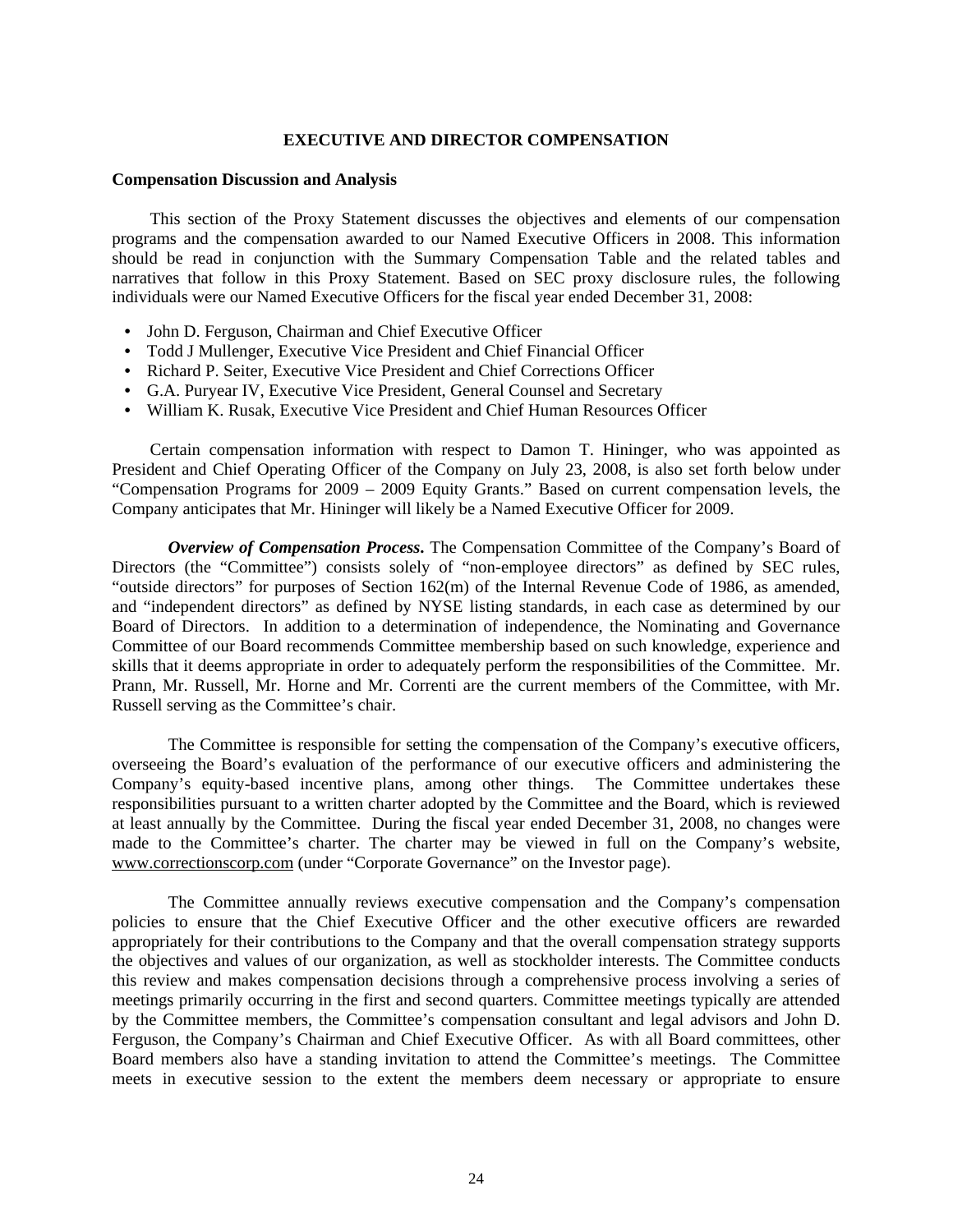independence. Additional information regarding Committee meetings is included above under "Corporate Governance – Board of Director Meetings and Committees."

*Compensation Philosophy.* The fundamental objectives of our executive compensation policies are to attract and maintain executive leadership for the Company that will execute our business strategy, uphold our Company values and deliver results and long-term value to our stockholders. Accordingly, the Committee develops compensation strategies and programs that will attract, retain and motivate highly qualified and high-performing executives through compensation that is:

- Performance-based: A significant component of compensation should be determined based on whether or not the Company meets performance criteria that are aligned with growth in stockholder value and does not encourage unreasonable risk-taking.
- Competitive: Pay for performance scales are established so the competitive positioning of an executive's total compensation reflects the competitive positioning of the Company's performance, *i.e.*, high Company performance relative to peers results in high compensation relative to competitive benchmarks, and *vice versa.*
- Balanced: Performance-oriented features and retention-oriented features should be balanced so the entire program accomplishes the Company's pay-for-performance and executive retention objectives.
- Fair: Compensation levels and plan design should reflect competitive practices, our performance relative to peer companies and the relationship of compensation levels from one executive to another.

The Committee's goal is to have a substantial portion of each executive officer's compensation contingent upon the Company's performance (*i.e.*, "at-risk" pay), as well as upon his or her individual performance. The Committee's compensation philosophy for an executive officer emphasizes an overall analysis of the executive's performance for the year, projected role and responsibilities, impact on execution of Company strategy, external pay practices, total cash and total direct compensation positioning relative to other Company executives and other factors the Committee deems appropriate. Our philosophy also considers employee retention, vulnerability to recruitment by other companies and the difficulty and costs associated with replacing executive talent. Based on these objectives, the Committee has determined that our Company should provide its executives with compensation packages comprised of three primary elements: (i) base salary, which takes individual performance into account and is designed to be competitive with median salary levels in an appropriate peer group; (ii) annual variable performance awards, payable in cash and primarily based on the financial performance of the Company, in accordance with the goals established by the Committee; and (iii) long-term stock-based incentive awards which strengthen the commonality of interests between executive officers and our stockholders. The Committee believes that, as a result of our Company's balance of long- and short-term incentives, our use of different types of equity compensation awards that provide a balance of incentives, and our stock ownership guidelines, our executive compensation program does not encourage our management to take unreasonable risks relating to our business.

## *Compensation Programs for 2008*

Role of Compensation Consultant. Beginning in 2000 and continuing into 2009, the Committee has engaged PricewaterhouseCoopers LLP ("PwC") to assist it in reviewing the Company's compensation strategies and plans. At the Committee's request, PwC performed several analyses, including peer and market comparisons, internal pay equity, updating of the executive salary structure and modeling of executive compensation levels at different levels of Company performance. These analyses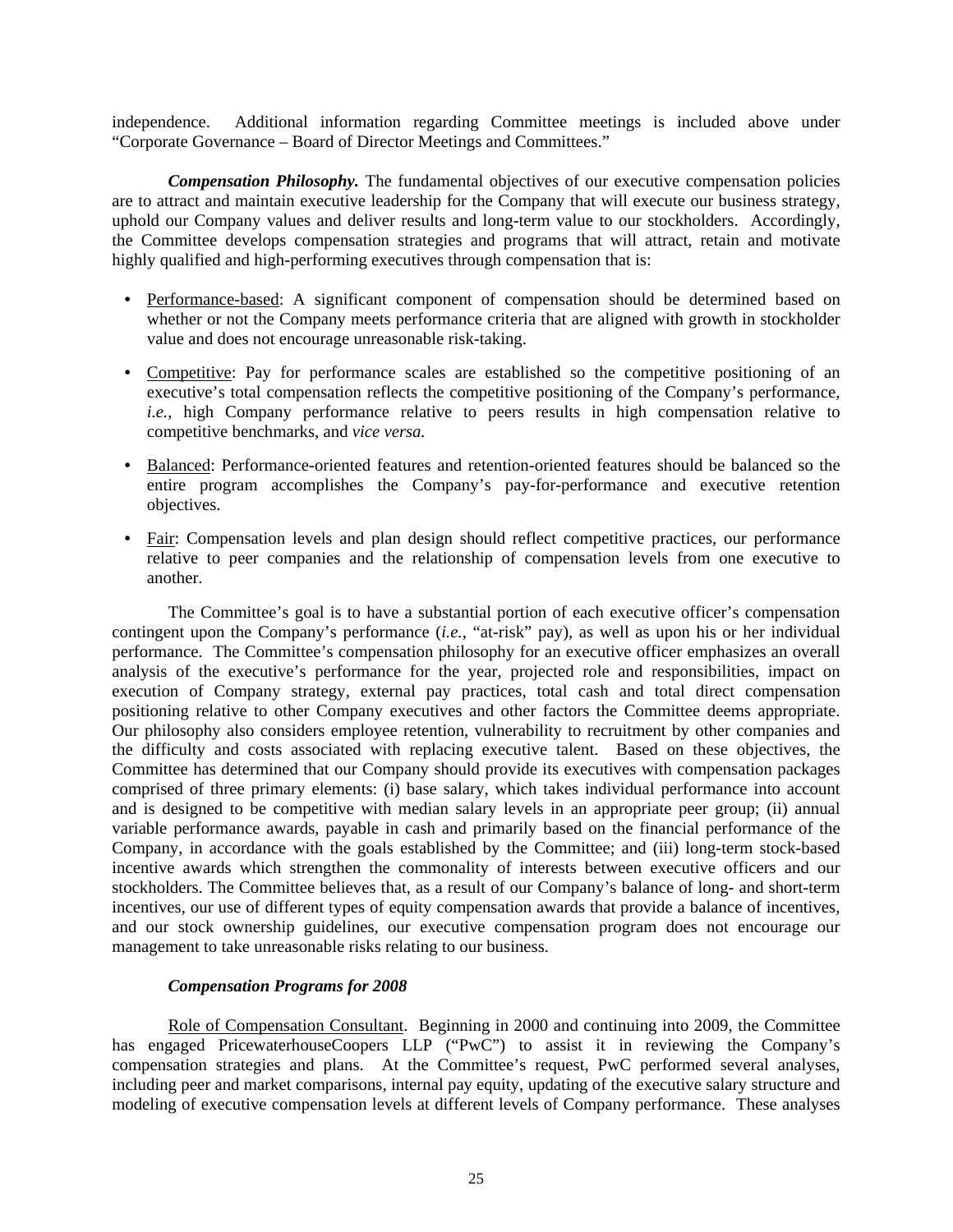assisted the Committee in determining if such strategies and plans were advisable based on the Company's current financial position and strategic goals, as well as developments in corporate governance and compensation design. PwC was selected due to its extensive experience in providing compensation consulting services. Additionally, the Committee is not aware of any potential conflicts of interest affecting its consultation services that PwC may have with either Board members or Company management.

At the request of the Committee, in early 2008 PwC reexamined the peer group of business services companies that the Company had been using since 2003 for executive compensation benchmarking purposes to determine whether the peer group continued to provide appropriate comparisons for such purposes. Based on its analysis, PwC suggested including companies in other industries with strategies that resemble the Company's strategy of building, owning and managing prison facilities. Accordingly, PwC and the Committee developed a new peer group of companies that, like the Company, generally met most of the following criteria:

- Owners and operators of multi-state facilities delivering services to third parties
- Minimum employee base of 10,000
- Market capitalization between \$2 billion to \$5 billion
- Annual EBITDA between \$200 million to \$600 million
- Investment in fixed assets of \$1 billion to \$5 billion
- Future growth heavily dependent upon the acquisition or development of additional facilities

Based on PwC's analysis, the Committee determined that companies meeting the above criteria reflect the nature, scale and complexity of issues that CCA faces as a business and, therefore, provide better peer comparisons for executive compensation purposes. Based on such criteria, the following 16 companies were selected to serve as CCA's new peer group:

- 
- Cinemark Holdings, Inc. HealthSouth Corporation
- Gaylord Entertainment Company Iron Mountain Incorporated\*
- 
- Quanta Services, Inc.\* Manor Care, Inc.
- Wyndham Worldwide Corporation Psychiatric Solutions, Inc.
- 
- Community Health Systems, Inc.
- Convergys Corporation\*
- Boyd Gaming Corporation Health Management Associates, Inc.
	-
	-
- The Geo Group, Inc. Lifepoint Hospitals, Inc.
	-
	-
- Brookdale Senior Living Inc. Universal Health Services, Inc.

\*member of the Company's prior peer group

At the request of the Committee, PwC then analyzed and compared the compensation of the Company's senior management to the compensation offered by the companies included in this peer group. Using primarily publicly available proxy statement data for the peer group, PwC's study calculated competitive compensation levels (25th percentile, 50th percentile and 75th percentile) for executive base salary, total cash compensation (base salary plus annual cash incentives) and total compensation (total cash compensation plus fair value of equity incentive awards). The Committee used the results of this study, along with other factors discussed below, to help determine an appropriate executive compensation structure for 2008.

Total Compensation Targets. Based on the market analysis performed by PwC, internal pay equity considerations and a consideration of our compensation objectives and philosophies, with a particular emphasis on performance and equity as key drivers for executive compensation, the executive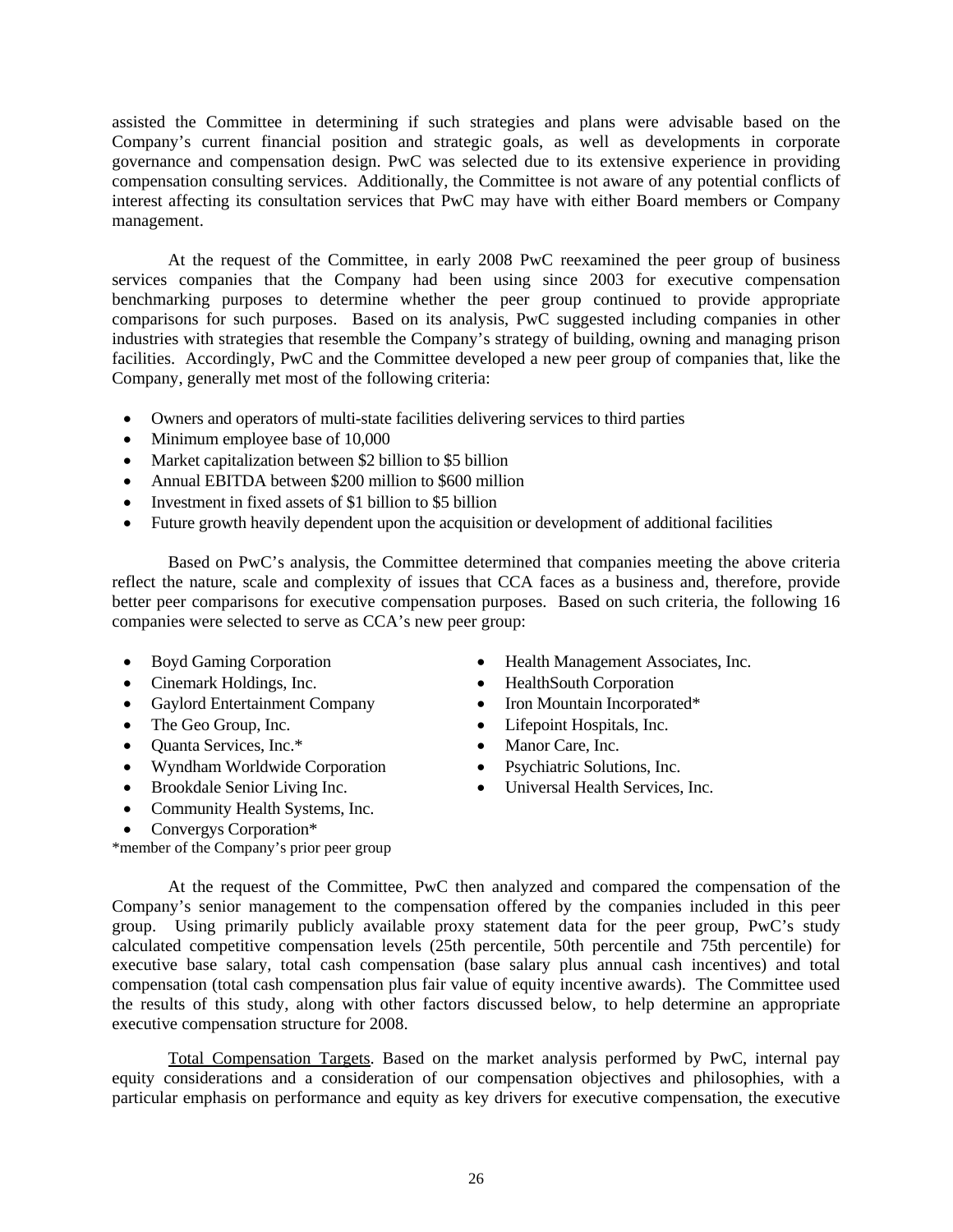compensation structure set forth in the table below was developed by the Committee in consultation with PwC for 2008. The structure was used as a guideline by the Committee and does not necessarily reflect actual compensation for the Named Executive Officers for 2008, which is discussed in detail below and presented in the Summary Compensation Table on page 37 of this Proxy Statement.

|                                 |                                                                          | <b>Base Salary Structure</b> <sup>(1)</sup> |                 |                |                             |                                  |                                      |
|---------------------------------|--------------------------------------------------------------------------|---------------------------------------------|-----------------|----------------|-----------------------------|----------------------------------|--------------------------------------|
| <b>Position</b><br><b>Level</b> | <b>Position Titles</b>                                                   | <b>Minimum</b>                              | <b>Midpoint</b> | <b>Maximum</b> | <b>Bonus</b> <sup>(2)</sup> | <b>LTIP Fair</b><br><b>Value</b> | <b>Total Comp.</b><br>Midpoint $(3)$ |
| A                               | Chief<br>Executive<br>Officer                                            | \$576,000                                   | \$720,000       | \$864,000      | 75%                         | \$2,000,000                      | \$3,260,000                          |
| B                               | <b>Chief Financial</b><br>Officer and<br>Chief<br>Corrections<br>Officer | \$268,000                                   | \$335,000       | \$402,000      | 75%                         | \$800,000                        | \$1,386,250                          |
| $\mathcal{C}$                   | General<br>Counsel and<br><b>Chief Human</b><br>Resources<br>Officer     | \$224,000                                   | \$280,000       | \$336,000      | 75%                         | \$415,000                        | \$905,000                            |

- (1) The midpoint amounts are aligned with the 50th percentile payouts of executives in the position levels within the Company's peer group. The minimum amounts represent 80% of the midpoint while the maximum amounts represent 120% of the midpoint.
- (2) Bonus targets are percentages of the executive's base salary.
- (3) Equals the sum of base salary midpoint plus target bonus percentage plus LTIP fair value. For Position Levels A and B, Total Compensation Midpoint reflects a 50/50 blend of competitive 50th and 75th percentiles. For Position Level C, Total Compensation Midpoint reflects the competitive 75th percentile.

 The Committee's rationale for the competitive positioning of Total Compensation outlined in footnote 3 above is as follows:

- High financial growth targets relative to peer companies' historical financial growth rates;
- Emphasis on performance-based variable pay instead of guaranteed forms of compensation;
- Objective of maintaining internal equity compensation multiples between Position Levels A and B compared to Position Level C; and
- Intent to deliver total compensation capable of retaining a premier management team.

 A specific analysis regarding each component of total executive compensation for 2008, including our philosophy on how certain elements of total direct compensation should compare to our peer companies, is provided below. The primary components of the 2008 program were cash compensation, consisting of a mix of base salary and cash incentive plan compensation, and equity incentives, consisting of stock options with time-based vesting and restricted stock with performancebased vesting.

Base Salary. We seek to provide base salaries for our executive officers that provide a secure level of guaranteed cash compensation in accordance with their experience, professional status and job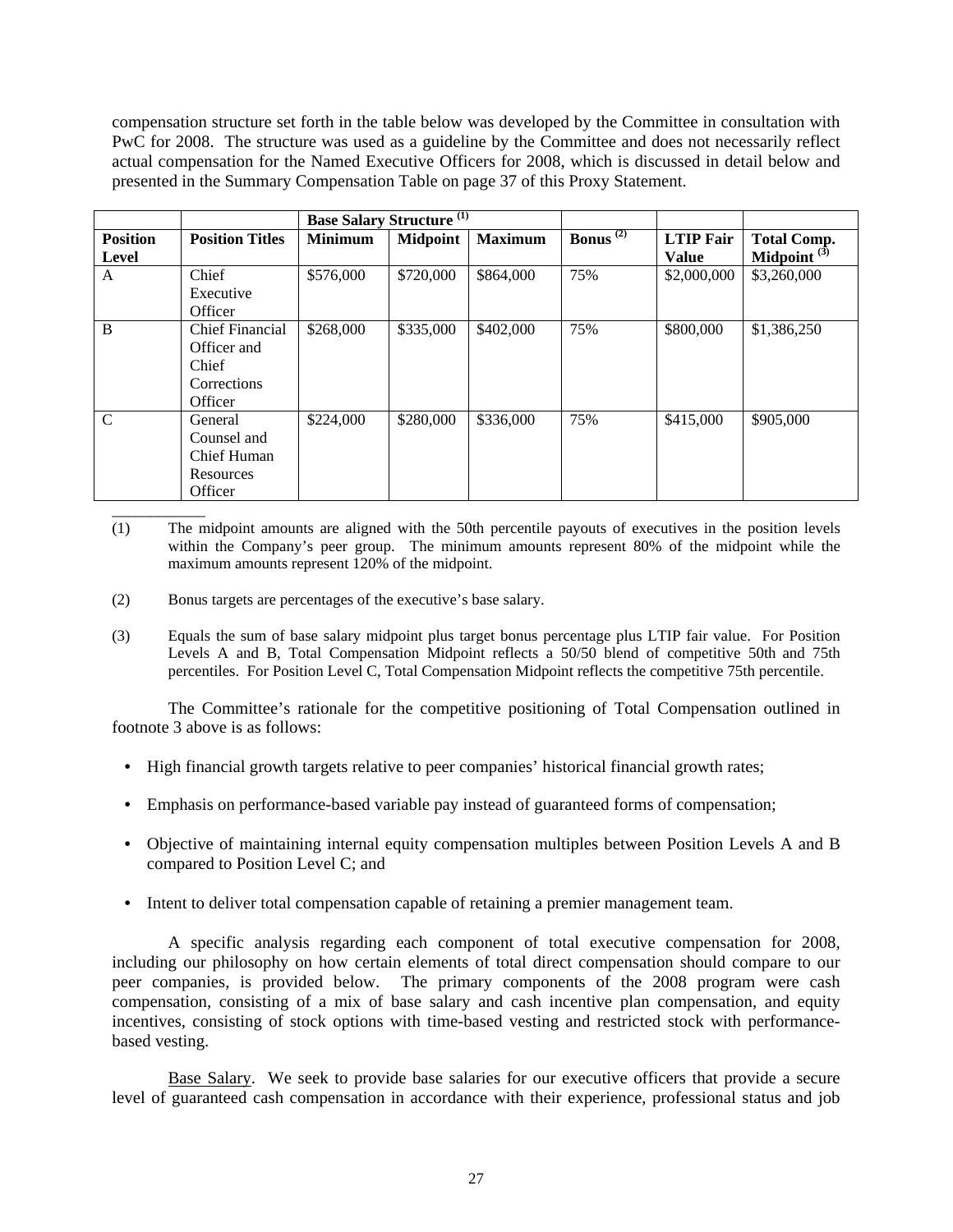responsibilities. Typically in the second quarter of each year, the Committee reviews and approves a revised annual salary plan for our executive officers, taking into account several factors, including prior year salary, responsibilities, tenure, performance, salaries paid by comparable companies for comparable positions, the Company's overall pay scale and the Company's recent financial performance. As part of the PwC study discussed above, the Committee determined that base salary generally should be set at the 50th percentile of the Company's peer group, subject to adjustment to account for the individual factors referenced above. This market positioning was based on the Committee's objective of providing competitive base salaries for recruiting and retention purposes.

The Committee also solicits the views and recommendations of our Chief Executive Officer when setting the base salaries of the other executive officers, given his insight into internal pay equity and positioning issues, as well as executive performance. At a Committee meeting typically held in the first or second quarter of each year, the Chief Executive Officer summarizes his assessment of the performance during the previous year of each of the other executive officers. The Chief Executive Officer also provides his recommendations on any compensation adjustments. Following the Chief Executive Officer's presentation and Committee discussion, the Committee approves any base salary adjustments for these executives, based on such factors as the competitive compensation analysis, the Chief Executive Officer's assessment of individual performance, the Company's performance and the location in the salary range of the executive's current salary.

The process is similar for determining any base salary adjustments for the Chief Executive Officer, except that the Chief Executive Officer does not provide the Committee with a recommendation. The Chief Executive Officer presents a self-assessment of his performance during the year to the Committee, which then approves any base salary adjustment based on the competitive compensation analysis, its assessment of the Chief Executive Officer's performance, the Company's performance and the location in the Company's executive salary range of the Chief Executive Officer's current salary. To the extent it deems necessary and appropriate, the Committee meets in executive session to discuss adjustments to the base salaries of the Company's executive officers, including the Chief Executive Officer.

 During 2008, the Committee approved base salaries for our Named Executive Officers in the following amounts:

| <b>Name</b>       | 2008 Base Salary <sup>(1)</sup> | <b>Prior Year Base</b> | <b>Percentage</b> | $2008$ as % of Salary |
|-------------------|---------------------------------|------------------------|-------------------|-----------------------|
|                   |                                 | <b>Salary</b>          | <b>Increase</b>   | <b>Midpoint</b>       |
| John D. Ferguson  | \$749,858                       | \$724,500              | 3.5%              | 104%                  |
| Todd J Mullenger  | \$290,000                       | \$270,000              | 7.4%              | 87%                   |
| Richard P. Seiter | \$310,655                       | \$300,150              | 3.5%              | 93%                   |
| G.A. Puryear IV   | \$257,094                       | \$248,400              | 3.5%              | 92%                   |
| William K. Rusak  | \$267,806                       | \$258,750              | 3.5%              | 96%                   |
|                   |                                 |                        |                   |                       |

(1) 2008 base salaries became effective on July 1, 2008.

 Given the positive assessment the Committee made of Messrs. Ferguson, Seiter, Puryear and Rusak for 2007 individual performance (based primarily on evaluation by the Chief Executive Officer, as discussed above), the salary increases for these individuals were designed to keep their salaries at generally the same position in the Company's current salary structure as in the prior year structure. The increase in Mr. Mullenger's salary was designed to align his salary closer to the targeted salary midpoint.

Cash Incentive Plan Compensation. In addition to base salary, cash incentive plan compensation provides our executive officers with the potential for significantly enhanced cash compensation based on the extent to which financial performance targets set in advance by the Committee are met. In December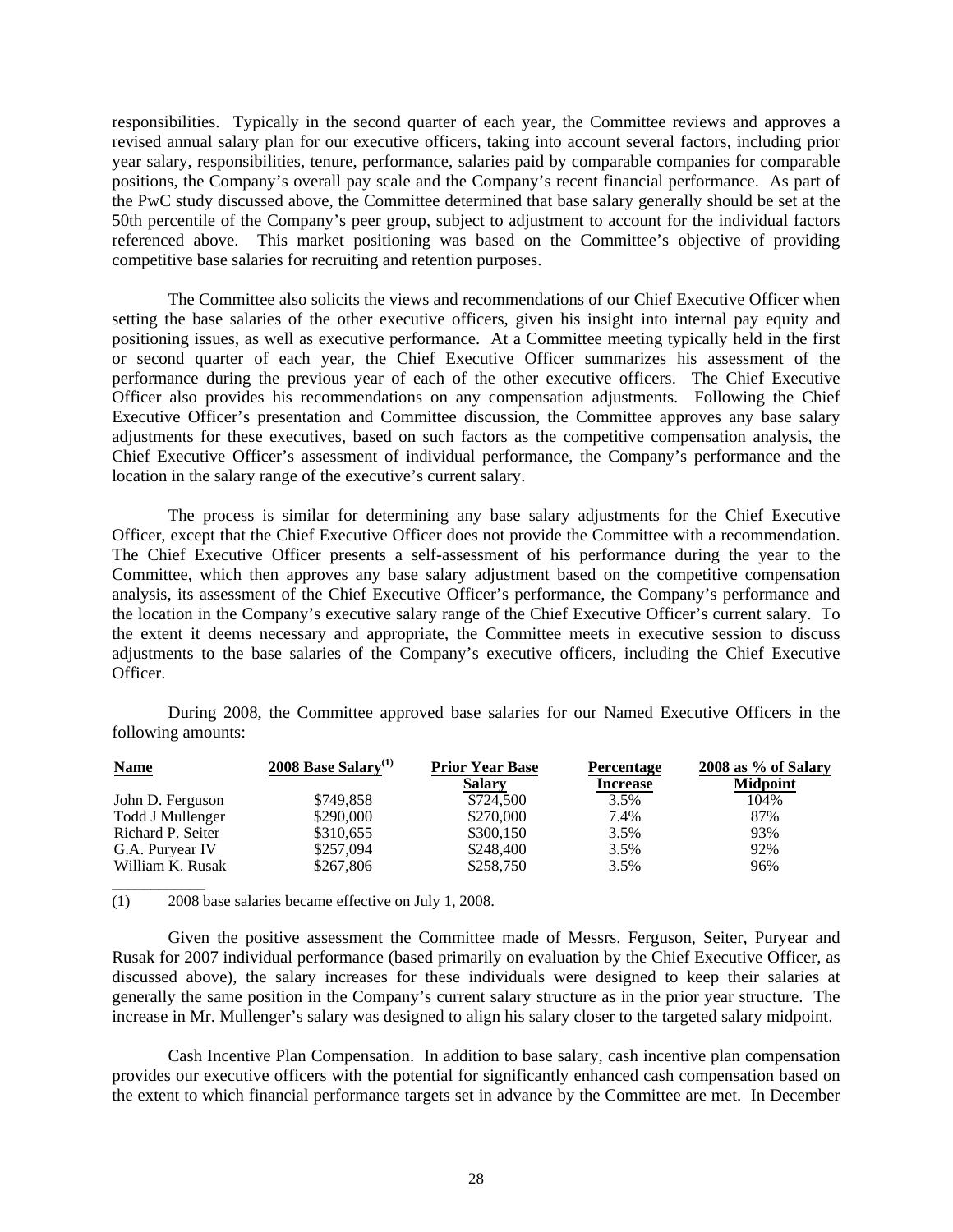2007, the Committee established a three-year set of performance targets which would serve as the basis for determining executive officers' cash incentive plan compensation as well as whether performancebased restricted shares would vest. The Committee established performance objectives that would reward senior management for significant growth in earnings per share ("EPS"). The Committee chose EPS as the measure because it believes there is a strong relationship between EPS growth and growth in stockholder value. The Company's 2008 Cash Incentive Plan was structured to provide incremental increases in bonus (as a percentage of base salary) based on EPS as follows:

| $EPS$ <sup>(1)</sup> | % of Base Salary |
|----------------------|------------------|
| \$1.00               | 0%               |
| \$1.08               | 75%              |
| \$1.14               | 100\%            |
| \$1.24               | 150\%            |

 $\overline{\phantom{a}}$ 

(1) Awards increase incrementally for EPS results between \$1.00 and \$1.24.

 The target for bonuses was set at 75% of base salary, which would be met if the Company achieved 12% compounded growth of EPS over a three-year period beginning in 2006. The maximum bonus was set at 150% of base salary, which would be met if the Company achieved 20% or more compounded EPS growth over a three-year period beginning in 2006. The EPS levels were based on research conducted by PwC on multi-year EPS growth rates among the peer companies as well as general industry information. As a result, the target EPS level was consistent with the 75th percentile multi-year EPS growth rate for the peer group, which was, in the Committee's view, a challenging performance target at the time it was set. The EPS figure used for bonus calculation purposes ("bonus EPS") was subject to adjustments, as applicable and as determined by the Committee, to exclude limited nonoperating events outside the ordinary course, such as charges incurred for financing transactions approved by the Board of Directors, to ensure that bonus EPS reflected an accurate comparison with the baseline EPS and that incentive cash bonuses accurately reflected the extent to which the Company achieved the performance objectives set by the Committee. No such adjustments were made to the Company's reported EPS for 2008. Based on EPS of \$1.20 for 2008, which represented a 13.2% growth of EPS during fiscal 2008, the following cash incentive plan compensation was awarded to our Named Executive Officers in February 2009: John D. Ferguson (\$958,333); Todd J Mullenger (\$364,000); Richard P. Seiter (\$397,023); G.A. Puryear IV (\$328,571); and William K. Rusak (\$342,262). Such amounts represented approximately 130% of each Named Executive Officer's base salary earned during 2008.

Long-Term Stock-Based Incentive Compensation. As described above, one of our key compensation philosophies is that long-term stock-based incentive compensation strengthens and aligns the interests of our executive officers with our stockholders. Based on the PwC market analysis discussed above and the Company's compensation philosophies, the Committee has determined that a compensation strategy utilizing a mix of stock options with time-based vesting and restricted stock and/or restricted stock units with performance-based vesting is in the best interest of stockholders. The Committee believes this strategy allows it to set optimal combinations of time- and performance-based vesting and annual and long-term performance goals. The Committee also believes this approach will reduce the dilutive impact of equity grants to management compared to equity grants consisting solely of stock options.

Equity incentive awards are generally granted to our executive officers on an annual basis. Award levels in 2008 for the Company's Named Executive Officers were consistent with the marketbased 2008 compensation structure prepared with the advice of PwC and approved by the Committee. Additionally, for 2008 the Committee decided to deliver approximately 50% of the equity award value in stock options and 50% in restricted stock with performance-based vesting, consistent with the Company's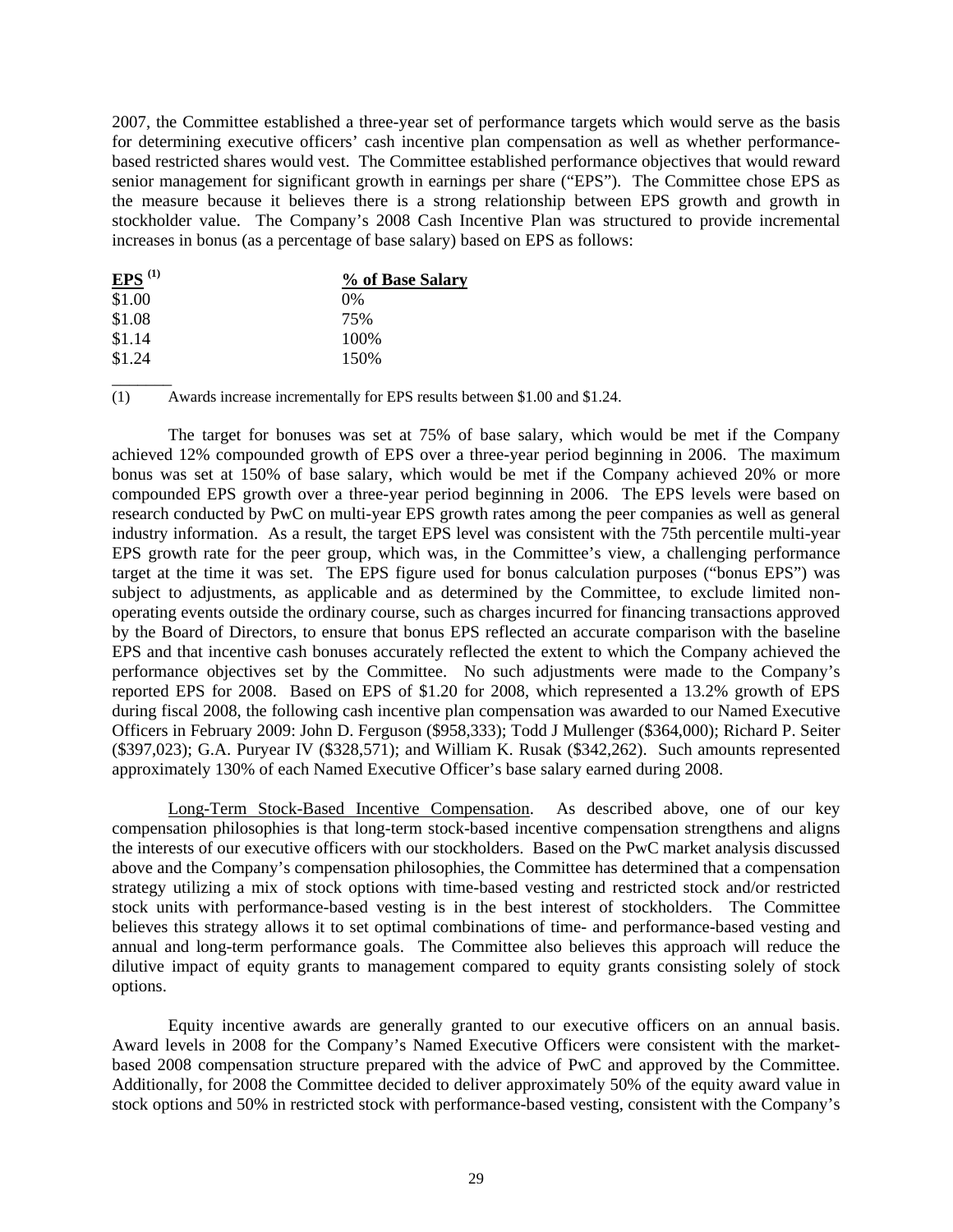retention, pay-for-performance and stockholder alignment objectives. Stock option values were calculated by dividing one-half of the target LTIP value by the Black Scholes value of the option on the day of the meeting at which the determination was made, or \$7.71 (\$8.17 for Mr. Puryear, whose grant date was later in 2008 than the other Named Executive Officers). Restricted stock values were calculated by dividing one-half of the target LTIP value by \$26.71, which was the closing share price on the day of the meeting at which the determination was made (\$28.21 for Mr. Puryear). In making this decision, the Committee considered existing equity holdings for each executive officer as well as gross proceeds from option exercises over the prior three-year period.

During 2008, non-qualified options for the purchase of the Company's common stock and restricted shares of the Company's common stock were granted to our Named Executive Officers, pursuant to the Company's 2008 Stock Incentive Plan (the "2008 Plan"), as follows:

| <b>Name</b>       | <b>Shares Subject to Time-Based</b><br><b>Vesting Option Grant</b> | <b>Exercise Price</b> | Number of<br><b>Performance-</b><br><b>Based Vesting</b><br><b>Restricted</b><br><b>Shares</b> |
|-------------------|--------------------------------------------------------------------|-----------------------|------------------------------------------------------------------------------------------------|
|                   |                                                                    |                       |                                                                                                |
| John D. Ferguson  | 90.143                                                             | \$26.71               | 26,020                                                                                         |
| Todd J Mullenger  | 45,071                                                             | \$26.71               | 13,010                                                                                         |
| Richard P. Seiter | 45,071                                                             | \$26.71               | 13,010                                                                                         |
| G.A. Puryear IV   | 35,190                                                             | \$28.21               | 10,192                                                                                         |
| William K. Rusak  | 37.289                                                             | \$26.71               | 10.764                                                                                         |
|                   |                                                                    |                       |                                                                                                |

 $\overline{\phantom{a}}$ 

(1) All grants were made on February 20, 2008, except with respect to Mr. Puryear, whose grants were made on August 14, 2008 after the Committee determined that it was unlikely that Mr. Puryear's nomination to a federal judgeship position would be confirmed by Congress. The number of options and shares of restricted stock awarded to Mr. Puryear was based on the Committee's determination that the grant date fair value of the awards was approximately equal to the value of Mr. Rusak's February awards.

The nonqualified options are subject to the terms of the 2008 Plan and the individual award agreements. The options vest in equal one third increments as of the first, second and third anniversary dates of the grant date, subject to acceleration as contemplated by the 2008 Plan. Each of the options has an exercise price equal to the fair market value of our common stock at the time of the grant, as determined by the closing price of our common stock on the NYSE on the grant date. The aggregate grant date fair value of the option awards (computed in accordance with Statement of Financial Accounting Standards No. 123R, or FAS 123R) are as follows: John D. Ferguson (\$695,003); Todd J Mullenger (\$347,497); Richard P. Seiter (\$347,497); G.A. Puryear IV (\$287,502); and William K. Rusak (\$287,498).

Restricted stock awards vest over time and are based upon achieving EPS performance objectives established by the Committee (achievable in increments or in the aggregate over a three-year period), with no vesting to occur below a base EPS performance level and incremental vesting from 50% to 100% of the award (target of 75% of the award) as established EPS targets are achieved. As with the EPS targets for the annual incentive plan, the EPS levels for vesting of restricted stock awards were based on research conducted by PwC on multi-year EPS growth rates among the peer companies as well as general industry information. In its discretion, the Committee may also adjust EPS targets for restricted stock vesting purposes in the same manner as it does when calculating bonus EPS (discussed above).

Restricted stock awards vest over a three year period based on the extent to which the Company meets the annual and cumulative performance targets set by the Committee. Vesting may occur on an incremental or a cumulative basis, or a combination thereof. For example, for 2008 restricted stock awards: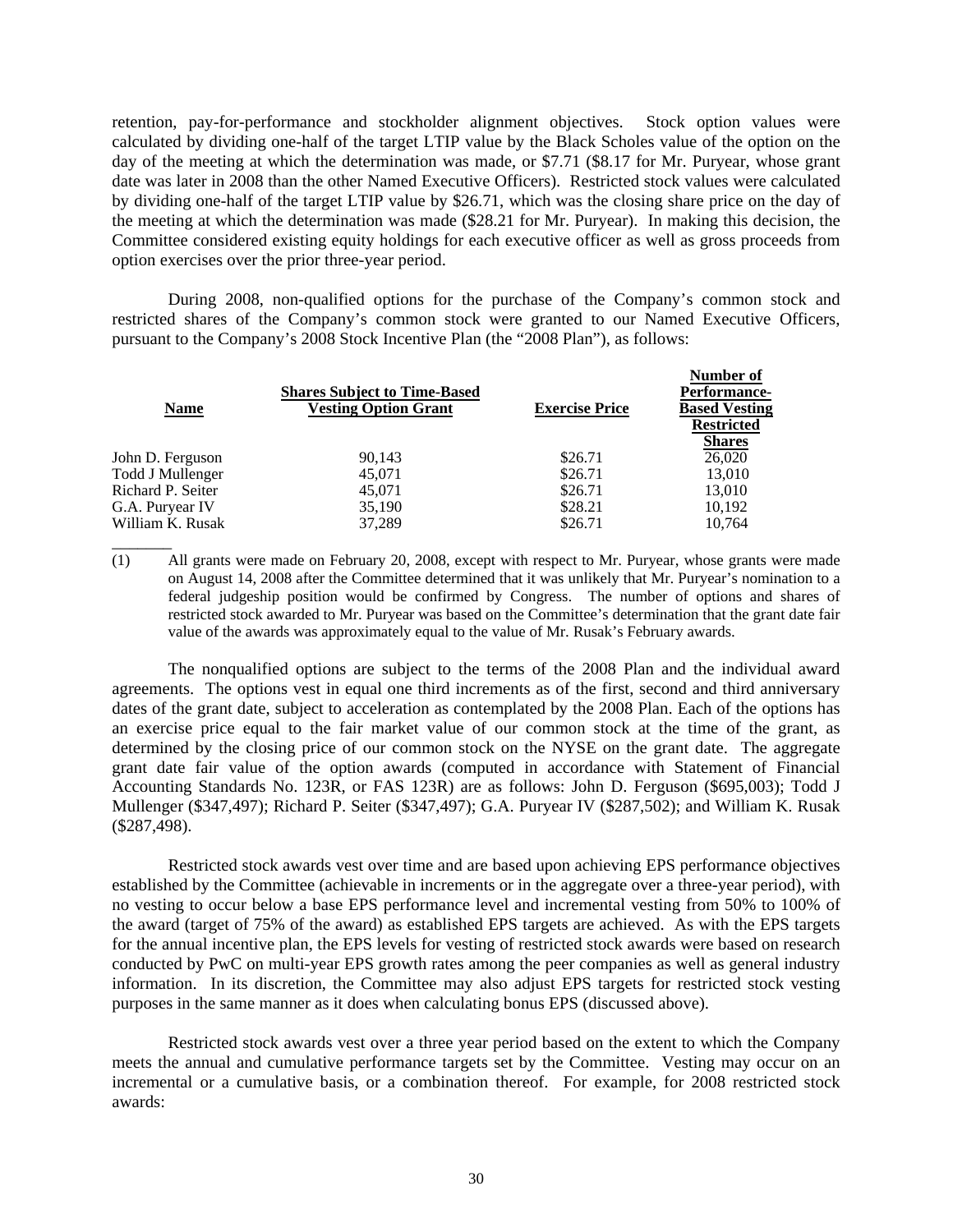- Vesting will occur annually in one-third  $(1/3)$  increments if the Company achieves 12% compounded EPS growth for each of fiscal 2008 and 2009 and at least 10% compounded EPS growth for the full fiscal 2008-2010 vesting period.
- If the Company does not achieve 12% compounded EPS growth in fiscal 2008 but does achieve 12% compounded EPS growth for fiscal 2008 and 2009, then two-thirds  $(2/3)$ will generally vest on the second anniversary of the grant date.
- If compounded EPS is less than 12% as of the end of both fiscal 2008 and 2009, then generally on the third anniversary of the grant date: 50% of the shares will vest if compounded EPS growth for fiscal 2008-2010 is at least 6% but less than 8%, 75% will vest if compounded EPS growth for fiscal 2008-2010 is at least 8% but less than 10% and 100% will vest if compounded EPS growth for fiscal 2008-2010 is at least 10%.

The following chart sets forth the cumulative EPS vesting targets for the 2008 restricted stock awards, with the incremental targets stated in the footnotes to the chart:

|                                              | Compounded | % of Restricted Shares Vested |
|----------------------------------------------|------------|-------------------------------|
| <b>Three-Year Cumulative EPS</b> $^{(1)(2)}$ | Growth     | After 3 Years                 |
| Less than $$3.08$                            | $<6\%$     | $0\%^{(3)}$                   |
| \$3.08                                       | 6%         | $50\%^{(3)}$                  |
| \$3.25                                       | 8%         | 75%                           |
| Greater than or equal to \$3.44              | 10%        | 100\%                         |
|                                              |            |                               |

(1) If EPS for fiscal 2008 was at least \$1.08, then one-third (1/3) of the restricted shares would generally vest one year following the grant date.

- (2) If cumulative EPS for fiscal 2008 and 2009 is at least \$2.29, then two-thirds (2/3) of the restricted shares (to the extent not already vested) will generally vest two years following the grant date.
- (3) Unless either or both of the targets for years one and two were met, in which case one-third (1/3) or twothirds (2/3), as applicable, of the shares would already have vested as of the end of the vesting period.

Notwithstanding the foregoing, the shares of restricted stock will become fully vested upon the occurrence of death, Disability, or a Change in Control of the Company (each such condition as defined in the 2008 Plan). The restricted stock awards are further subject to the terms of the 2008 Plan and the individual award agreements.

The dollar values of the 2008 grants of restricted stock, based on the fair market value of the Company's common stock on the date of the grant, are as follows: John D. Ferguson (\$694,994); Todd J Mullenger (\$347,497); Richard P. Seiter (\$347,497); G.A. Puryear IV (\$287,516); and William K. Rusak (\$287,506). Based on EPS of \$1.20 for 2008, representing EPS growth of 13.2%, the first one-third of the restricted shares awarded to Messrs. Ferguson, Mullenger, Seiter, Puryear and Rusak in 2008 vested during the first quarter of 2009.

Retirement Plans. The Company matches a percentage of eligible employee contributions to our qualified 401(k) Plan. The matching contributions are made in cash and vest 20% after two years of service, 40% after three years of service, 80% after four years of service and 100% after five years of service. Of the Named Executive Officers, only Messrs. Seiter and Mullenger participated in the 401(k) Plan during 2008, with respect to whom the Company matched contributions in the amount of \$11,500 each. Although Mr. Ferguson did not participate in the 401(k) Plan during 2008, he retains a balance in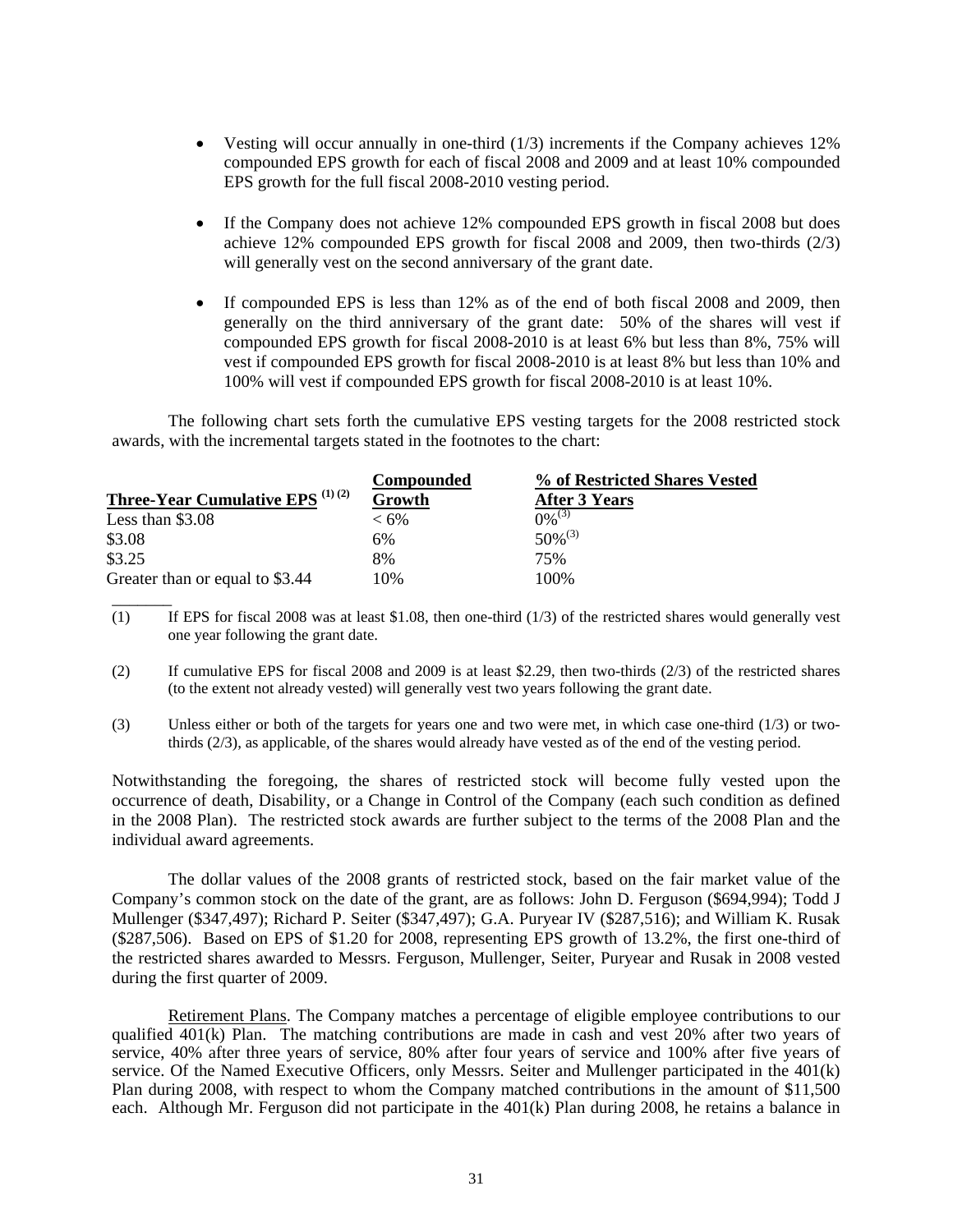the plan based on contributions made in prior years. The Company also has a nonqualified deferred compensation plan covering our executive officers and key employees. Under the terms of the deferred compensation plan, participants are allowed to defer up to 50% of their annual base salary and 100% of their incentive cash bonus each plan year. The Company, in its discretion, may make matching contributions to the plan. Currently, the Company makes matching contributions equal to 100% of amounts deferred up to 5% of total cash compensation. Any compensation deferred and matching contributions, if any, earn a return determined based on the return received by the Company on certain investments designated as a funding mechanism for meeting its obligations under the plan. Participants are 100% vested in amounts deferred under the plan and earnings on those amounts, while the matching contributions vest in the same manner as under the  $401(k)$  Plan. Participants generally may make an up front election to receive benefits accrued under the plan at any time after the end of the fifth year following the deferral or upon termination of employment, subject to certain restrictions (*e.g.*, certain key employees, including the Named Executive Officers, are subject to a six month waiting period). Messrs. Ferguson, Mullenger, Seiter and Rusak each participated in the Company's executive nonqualified deferred compensation plan during 2008, with respect to whom the Company matched contributions in the amounts of \$90,278, \$20,128, \$25,901, and \$32,242, respectively.

Severance and Change of Control Benefits. We believe that reasonable severance and change in control benefits are necessary in order to recruit and retain effective senior managers. These severance benefits reflect the fact that it may be difficult for such executives to find comparable employment within a short period of time and are a product of a generally competitive recruiting environment within our industry. We also believe that a change in control arrangement will provide an executive security that will likely reduce the reluctance of an executive to pursue a change in control transaction that could be in the best interests of our stockholders. While the Committee receives this information as part of its annual review of total executive compensation (including contingent compensation), the Committee typically does not consider the value of potential severance and change in control payments when assessing annual compensation as these payouts are contingent and have primary purposes unrelated to ordinary compensation matters. The Committee generally assesses these payouts only in light of their reasonableness during negotiations with a newly hired executive. For a detailed discussion of potential severance and change of control benefits, see "Potential Payments Upon Termination or Change in Control," beginning on page 43 of this Proxy Statement.

Perquisites and Other Benefits. The Company has previously paid relocation expenses, either in the form of reimbursement or a lump sum payment, to the Named Executive Officers who have relocated to Nashville, Tennessee in order to assume their positions with the Company, and has made tax gross up payments to such officers to cover income tax associated with such payments. No such relocation and tax gross up payments were made to the Named Executive Officers during 2008. The Named Executive Officers are also eligible for benefits generally available to and on the same terms as the Company's employees who are exempt for purposes of the Fair Labor Standards Act, including health insurance, disability insurance, dental insurance and life insurance. Pursuant to their employment agreements and in order to encourage community involvement, the Named Executive Officers are also eligible for reimbursement for certain civic and professional memberships that are approved in advance by the Company. The Company also pays for physicals for executive officers up to \$2,000 per individual on an annual basis.

## *Stock Ownership Guidelines and Equity Grant Timing*

Stock Ownership Guidelines. During the first quarter of 2007, the Board of Directors adopted stock ownership guidelines for the Company's executive officers and directors, effective March 1, 2007 (the "Effective Date"). The guidelines provide that the Company's executive officers are expected to own a fixed number of shares of common stock of the Company equal to three times such executive officer's base salary in effect as of the Effective Date divided by the Company's closing common stock price, as reported on the NYSE, on the Effective Date. For any individual who became an executive officer after the Effective Date, base salary and closing common stock price are determined based on such executive officer's date of hire or promotion, as applicable. Subject to a limited hardship exemption, executive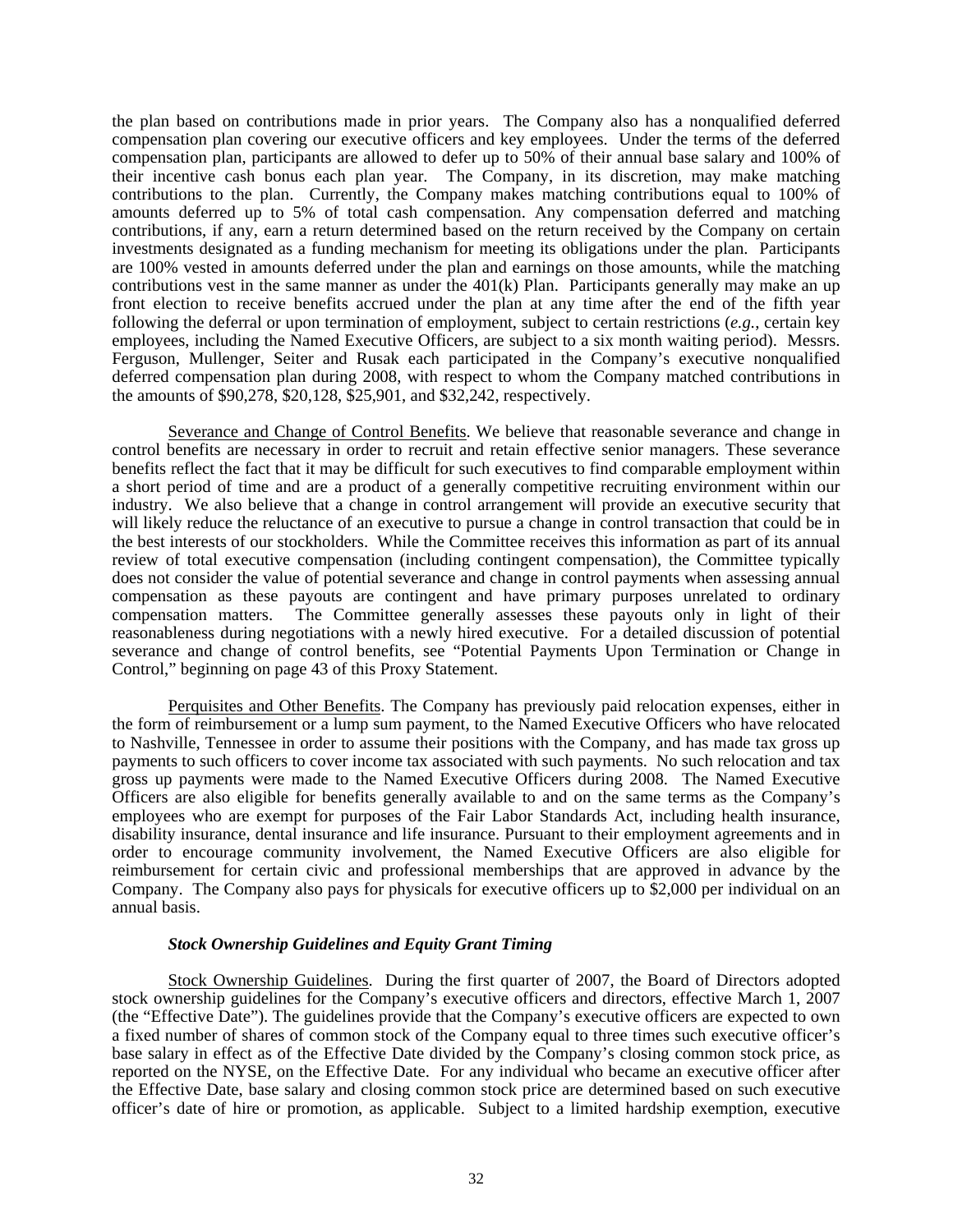officers are expected to meet these ownership guidelines by the later of (1) March 1, 2012 or (2) five years following their date of hire or promotion, as applicable. The following may be used in determining share ownership:

- shares of common stock owned outright by the executive officer and his or her immediate family members who share the same household, whether held individually or jointly;
- shares of restricted stock or restricted stock units where the restrictions have lapsed;
- shares acquired upon stock option exercise;
- shares purchased in the open market; and

 $\overline{\phantom{a}}$ 

• shares held in trusts (due to complexities of trust accounts, requests to include shares held in trust must be reviewed and approved by the Committee).

The guidelines were based, in part, on information provided by PwC that summarized the frequency of such programs at Fortune 500 companies and reported on the most common types of such programs. Based on such research, the Board of Directors determined that 3X was a fair, yet challenging, base salary multiple for share ownership and that five years was a reasonable time period during which executives would be able to comply.

Our guidelines and the compliance status of the Company's Named Executive Officers as of March 1, 2009 are shown in the table below.

|                   | <b>Shares Needed to</b>       | <b>Current Number of</b>          |                        |
|-------------------|-------------------------------|-----------------------------------|------------------------|
| <b>Name</b>       | <b>Comply with Guidelines</b> | <b>Shares Held</b> <sup>(1)</sup> | <b>Compliance Date</b> |
| John D. Ferguson  | 81.332                        | 685.110                           | March 1, 2012          |
| Todd J Mullenger  | 32,271                        | 18.949                            | March 16, 2012         |
| Richard P. Seiter | 33,695                        | 55,808                            | March 1, 2012          |
| G. A. Puryear IV  | 27,885                        | 35,783                            | March 1, 2012          |
| William K. Rusak  | 29,047                        | 19.411                            | March 1, 2012          |

(1) Consistent with the guidelines, restricted shares for which the applicable restrictions have not lapsed are not taken into account in determining share ownership for purposes of the Company's stock ownership guidelines.

Grant Timing Policy. To ensure that our equity compensation awards are granted appropriately, we have the following practices regarding the timing of equity compensation grants and for stock option exercise price determinations:

- Grants of stock options and restricted stock for executive officers are typically made on the date of the Company's February Compensation Committee meeting, after the Committee has had the opportunity to review full year results for the prior year and consider the Company's anticipated results for the current year.
- Each stock option that was granted in fiscal 2008 had an exercise price equal to the fair market value of the Company's common stock at the time of grant, as determined by the closing market price on the grant date.
- The Committee occasionally approves additional equity incentive awards in certain special circumstances, such as upon an executive officer's initial employment with the Company, the promotion of an executive officer to a new position or in recognition of special contributions made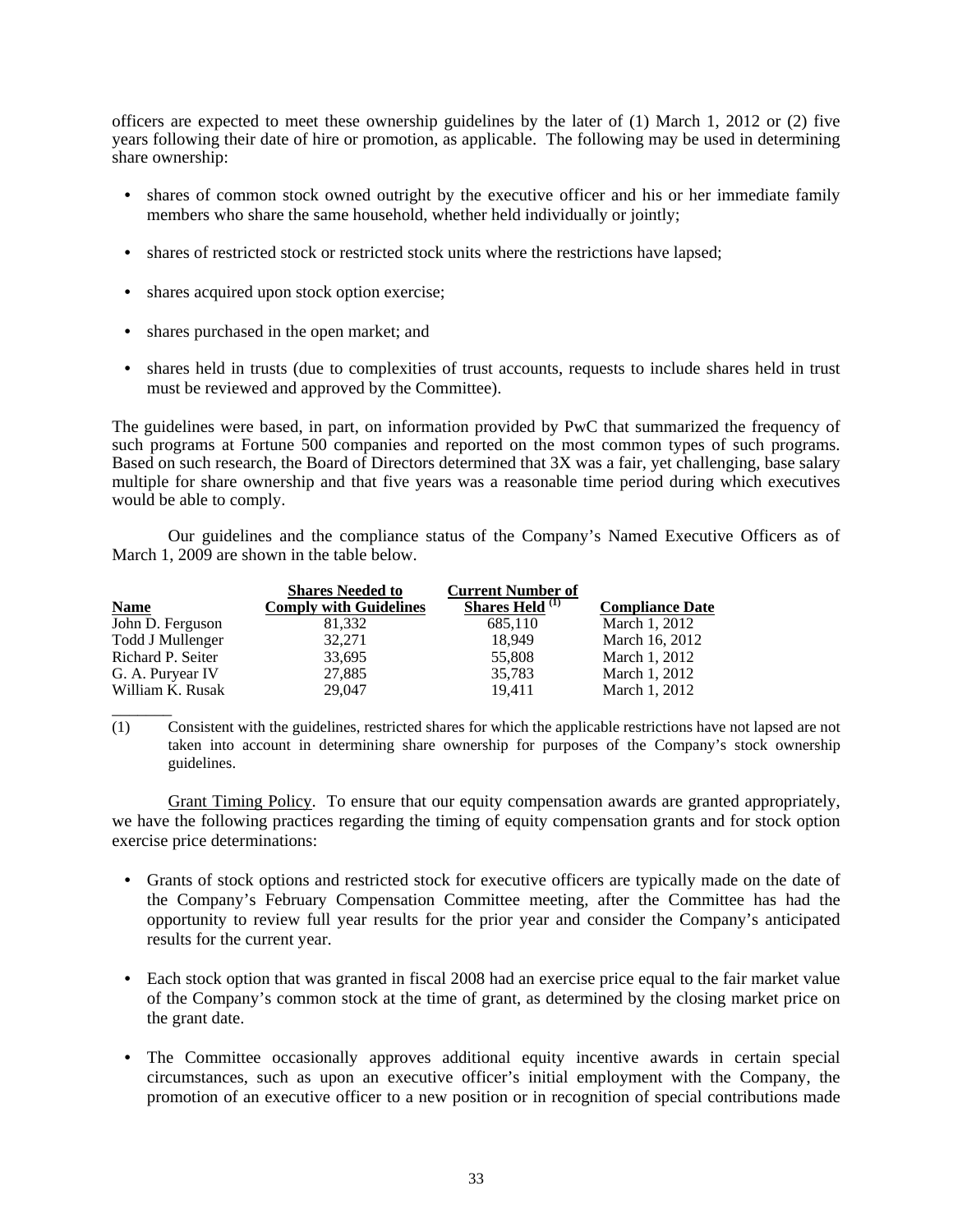by an executive officer. For grants to executive officers, all such grants are approved by the Committee with an effective date of grant on or after the date of such approval. If the grant date is after the date of approval, it is on a date that is specified by the Committee at the time of approval.

**•** The Company strives to ensure that equity grants are made following the public release of important information such as year-end results or anticipated results for the succeeding year.

## *Compensation Decisions for 2009*

Grant of Restricted Stock Units. Although the Company has historically made annual grants of performance-based restricted stock to its executive officers, in February 2009 the Committee decided to make grants of restricted stock units ("RSUs") to its executive officers in lieu of restricted stock pursuant to the terms of the 2008 Plan. The primary reason for granting RSUs was to provide recipients with the option to elect to defer the receipt of shares upon vesting in accordance with the applicable award agreement and deferral election form, thus enabling the deferral of applicable tax consequences to the recipient beyond the applicable vesting dates. As discussed below, the RSUs granted to executive officers vest in generally the same manner that the Company's restricted stock (including restricted stock issued in 2008), has traditionally vested.

2009 Performance Criteria. The Committee adopted the following EPS targets for the 2009 Cash Incentive Plan:

| <b>EPS</b> | % of Base Salary <sup>(1)</sup> |
|------------|---------------------------------|
| \$1.12     | 0%                              |
| \$1.21     | 75%                             |
| \$1.31     | 100%                            |
| \$1.40     | 150\%                           |
| \$1.49     | 200%                            |

 $\overline{\phantom{a}}$ 

(1) Awards increase incrementally for EPS results between \$1.12 and \$1.49.

The target for bonuses was set at 75% of base salary, which will be met if the Company achieves 12% compounded EPS growth over the three-year period beginning in 2007. The maximum bonus was set at 200% of base salary, which will be met if the Company achieves 20% or more compounded EPS growth over the three-year period beginning in 2007. The EPS levels were based on prior research conducted by PwC on multi-year EPS growth rates among the peer companies as well as general industry information. As a result, the target EPS level was consistent with the 75th percentile multi-year EPS growth rate for the peer group.

Additionally, the Committee determined that the vesting of 2009 restricted stock unit awards for executive officers will be based on annual compounded EPS growth and three-year cumulative EPS targets. The following chart sets forth the cumulative vesting EPS targets for the 2009 restricted stock unit awards: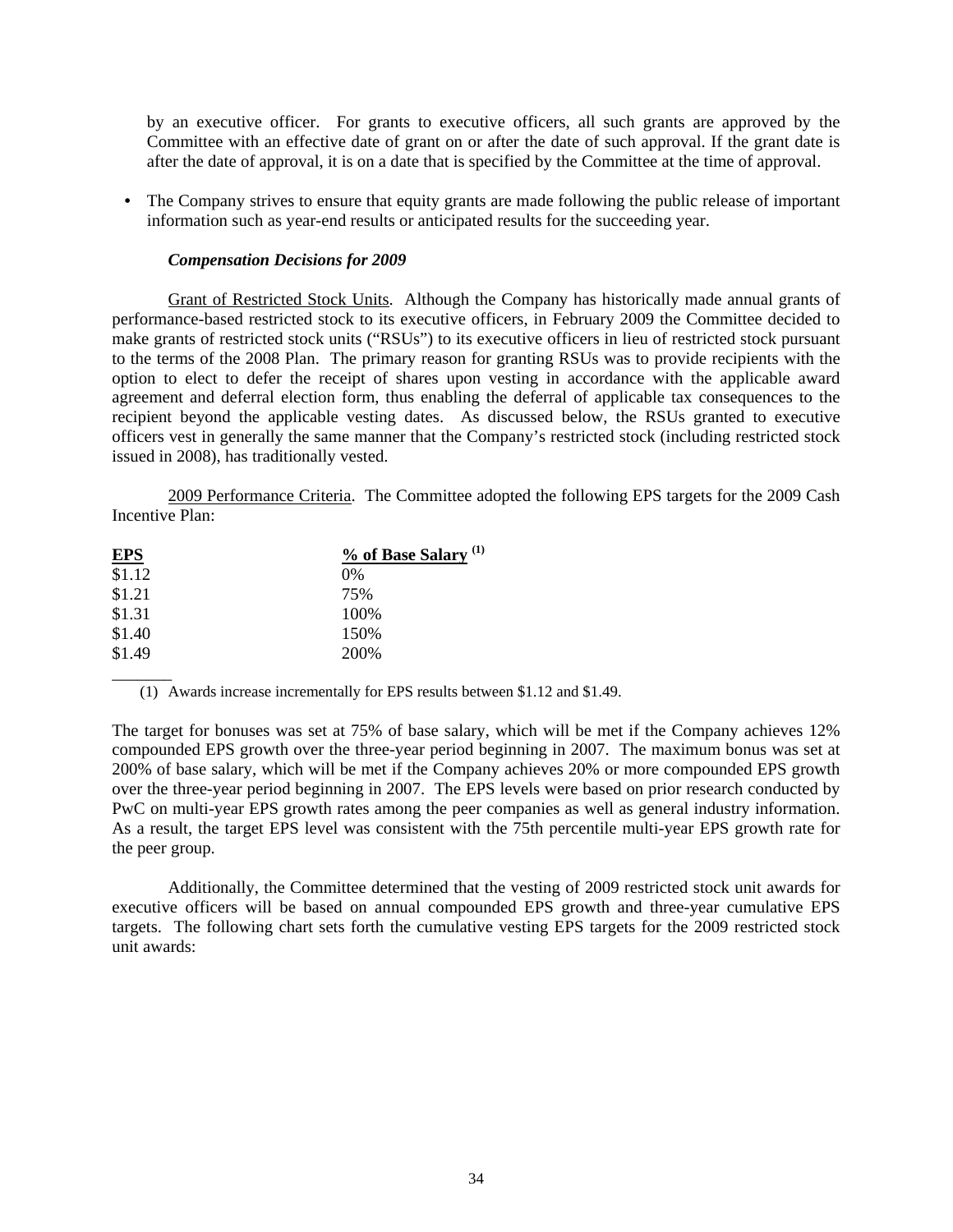|                                              | <b>Compounded</b> | % of Restricted Share Units |
|----------------------------------------------|-------------------|-----------------------------|
| <b>Three-Year Cumulative EPS</b> $^{(1)(2)}$ | Growth            | <b>Vested After 3 Years</b> |
| Less than $$3.03$                            | $< 4\%$           | $0\%^{(3)}$                 |
| \$3.03                                       | 4%                | $50\%^{(3)}$                |
| \$3.26                                       | 6%                | 75%                         |
| Greater than or equal to \$3.51              | 8%                | 100\%                       |

 $\overline{\phantom{a}}$ 

\_\_\_\_\_\_\_\_\_\_\_\_

- (1) If EPS for fiscal 2009 is at least \$1.14, then one-third  $(1/3)$  of the restricted share units will generally vest one year following the grant date.
- (2) If cumulative EPS for fiscal 2009 and 2010 is at least \$2.40, then two-thirds (2/3) of the restricted share units will generally vest two years following the grant date.
- (3) Unless either or both of the targets for years one and two were met, in which case one-third (1/3) or twothirds (2/3), as applicable, of the shares would already have vested as of the end of the vesting period.

 The Committee will have the discretion to adjust EPS for bonus and restricted stock unit vesting purposes to exclude limited non-operating events outside the ordinary course, such as refinancing charges incurred by the Company and future financing or other transactions.

 2009 Equity Grants. During February 2009, the Committee made awards of stock options and performance-based restricted stock units to certain of its executive officers. The table below summarizes the 2009 equity incentive grants to certain of the Company's executive officers, including the Named Executive Officers, which reflects the Committee's determination that LTIP values for these individuals should generally be aligned with a 50/50 blend of competitive 50th and 75th percentiles for position levels within the Company's peer group (except for the General Counsel and Chief Human Resources Officer, to whom the Committee has aligned LTIP values with the 75th percentile). Notwithstanding the foregoing, the Committee determined that given the Company's share price, the number of shares subject to options or RSU grants should not exceed 150% of the number granted in 2008.

|                                                      | <b>Time-Based Vesting</b> | <b>Exercise</b> | <b>Performance-Based</b>           |
|------------------------------------------------------|---------------------------|-----------------|------------------------------------|
| <b>Name</b>                                          | <b>Option Grant</b>       | Price $(1)$     | <b>Vesting RSUs</b> <sup>(2)</sup> |
| $\overline{\text{John D}}$ . Ferguson <sup>(3)</sup> |                           |                 |                                    |
| Damon T. Hininger <sup>(4)</sup>                     | 67.607                    | \$10.73         | 19.515                             |
| Todd J Mullenger                                     | 67,607                    | \$10.73         | 19,515                             |
| Richard P. Seiter                                    | 67,607                    | \$10.73         | 19,515                             |
| G.A. Puryear IV                                      | 55,934                    | \$10.73         | 16,146                             |
| William K. Rusak                                     | 55,934                    | \$10.73         | 16,146                             |

(1) The exercise price per share is equal to the fair market value of the common stock on the date of the grant.

- (2) The restricted stock units are subject to vesting over a three-year period upon satisfaction of certain performance criteria for the fiscal years ending December 31, 2009, 2010, and 2011 as established by the Committee. No more than one-third of such shares may vest in the first performance period; however, the performance criteria are cumulative for the three-year period and are subject to accelerated vesting upon certain events (death, disability or certain "change in control" events). The executives may elect to defer receipt of all or a portion of the shares upon vesting pursuant to the terms set forth in their respective award agreement and deferral election forms.
- (3) In order to conserve shares available for grant under the Company's equity incentive plans, Mr. Ferguson voluntarily decided to forgo any 2009 equity awards.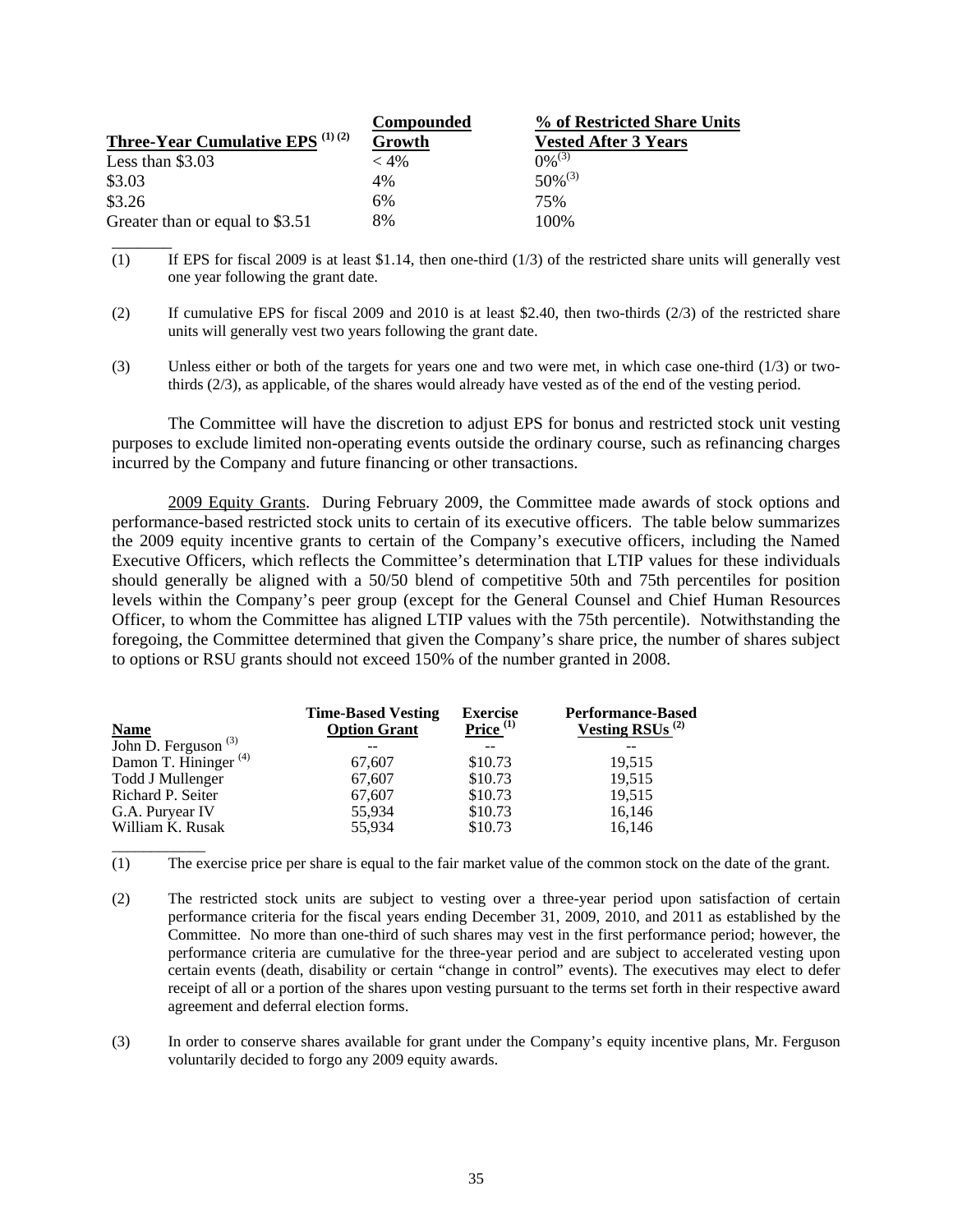(4) Mr. Hininger was appointed as President and Chief Operating Officer of the Company on July 23, 2008. The Company currently anticipates that Mr. Hininger will be a Named Executive Officer for 2009.

### *Company Tax and Accounting Implications*

Deductibility of Executive Compensation. Section 162(m) of the Internal Revenue Code of 1986 limits the deductibility on the Company's tax return of compensation over \$1.0 million to the Chief Executive Officer or any of the other four most highly compensated executive officers serving at the end of the fiscal year unless, in general, the compensation is paid pursuant to a plan which is performancerelated, non-discretionary, and has been approved by our stockholders. The Compensation Committee's actions with respect to Section 162(m) in 2008 were to make reasonable efforts to ensure that compensation was deductible to the extent permitted while simultaneously providing appropriate rewards for performance. The Committee intends to structure performance based compensation awarded in the future to executive officers who may be subject to Section 162(m) in a manner that satisfies the relevant requirements. The Committee, however, reserves the authority to award non-deductible compensation as deemed appropriate. Further, because of ambiguities and uncertainties as to the application and interpretation of Section 162(m) and related regulations, no assurance can be given that compensation intended to satisfy the requirements for deductibility under Section 162(m) will in fact do so.

Accounting for Stock-Based Compensation. Beginning on January 1, 2006, the Company began accounting for stock-based payments in accordance with the requirements of FAS 123R.

### **Report of the Compensation Committee**

*The following Report of the Compensation Committee does not constitute soliciting material and should not be deemed filed or incorporated by reference into any other Company filing under the Securities Act of 1933 or the Securities Exchange Act of 1934, except to the extent the Company specifically incorporates this Report by reference therein.*

Our Compensation Committee has reviewed and discussed the Compensation Discussion and Analysis set forth above with our management. Taking this review and discussion into account, the undersigned Committee members recommended to the Board of Directors that the Board approve the inclusion of the Compensation Discussion and Analysis in our Proxy Statement on Schedule 14A for filing with the SEC.

Submitted by the Compensation Committee of the Board of Directors:

Joseph V. Russell, Chair John D. Correnti John R. Horne John R. Prann, Jr.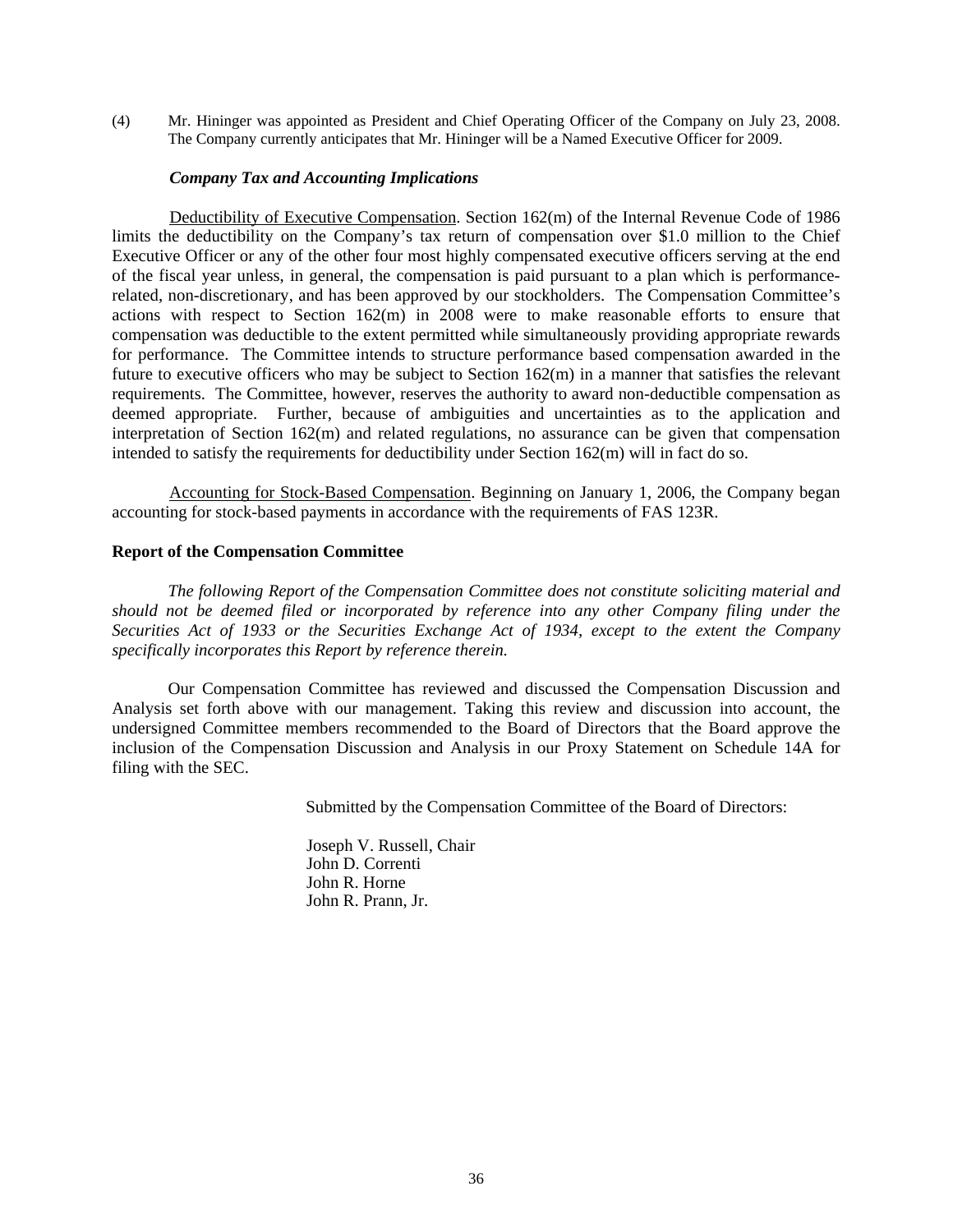### **Summary Compensation Table**

\_\_\_\_\_\_\_\_\_\_\_\_

The following table summarizes the compensation paid with respect to the fiscal year ended December 31, 2008 to (i) John D. Ferguson, our principal executive officer, (ii) Todd J Mullenger, our current principal financial officer, and (iv) our other three most highly compensated executive officers who were serving in such capacities as of December 31, 2008 (collectively, the "Named Executive Officers"). Effective July 23, 2008, Damon T. Hininger was appointed to serve as President and Chief Operating Officer of the Company. As a result of this appointment, the Company anticipates that Mr. Hininger will be a Named Executive Officer for 2009.

| <b>Name and Principal Position</b>                 | Year | Salary $(\$)$ | <b>Bonus</b>             | <b>Restricted</b><br><b>Stock</b><br>Awards $(\boldsymbol{\$})^{(1)}$ | Option<br><b>Awards</b><br>$(5)^{(2)}$ | <b>Non-Equity</b><br><b>Incentive Plan</b><br><b>Compensation</b><br>$(5)^{(3)}$ | Change in<br><b>Nonqualified</b><br><b>Deferred</b><br><b>Compensation</b><br>Earnings $(\text{$\$})^{(4)}$ | <b>All Other</b><br>Comp. $($ \$ $)^{(5)}$ | Total $(\$)$ |
|----------------------------------------------------|------|---------------|--------------------------|-----------------------------------------------------------------------|----------------------------------------|----------------------------------------------------------------------------------|-------------------------------------------------------------------------------------------------------------|--------------------------------------------|--------------|
| John D. Ferguson                                   |      |               |                          |                                                                       |                                        |                                                                                  |                                                                                                             |                                            |              |
|                                                    | 2008 | 737,179       | $\overline{\phantom{m}}$ | 647,379                                                               | 632,927                                | 958,333                                                                          | 24,925                                                                                                      | 93,242                                     | 3,093,985    |
| <b>Chief Executive Officer</b>                     | 2007 | 712,249       | $\overline{\phantom{a}}$ | 539,713                                                               | 403,477                                | 1,068,374                                                                        | 16,435                                                                                                      | 90,893                                     | 2,831,141    |
| and Chairman of the Board                          | 2006 | 695,449       | $- -$                    | 483,122                                                               | 189,254                                | 1,043,174                                                                        | 12,429                                                                                                      | 70,587                                     | 2,494,015    |
|                                                    |      |               |                          |                                                                       |                                        |                                                                                  |                                                                                                             |                                            |              |
| Todd J Mullenger                                   |      |               |                          |                                                                       |                                        |                                                                                  |                                                                                                             |                                            |              |
| <b>Executive Vice President</b>                    | 2008 | 280,000       | $\overline{\phantom{m}}$ | 250,071                                                               | 216,685                                | 364,000                                                                          | 4,858                                                                                                       | 32,773                                     | 1,148,387    |
| and Chief Financial Officer <sup>(6)</sup>         | 2007 | 253,527       | $- -$                    | 158,958                                                               | 97,849                                 | 352,568                                                                          | 455                                                                                                         | 21,340                                     | 884,697      |
| Richard P. Seiter                                  |      |               |                          |                                                                       |                                        |                                                                                  |                                                                                                             |                                            |              |
|                                                    | 2008 | 305,402       | $- -$                    | 360,918                                                               | 316,462                                | 397,023                                                                          | 5,307                                                                                                       | 38,651                                     | 1,423,763    |
| <b>Executive Vice President</b>                    | 2007 | 295,075       | $\overline{\phantom{a}}$ | 431,087                                                               | 201,739                                | 442,613                                                                          | 2,745                                                                                                       | 37,393                                     | 1,410,652    |
| and Chief Corrections                              | 2006 | 284,615       | $- -$                    | 315,972                                                               | 94.627                                 | 426,923                                                                          | 1,405                                                                                                       | 28,844                                     | 1,152,386    |
| Officer                                            |      |               |                          |                                                                       |                                        |                                                                                  |                                                                                                             |                                            |              |
| G. A. Puryear IV                                   |      |               |                          |                                                                       |                                        |                                                                                  |                                                                                                             |                                            |              |
| <b>Executive Vice</b>                              | 2008 | 252,747       | $\overline{\phantom{a}}$ | 241,194                                                               | 213,471                                | 328,571                                                                          | $-$                                                                                                         | 1,035                                      | 1,037,018    |
| President, General                                 | 2007 | 244,200       | $\overline{\phantom{a}}$ | 263.349                                                               | 166,470                                | 366,300                                                                          | $-$                                                                                                         | 1,070                                      | 1,041,389    |
| Counsel, and Secretary                             | 2006 | 237,308       | $\overline{\phantom{a}}$ | 168,164                                                               | 77,902                                 | 355,962                                                                          | $- -$                                                                                                       | 929                                        | 840,265      |
| William K. Rusak                                   |      |               |                          |                                                                       |                                        |                                                                                  |                                                                                                             |                                            |              |
|                                                    | 2008 | 263,278       | $\overline{\phantom{m}}$ | 278,896                                                               | 263.935                                | 342,262                                                                          | 2,805                                                                                                       | 33,320                                     | 1,184,496    |
| <b>Executive Vice</b><br>President and Chief Human | 2007 | 254,375       | $- -$                    | 183,053                                                               | 169,018                                | 381,562                                                                          | 936                                                                                                         | 23,209                                     | 1,012,153    |
| Resources Officer $(7)$                            |      |               |                          |                                                                       |                                        |                                                                                  |                                                                                                             |                                            |              |

- (1) The amounts shown in this column represent the dollar amounts recognized for financial statement reporting purposes for each of the fiscal years ended December 31, 2006, December 31, 2007 and December 31, 2008, respectively, in accordance with FAS 123R and thus include amounts from awards granted in and prior to such years. Assumptions used in the calculation of these amounts are described in Note 14 to the Company's audited financial statements for the fiscal year ended December 31, 2008, included in the Company's Annual Report on Form 10-K that was filed with the SEC on February 25, 2009. All grants of restricted stock were made under the Company's 2008 Stock Incentive Plan, Amended and Restated 2000 Stock Incentive Plan or Amended and Restated 1997 Employee Share Incentive Plan and are subject to individual award agreements, the forms of which were previously filed with the SEC. During 2006, 2007 and 2008, there were no forfeitures of restricted stock awards for the Named Executive Officers.
- (2) The amounts shown in this column represent the dollar amounts recognized for financial statement reporting purposes for each of the fiscal years ended December 31, 2006, December 31, 2007 and December 31, 2008, respectively, in accordance with FAS 123R. Assumptions used in the calculation of these amounts are described in Note 14 to the Company's audited financial statements for the fiscal year ended December 31, 2008, included in the Company's Annual Report on Form 10-K that was filed with the SEC on February 25, 2009. All grants of options to purchase the Company's common stock were made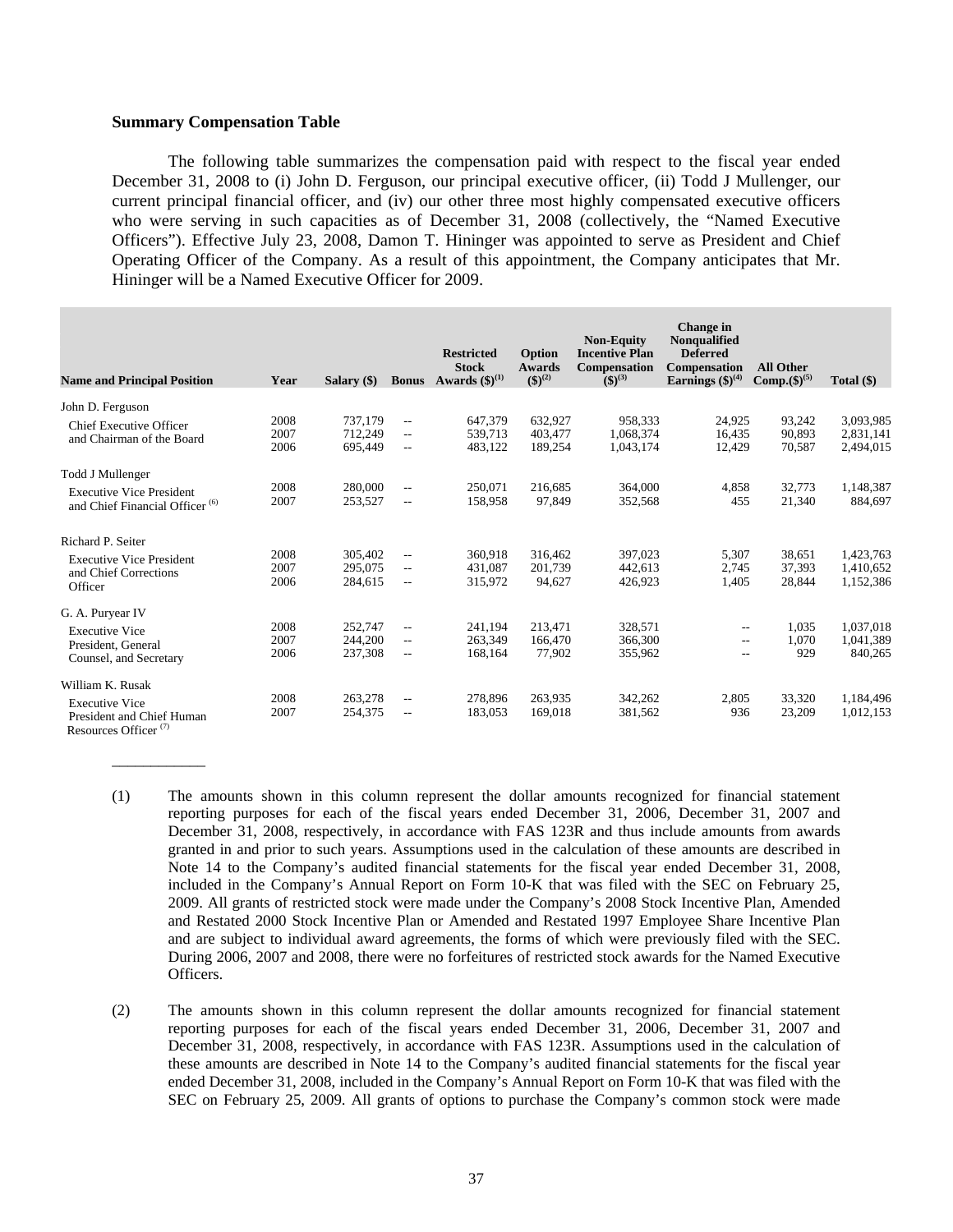under the Company's 2008 Stock Incentive Plan, Amended and Restated 2000 Stock Incentive Plan or Amended and Restated 1997 Employee Share Incentive Plan and are subject to individual award agreements, the forms of which were previously filed with the SEC. During 2006, 2007 and 2008, there were no forfeitures of option awards related to service-based vesting conditions for the Named Executive Officers.

- (3) The amounts shown in this column reflect cash incentive plan compensation earned pursuant to the Company's 2006, 2007 and 2008 Cash Incentive Plans. The 2008 Cash Incentive Plan is discussed in further detail on page 28 under the heading "Cash Incentive Plan Compensation" in the Compensation Discussion and Analysis section of this Proxy Statement.
- (4) The amounts shown in this column represent above-market earnings on amounts that the Named Executive Officers chose to defer pursuant to the Company's Executive Deferred Compensation Plan, which is more fully described under the heading "Nonqualified Deferred Compensation."
- (5) The amounts shown in this column for 2008 reflect the following:
	- Matching contributions allocated by the Company to (i) Mr. Ferguson (\$90,278); Mr. Mullenger (\$20,128); Mr. Seiter (\$25,901); and Mr. Rusak (\$32,242) pursuant to the Company's Executive Deferred Compensation Plan, and (ii) Mr. Mullenger (\$11,500) and Mr. Seiter (\$11,500) pursuant to the Company's 401(k) Savings Plan.
	- Payment by the Company of life insurance premiums on behalf of each of the Named Executive Officers.
- (6) Effective March 16, 2007, Mr. Mullenger was appointed to serve as Executive Vice President and Chief Financial Officer of the Company. Prior to such time, Mr. Mullenger served as Vice President, Treasurer of the Company but was not a Named Executive Officer.
- (7) Effective July 1, 2006, Mr. Rusak was appointed to serve as Executive Vice President and Chief Human Resources Officer of the Company. Prior to such time, Mr. Rusak was not employed by the Company.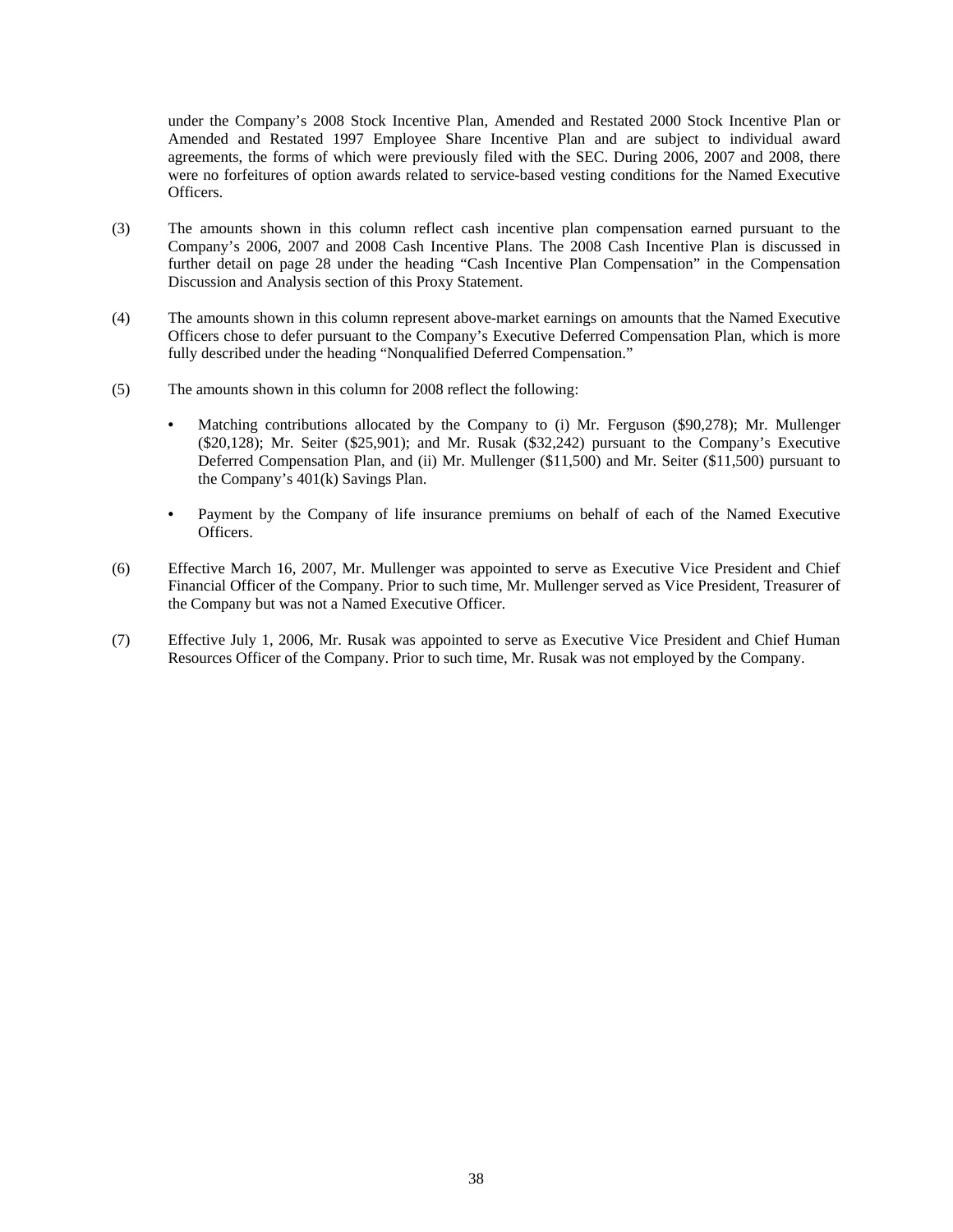### **Grants of Plan-Based Awards in 2008**

The following table sets forth the grants of plan-based awards that were made to the Named Executive Officers during the fiscal year ended December 31, 2008.

|                     |                      |                             | <b>Estimated Possible Payouts Under Non-</b><br><b>Equity Incentive Plan</b><br>Awards <sup>(1)</sup> |                           |                          | <b>Estimated Future Payouts Under</b><br>Equity Incentive Plan Awards <sup>(2)</sup> |                        |                                                            | <b>All Other</b><br>Option<br>Awards:<br>Number of       | <b>Exercise</b><br>or Base                                            | <b>Grant Date</b>                                            |
|---------------------|----------------------|-----------------------------|-------------------------------------------------------------------------------------------------------|---------------------------|--------------------------|--------------------------------------------------------------------------------------|------------------------|------------------------------------------------------------|----------------------------------------------------------|-----------------------------------------------------------------------|--------------------------------------------------------------|
| <b>Name</b>         | Grant<br><b>Date</b> | <b>Threshold</b><br>$($ \$) | <b>Target</b><br>$($ \$)                                                                              | <b>Maximum</b><br>$($ \$) | <b>Threshold</b><br>(f#) | <b>Target</b><br>(f#)                                                                | <b>Maximum</b><br>(f#) | <b>Number</b><br>of Shares<br>of Stock<br>or Units<br>(f#) | <b>Securities</b><br>Underlying<br>Options $(\#)$<br>(3) | <b>Price of</b><br>Option<br><b>Awards</b><br>$($/sh)$ <sup>(4)</sup> | <b>Fair Value</b><br>of Stock and<br>Option<br>Awards $(\$)$ |
| John D.             | 2/20/2008            | $ -$                        | $\overline{a}$                                                                                        | $\overline{a}$            | 13,010                   | 19,515                                                                               | 26,020                 | $\overline{\phantom{m}}$                                   | $-$                                                      | $\overline{\phantom{a}}$                                              | 694,994                                                      |
| Ferguson            | 2/20/2008            | $\sim$ $\sim$               | $\sim$ $\sim$                                                                                         |                           | $\overline{\phantom{a}}$ |                                                                                      | $\sim$ $\sim$          | $\overline{\phantom{a}}$                                   | 90,143                                                   | 26.71                                                                 | 695,003                                                      |
|                     | N/A                  | 230,368                     | 552,884                                                                                               | 1,105,769                 | $\overline{\phantom{a}}$ | $\sim$                                                                               | --                     | --                                                         | $-$                                                      |                                                                       | N/A                                                          |
| Todd J              | 2/20/2008            |                             |                                                                                                       | $-$                       | 6,505                    | 9,758                                                                                | 13,010                 | $-$                                                        |                                                          | $-$                                                                   | 347,497                                                      |
| Mullenger           | 2/20/2008            | $ -$                        |                                                                                                       |                           | $ -$                     | $\sim$ $-$                                                                           | $ -$                   | $\overline{\phantom{a}}$                                   | 45,071                                                   | 26.71                                                                 | 347,497                                                      |
|                     | N/A                  | 87,500                      | 210,000                                                                                               | 420,000                   | $-$                      | $ -$                                                                                 | $-$                    | $-$                                                        | $- -$                                                    | $- -$                                                                 | N/A                                                          |
| Richard P.          | 2/20/2008            |                             |                                                                                                       | --                        | 6,505                    | 9,758                                                                                | 13,010                 | --                                                         |                                                          | $-$                                                                   | 347,497                                                      |
| Seiter              | 2/20/2008            | $-$                         |                                                                                                       |                           | $\overline{\phantom{a}}$ | $\sim$ $-$                                                                           | $\overline{a}$         | $-$                                                        | 45,071                                                   | 26.71                                                                 | 347,497                                                      |
|                     | N/A                  | 95,438                      | 229,052                                                                                               | 458,103                   | $\overline{\phantom{a}}$ |                                                                                      | --                     |                                                            |                                                          |                                                                       | N/A                                                          |
| G. A.               | 8/14/2008            |                             |                                                                                                       | $\overline{a}$            | 5,096                    | 7,644                                                                                | 10,192                 | --                                                         |                                                          | $\overline{a}$                                                        | 287,516                                                      |
| Puryear IV $^{(5)}$ | 8/14/2008            |                             | ٠.                                                                                                    |                           | $\sim$ $-$               | $-$                                                                                  | $-$                    | --                                                         | 35,190                                                   | 28.21                                                                 | 287,502                                                      |
|                     | N/A                  | 78,983                      | 189,560                                                                                               | 379,121                   | $- -$                    | $ -$                                                                                 | $ -$                   | --                                                         | $- -$                                                    | $-$                                                                   | N/A                                                          |
| William K.          | 2/20/2008            |                             |                                                                                                       | --                        | 5,382                    | 8,073                                                                                | 10,764                 | $-$                                                        |                                                          | --                                                                    | 287,506                                                      |
| Rusak               | 2/20/2008            | $\sim$                      | --                                                                                                    | $\overline{\phantom{a}}$  | $\overline{\phantom{a}}$ | $\sim$ $-$                                                                           | $\sim$ $-$             | $\overline{\phantom{a}}$                                   | 37,289                                                   | 26.71                                                                 | 287,498                                                      |
|                     | N/A                  | 82,274                      | 197,459                                                                                               | 394,917                   | $ -$                     | $ -$                                                                                 | $-$                    | $-$                                                        | $- -$                                                    | --                                                                    | N/A                                                          |

(1) The amounts shown in these columns reflect the threshold (31.25% of base salary), target (75% of base salary) and maximum (150% of base salary) amounts that each of the Named Executive Officers could have earned for the fiscal year ended December 31, 2008 pursuant to the Company's 2008 Cash Incentive Plan, which is discussed in further detail on page 28 under the heading "Cash Incentive Plan Compensation" in the Compensation Discussion and Analysis section of this Proxy Statement. The amounts actually awarded to each of the Named Executive Officers are reflected in the Summary Compensation Table.

- (2) The amounts shown in these columns reflect an incremental vesting from 50% to 100% of the award (target of 75% of the award) for restricted stock awards made to each of the Named Executive Officers during the fiscal year ended December 31, 2008 pursuant to the Company's 2008 Stock Incentive Plan, which is discussed in further detail beginning on page 29 under the heading "Long-Term Stock-Based Incentive Compensation" in the Compensation Discussion and Analysis section of this Proxy Statement.
- (3) The amounts in this column represent option grants made to each of the Named Executive Officers during the fiscal year ended December 31, 2008 pursuant to the Company's 2008 Stock Incentive Plan. Each of the options vest one-third each year, beginning on the first anniversary of the grant date.
- (4) Each of the options has an exercise price equal to the fair market value of our common stock at the time of grant, as determined by the closing market price on the grant date.
- (5) All grants were made on February 20, 2008, except with respect to Mr. Puryear, whose grants were made on August 14, 2008 after the Committee determined that it was unlikely that Mr. Puryear's nomination to a federal judgeship position would be confirmed by Congress. The number of options and shares of restricted stock awarded to Mr. Puryear were based on the Committee's determination that the grant date fair value of the awards was approximately equal to the value of Mr. Rusak's February awards.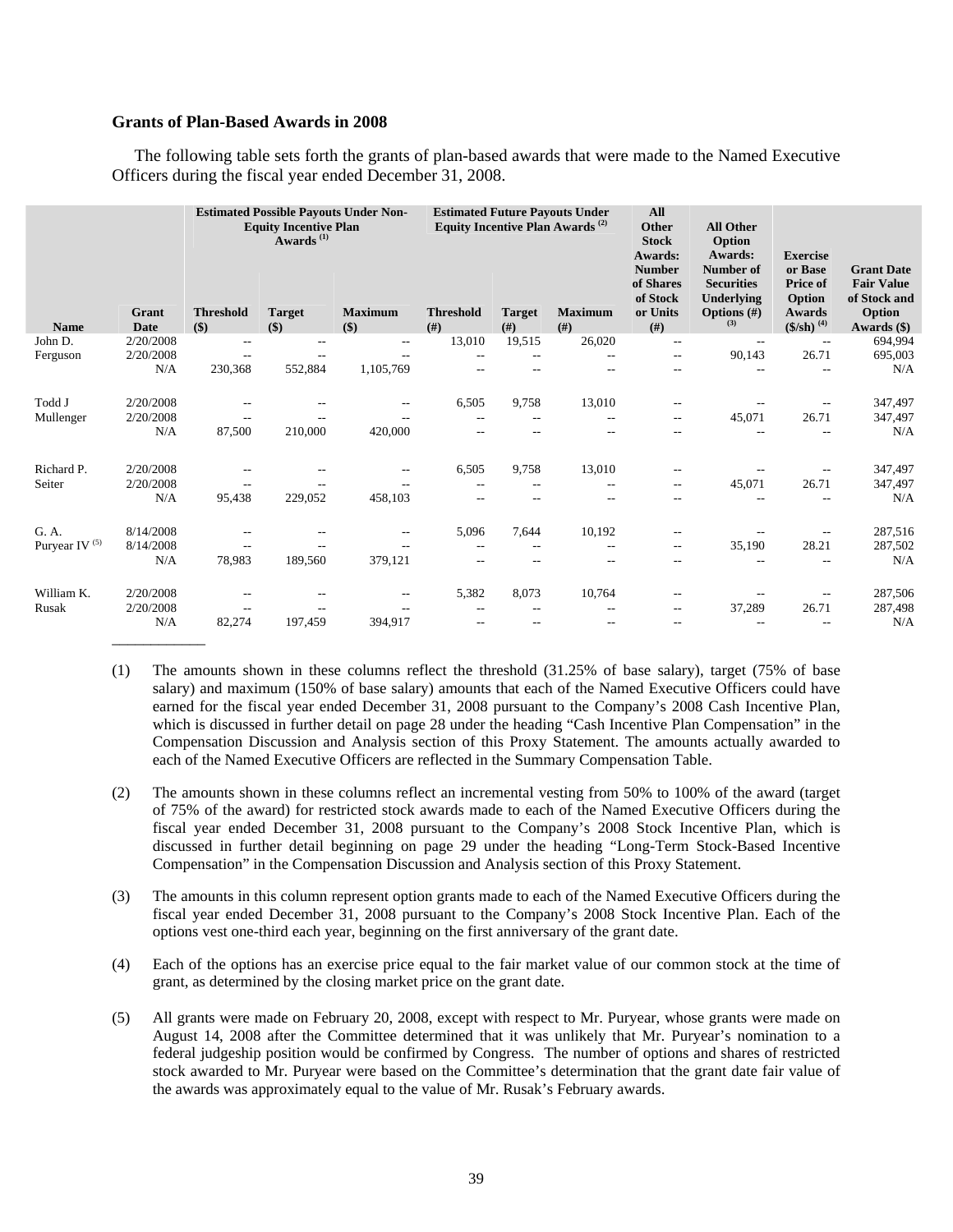### **Employment Agreements**

*John D. Ferguson.* We have an employment agreement with John D. Ferguson that expires on December 31, 2009 and is subject to automatic one-year renewals unless at any time the Company or Mr. Ferguson provides 60 days notice of non-renewal. The agreement provides for an annual salary, as well as customary benefits, including life and health insurance. Compensation payable under the employment agreement is subject to annual review by the Board of Directors, or a committee or subcommittee thereof to which compensation matters have been delegated, and may be increased based on Mr. Ferguson's personal performance and the performance of the Company.

Pursuant to Mr. Ferguson's employment agreement, if Mr. Ferguson dies, becomes disabled, is terminated by us "without cause" or resigns for "good reason" (as such terms are defined in the agreement), we are generally required to pay him a cash severance equal to two times his current base salary and a pro rata bonus (assuming performance targets are met) for the year in which the termination of employment occurs and to provide him with continued insurance coverage for a two year period. Additionally, in the event of termination in connection with a "change in control," whether by resignation or otherwise, Mr. Ferguson is entitled to receive 2.99 times his current base salary as well as certain other benefits. These potential severance and change in control benefits are discussed in detail below under the heading "Potential Payments Upon Termination or Change in Control."

*Todd J Mullenger*, *G.A. Puryear IV and Richard P. Seiter*. The Company has employment agreements with Todd J Mullenger, G.A. Puryear IV and Richard P. Seiter that expire on December 31, 2009 and are subject to one automatic one-year renewal unless the Company or the executive provide notice of non-renewal at least 60 days in advance of the expiration of the term. Each of these agreements provides for an annual salary, as well as customary benefits, including life and health insurance, and reimbursement for certain civic and professional memberships that are approved in advance by the Company. Compensation payable under the employment agreements is subject to annual review by the Board of Directors, or a committee or subcommittee thereof to which compensation matters have been delegated, and may be increased based on the executive's personal performance and the performance of the Company.

Pursuant to each of these employment agreements, if we terminate the executive "without cause," we are generally required to pay the executive a cash severance equal to their current base salary. Additionally, in the event of termination in connection with a "change in control," whether by resignation or otherwise, the executives are entitled to receive an amount equal to 2.99 times their base salary as well as certain other benefits. These potential severance and change in control benefits are discussed in detail below under the heading "Potential Payments Upon Termination or Change in Control."

*William K. Rusak*. The Company has an employment agreement with William K. Rusak that expires on December 31, 2009. This agreement provides for an annual salary, as well as customary benefits, including life and health insurance, and reimbursement for certain civic and professional memberships that are approved in advance by the Company. Compensation payable under the employment agreement is subject to annual review by the Board of Directors, or a committee or subcommittee thereof to which compensation matters have been delegated, and may be increased based on the executive's personal performance and the performance of the Company.

Pursuant to the employment agreement, if we terminate Mr. Rusak "without cause," we are generally required to pay him a cash severance equal to one-half (1/2) of his base salary. Additionally, in the event of termination in connection with a "change in control," whether by resignation or otherwise, Mr. Rusak is entitled to receive an amount equal to 2.99 times his base salary as well as certain other benefits. These potential severance and change in control benefits are discussed in detail below under the heading "Potential Payments Upon Termination or Change in Control."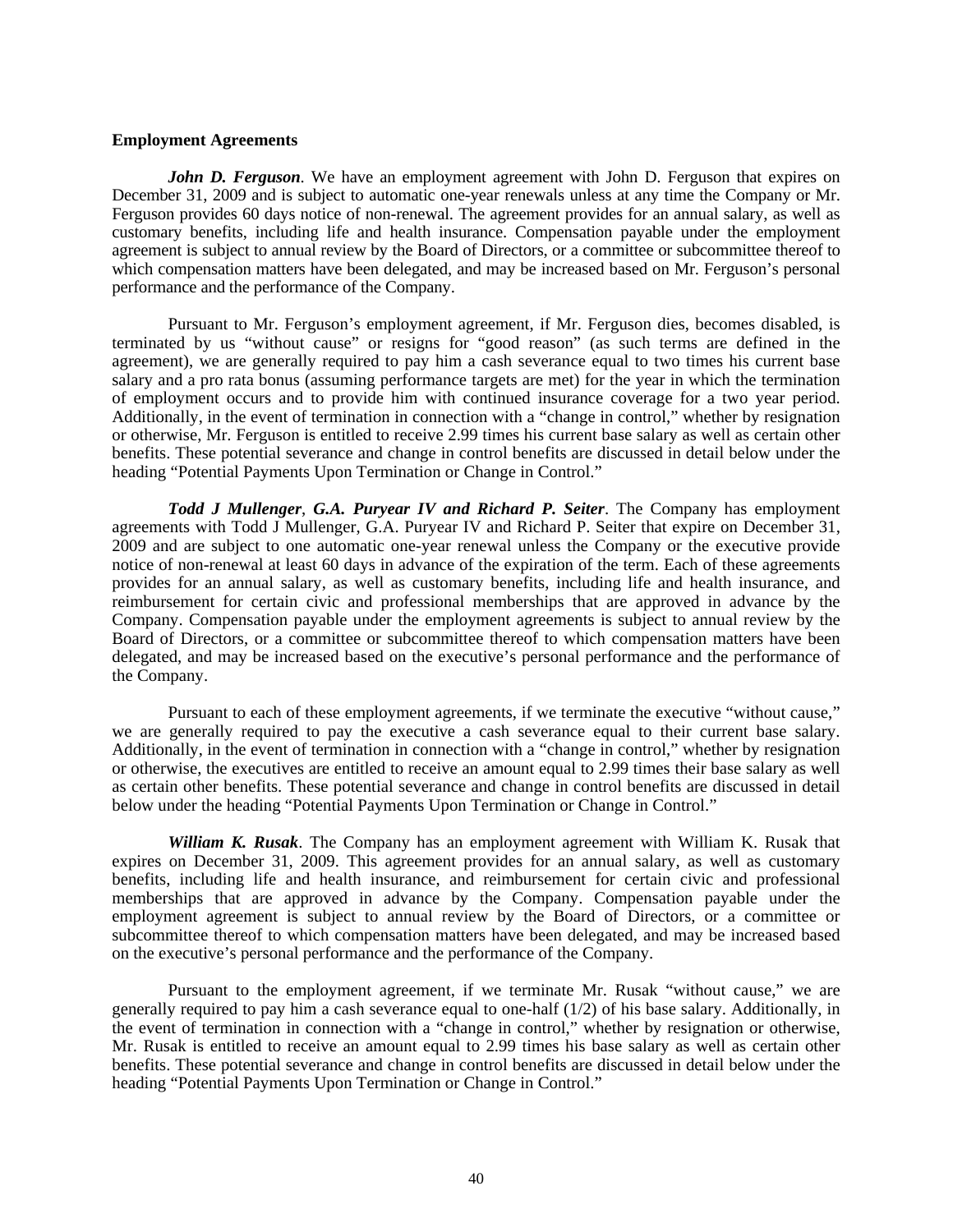## **Outstanding Equity Awards at 2008 Fiscal Year-End**

\_\_\_\_\_\_\_\_\_\_\_\_

The following table sets forth information concerning (1) unexercised options, (2) stock that has not vested and (3) equity incentive plan awards for each of the Named Executive Officers that remained outstanding as of December 31, 2008.

|                   |                                                                                                            |                                                                                                              | <b>Option Awards</b>                                                                                                                                                           |                                         | <b>Stock Awards</b>                        |                                                                                                          |                                                                                                                          |                                                                                                                                                                                         |                                                                                                                                                                                                     |
|-------------------|------------------------------------------------------------------------------------------------------------|--------------------------------------------------------------------------------------------------------------|--------------------------------------------------------------------------------------------------------------------------------------------------------------------------------|-----------------------------------------|--------------------------------------------|----------------------------------------------------------------------------------------------------------|--------------------------------------------------------------------------------------------------------------------------|-----------------------------------------------------------------------------------------------------------------------------------------------------------------------------------------|-----------------------------------------------------------------------------------------------------------------------------------------------------------------------------------------------------|
| <b>Name</b>       | Number of<br><b>Securities</b><br>Underlying<br><b>Unexercised</b><br>Options $(\#)$<br><b>Exercisable</b> | Number of<br><b>Securities</b><br>Underlying<br><b>Unexercised</b><br>Options $(\#)$<br>Unexercisable<br>(1) | <b>Equity</b><br><b>Incentive</b><br><b>Plan Awards:</b><br>Number of<br><b>Securities</b><br><b>Underlying</b><br><b>Unexercised</b><br><b>Unearned</b><br><b>Options</b> (#) | Option<br><b>Exercise</b><br>Price (\$) | Option<br><b>Expiration</b><br><b>Date</b> | Number of<br><b>Shares</b> or<br><b>Units of</b><br><b>Stock That</b><br><b>Have Not</b><br>Vested $(H)$ | <b>Market</b><br>Value of<br><b>Shares</b> or<br><b>Units of</b><br><b>Stock That</b><br><b>Have Not</b><br>Vested $(H)$ | <b>Equity Incentive</b><br><b>Plan Awards:</b><br>Number of<br><b>Unearned</b><br><b>Shares</b> , Units or<br><b>Other Rights</b><br><b>That Have Not</b><br><b>Vested</b> (#) $^{(2)}$ | <b>Equity Incentive</b><br><b>Plan Awards:</b><br><b>Market</b> or<br><b>Payout Value of</b><br>Unearned<br><b>Shares, Units or</b><br><b>Other Rights</b><br><b>That Have Not</b><br>Vested $(\$)$ |
|                   |                                                                                                            |                                                                                                              |                                                                                                                                                                                |                                         |                                            |                                                                                                          |                                                                                                                          |                                                                                                                                                                                         |                                                                                                                                                                                                     |
| John D. Ferguson  | 376,620                                                                                                    |                                                                                                              | $-$                                                                                                                                                                            | 9.96                                    | 8/04/2010                                  |                                                                                                          |                                                                                                                          |                                                                                                                                                                                         |                                                                                                                                                                                                     |
|                   | 1,082                                                                                                      | $-$                                                                                                          | $\overline{a}$                                                                                                                                                                 | 5.70                                    | 2/14/2012                                  |                                                                                                          |                                                                                                                          |                                                                                                                                                                                         |                                                                                                                                                                                                     |
|                   | 278,178                                                                                                    | $-$                                                                                                          | $\overline{\phantom{m}}$                                                                                                                                                       | 9.99                                    | 2/17/2014                                  |                                                                                                          |                                                                                                                          |                                                                                                                                                                                         |                                                                                                                                                                                                     |
|                   | 135,000                                                                                                    | $\overline{\phantom{a}}$                                                                                     | $\overline{\phantom{a}}$                                                                                                                                                       | 13.06                                   | 2/16/2015                                  |                                                                                                          |                                                                                                                          | 59,088                                                                                                                                                                                  | 996,680                                                                                                                                                                                             |
|                   | 86,000                                                                                                     | 43,000                                                                                                       | $\overline{\phantom{a}}$                                                                                                                                                       | 14.27                                   | 2/15/2016                                  |                                                                                                          |                                                                                                                          |                                                                                                                                                                                         |                                                                                                                                                                                                     |
|                   | 25,168<br>$\overline{a}$                                                                                   | 50,336<br>90,143                                                                                             | $\overline{\phantom{a}}$                                                                                                                                                       | 26.53<br>26.71                          | 2/16/2017<br>2/20/2018                     |                                                                                                          |                                                                                                                          |                                                                                                                                                                                         |                                                                                                                                                                                                     |
|                   |                                                                                                            |                                                                                                              | $\overline{\phantom{a}}$                                                                                                                                                       |                                         |                                            |                                                                                                          |                                                                                                                          |                                                                                                                                                                                         |                                                                                                                                                                                                     |
|                   |                                                                                                            |                                                                                                              |                                                                                                                                                                                |                                         |                                            |                                                                                                          |                                                                                                                          |                                                                                                                                                                                         |                                                                                                                                                                                                     |
| Todd J Mullenger  | 7,836                                                                                                      | $\overline{\phantom{a}}$                                                                                     | $\overline{a}$                                                                                                                                                                 | 5.58                                    | 2/12/2013                                  |                                                                                                          |                                                                                                                          |                                                                                                                                                                                         |                                                                                                                                                                                                     |
|                   | 24,600<br>16,876                                                                                           | $\overline{\phantom{a}}$                                                                                     | $\overline{\phantom{a}}$                                                                                                                                                       | 9.99                                    | 2/17/2014                                  |                                                                                                          |                                                                                                                          |                                                                                                                                                                                         |                                                                                                                                                                                                     |
|                   | 9,652                                                                                                      | $\overline{\phantom{a}}$<br>9,652                                                                            | $\overline{\phantom{a}}$                                                                                                                                                       | 13.06<br>14.27                          | 2/16/2015                                  |                                                                                                          |                                                                                                                          | 24,081                                                                                                                                                                                  | 393,965                                                                                                                                                                                             |
|                   | 2,852                                                                                                      | 8,556                                                                                                        | $\qquad \qquad -$                                                                                                                                                              | 26.53                                   | 2/15/2016<br>2/16/2017                     |                                                                                                          |                                                                                                                          |                                                                                                                                                                                         |                                                                                                                                                                                                     |
|                   | 8,781                                                                                                      | 17,563                                                                                                       | $- -$<br>$\overline{\phantom{a}}$                                                                                                                                              | 25.20                                   | 3/16/2017                                  |                                                                                                          |                                                                                                                          |                                                                                                                                                                                         |                                                                                                                                                                                                     |
|                   | $\overline{a}$                                                                                             | 45,071                                                                                                       | $\qquad \qquad -$                                                                                                                                                              | 26.71                                   | 2/20/2018                                  |                                                                                                          |                                                                                                                          |                                                                                                                                                                                         |                                                                                                                                                                                                     |
|                   |                                                                                                            |                                                                                                              |                                                                                                                                                                                |                                         |                                            |                                                                                                          |                                                                                                                          |                                                                                                                                                                                         |                                                                                                                                                                                                     |
| Richard P. Seiter | 14,200                                                                                                     | 21,500                                                                                                       | $\qquad \qquad -$                                                                                                                                                              | 14.27                                   | 2/15/2016                                  |                                                                                                          |                                                                                                                          |                                                                                                                                                                                         |                                                                                                                                                                                                     |
|                   | 12,584                                                                                                     | 25,168                                                                                                       | $\overline{\phantom{a}}$                                                                                                                                                       | 26.53                                   | 2/16/2017                                  |                                                                                                          |                                                                                                                          | 29,546                                                                                                                                                                                  | 483,373                                                                                                                                                                                             |
|                   | $\overline{a}$                                                                                             | 45,071                                                                                                       | $\overline{\phantom{a}}$                                                                                                                                                       | 26.71                                   | 2/20/2018                                  |                                                                                                          |                                                                                                                          |                                                                                                                                                                                         |                                                                                                                                                                                                     |
|                   |                                                                                                            |                                                                                                              |                                                                                                                                                                                |                                         |                                            |                                                                                                          |                                                                                                                          |                                                                                                                                                                                         |                                                                                                                                                                                                     |
| G. A. Puryear IV  | 38,379                                                                                                     | $- -$                                                                                                        | $\overline{\phantom{m}}$                                                                                                                                                       | 9.99                                    | 2/17/2014                                  |                                                                                                          |                                                                                                                          |                                                                                                                                                                                         |                                                                                                                                                                                                     |
|                   | 18,500                                                                                                     | $\overline{\phantom{a}}$                                                                                     | $\overline{\phantom{a}}$                                                                                                                                                       | 13.06                                   | 2/16/2015                                  |                                                                                                          |                                                                                                                          |                                                                                                                                                                                         |                                                                                                                                                                                                     |
|                   | 17,700                                                                                                     | 17,700                                                                                                       | $\qquad \qquad -$                                                                                                                                                              | 14.27                                   | 2/15/2016                                  |                                                                                                          |                                                                                                                          | 23,844                                                                                                                                                                                  | 390,088                                                                                                                                                                                             |
|                   | 10,412                                                                                                     | 20,824                                                                                                       | $\overline{\phantom{a}}$                                                                                                                                                       | 26.53                                   | 2/16/2017                                  |                                                                                                          |                                                                                                                          |                                                                                                                                                                                         |                                                                                                                                                                                                     |
|                   | $\overline{\phantom{a}}$                                                                                   | 35,190                                                                                                       | $\overline{\phantom{m}}$                                                                                                                                                       | 28.21                                   | 8/14/2018                                  |                                                                                                          |                                                                                                                          |                                                                                                                                                                                         |                                                                                                                                                                                                     |
|                   |                                                                                                            |                                                                                                              |                                                                                                                                                                                |                                         |                                            |                                                                                                          |                                                                                                                          |                                                                                                                                                                                         |                                                                                                                                                                                                     |
| William K. Rusak  | 28,529                                                                                                     | 14,265                                                                                                       | $\overline{\phantom{m}}$                                                                                                                                                       | 17.65                                   | 7/1/2016                                   |                                                                                                          |                                                                                                                          |                                                                                                                                                                                         |                                                                                                                                                                                                     |
|                   | 10,412                                                                                                     | 20,824                                                                                                       | $- -$                                                                                                                                                                          | 26.53                                   | 2/16/2017                                  |                                                                                                          |                                                                                                                          | 23,188                                                                                                                                                                                  | 379,356                                                                                                                                                                                             |
|                   | $\overline{a}$                                                                                             | 37,289                                                                                                       | $\overline{a}$                                                                                                                                                                 | 26.71                                   | 2/20/2018                                  |                                                                                                          |                                                                                                                          |                                                                                                                                                                                         |                                                                                                                                                                                                     |
|                   |                                                                                                            |                                                                                                              |                                                                                                                                                                                |                                         |                                            |                                                                                                          |                                                                                                                          |                                                                                                                                                                                         |                                                                                                                                                                                                     |

<sup>(1)</sup> All options vest in equal one-third increments over the first three years of the 10-year option term, except for the options awarded to Mr. Mullenger prior to his appointment as Chief Financial Officer, effective March 16, 2007, for which his options vest in equal one-fourth increments over the first four years of the 10-year option term.

(2) Restricted stock awards vest over time and are based upon achieving EPS performance objectives established by the Compensation Committee (achievable in increments or in the aggregate over a three year period), with no vesting to occur below a base EPS performance level and incremental vesting from 50% to 100% of the award (target of 75% of the award) as established EPS targets are achieved. For further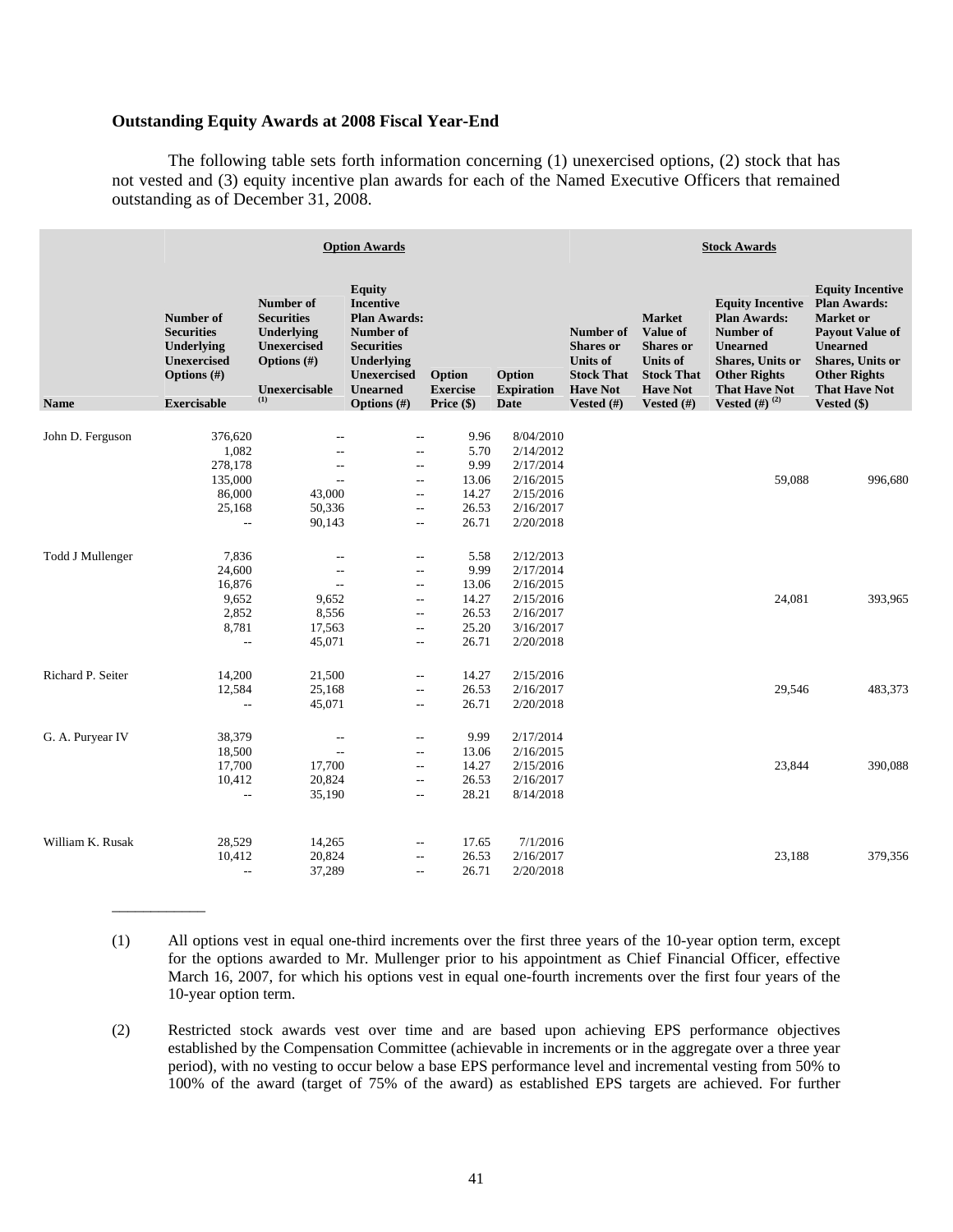discussion of the vesting of restricted stock awards, see "Long-Term Stock-Based Incentive Compensation" in the Compensation Discussion and Analysis section of this Proxy Statement.

### **Option Exercises and Stock Vested in 2008**

The following table sets forth information regarding the exercise of stock options and the vesting of restricted stock awards during the fiscal year ended December 31, 2008 for each of the Named Executive Officers.

|                   | <b>Option Awards</b><br><b>Number of Shares</b> |                                             | <b>Stock Awards</b>                                   |                                          |  |  |
|-------------------|-------------------------------------------------|---------------------------------------------|-------------------------------------------------------|------------------------------------------|--|--|
| <b>Name</b>       | <b>Acquired on</b><br>Exercise $(\#)$           | <b>Value Realized</b><br>on Exercise $(\$)$ | <b>Number of Shares</b><br>Acquired on Vesting $(\#)$ | <b>Value Realized</b><br>on Vesting (\$) |  |  |
| John D. Ferguson  | 378,000                                         | 7,369,316                                   | 41,434                                                | 1,131,563                                |  |  |
| Todd J Mullenger  |                                                 | --                                          | 9,553                                                 | 260,892                                  |  |  |
| Richard P. Seiter | 118,800                                         | 1,567,921                                   | 29,268                                                | 799,309                                  |  |  |
| G. A. Puryear IV  | 92,895                                          | 1,361,768                                   | 17,070                                                | 466,182                                  |  |  |
| William K. Rusak  |                                                 |                                             | 8,810                                                 | 240,601                                  |  |  |

## **Nonqualified Deferred Compensation in 2008**

The following table sets forth information concerning contributions made by the Named Executive Officers and the Company pursuant to the Company's Executive Deferred Compensation Plan as well as aggregate individual account balances as of December 31, 2008.

| <b>Executive</b><br><b>Contributions in</b><br>2008 (\$) $^{(1)}$ | <b>Registrant</b><br><b>Contributions in</b><br>2008 (\$) $^{(2)}$ | Aggregate<br><b>Earnings</b> in<br>2008 (\$) $^{(3)}$ | Aggregate<br>Withdrawals/<br><b>Distributions in</b><br>$2008($ \$) | <b>Aggregate Balance</b><br>at $12/31/2008$ (\$) <sup>(4)</sup> |
|-------------------------------------------------------------------|--------------------------------------------------------------------|-------------------------------------------------------|---------------------------------------------------------------------|-----------------------------------------------------------------|
| 180,555                                                           | 90.278                                                             | 102.715                                               | --                                                                  | 1,557,061                                                       |
| 232,284                                                           | 20.128                                                             | 20,020                                                | --                                                                  | 346,785                                                         |
| 74.801                                                            | 25.901                                                             | 21,870                                                | --                                                                  | 337,896                                                         |
| $- -$                                                             | $- -$                                                              | $- -$                                                 | --                                                                  | $- -$                                                           |
| 64.484                                                            | 32.242                                                             | 11.560                                                | --                                                                  | 196,938                                                         |
|                                                                   |                                                                    |                                                       |                                                                     |                                                                 |

- (1) Of the amounts shown in this column, the following amounts are included in the "Salary" column of the Summary Compensation Table for 2008: Mr. Ferguson (\$73,718); Mr. Mullenger (\$56,000); Mr. Seiter (\$30,540); and Mr. Rusak (\$26,328).
- (2) Of the amounts shown in this column, the following amounts are also reported in the "All Other Compensation" column of the Summary Compensation Table for 2008: Mr. Ferguson (\$90,278); Mr. Mullenger (\$20,128); Mr. Seiter (\$25,901); and Mr. Rusak (\$32,242).
- (3) Of the amounts shown in this column, the following amounts are reported in the "Change in Nonqualifed Deferred Compensation Earnings" column of the Summary Compensation Table for 2008: Mr. Ferguson (\$24,925); Mr. Mullenger (\$4,858); Mr. Seiter (\$5,307); and Mr. Rusak (\$2,805).
- (4) Of the amounts shown in this column, the following amounts were reported as compensation to the named executive officer in the Company's Summary Compensation Table for 2008, 2007 and 2006: Mr. Ferguson (\$188,921 for 2008, \$282,268 for 2007 and \$254,950 for 2006); Mr. Mullenger (\$80,986 for 2008 and \$248,973 for 2007); Mr. Seiter (\$61,748 for 2008, \$112,613 for 2007 and \$78,944 for 2006); and Mr. Rusak (\$61,375 for 2008 and \$86,624 for 2007).

During 2002, the Compensation Committee of the Board of Directors approved the Company's adoption of a non-qualified deferred compensation plan for certain senior executives, including the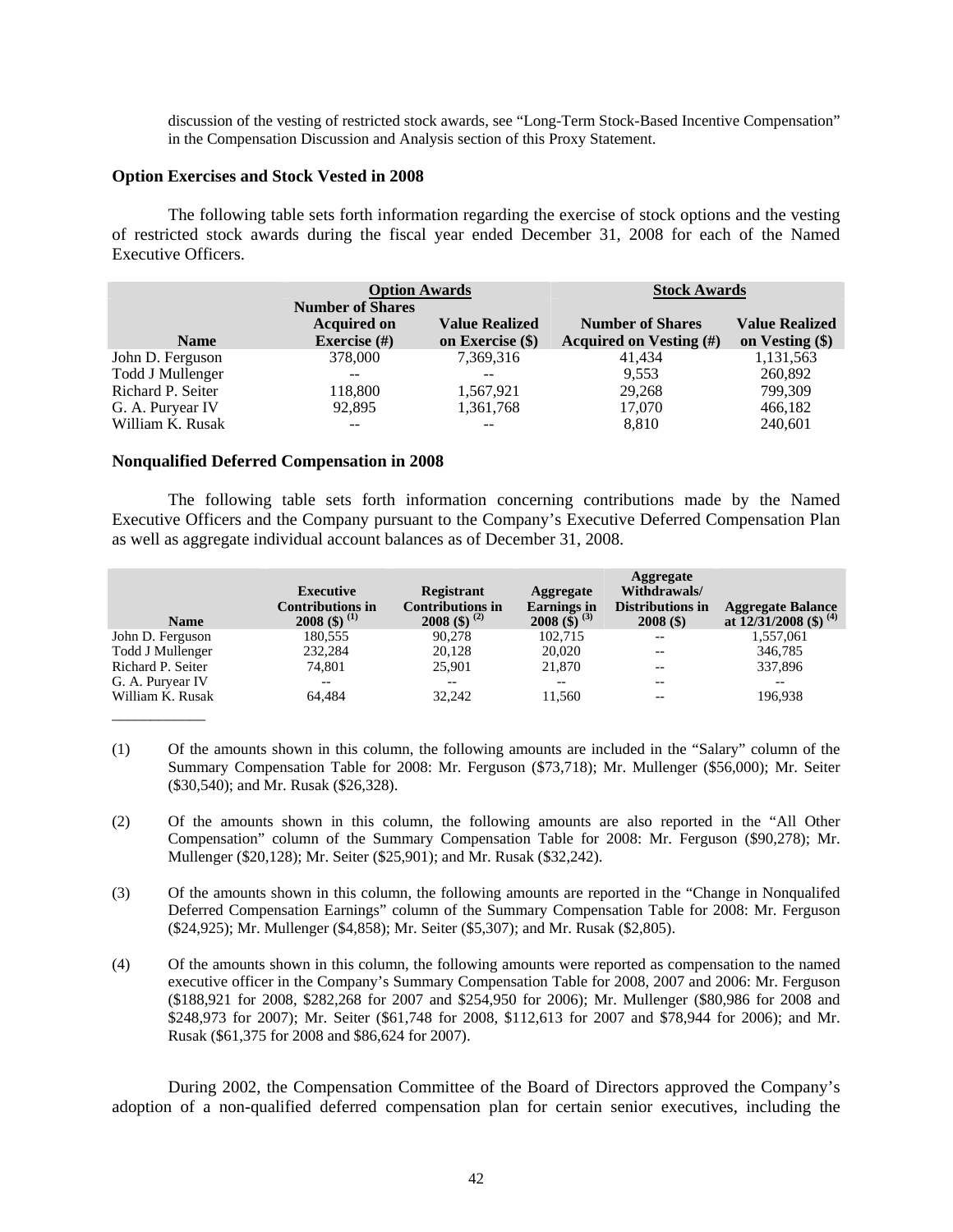Named Executive Officers (the "Executive Deferred Compensation Plan"). The Executive Deferred Compensation Plan is an unfunded plan maintained for the purpose of providing participating executives with the opportunity to defer a portion of their compensation. Pursuant to the Executive Deferred Compensation Plan, participating executives may elect to contribute on a pre-tax basis up to 50% of their base salary and up to 100% of their cash bonus. The Company matches 100% of contributions up to 5% of total cash compensation. The Company also contributes a fixed rate of return on balances in the Executive Deferred Compensation Plan, determined at the beginning of each plan year. Matching contributions and investment earnings thereon vest over a three-year period from the date of each contribution. Vesting provisions of the Plan were amended effective January 1, 2005 to conform with the vesting provisions of the Company's 401(k) Plan for all matching contributions beginning in 2005. Distributions are generally payable no earlier than five years subsequent to the date an executive becomes a participant in the Plan, or upon termination of employment, at the election of the participant, but not later than the 15th day of the month following the month the individual attains age 65.

During 2008, the Company provided a fixed return of 7.5% to participants in the Executive Deferred Compensation Plan. The Company has purchased life insurance policies on the lives of certain participating executives, including each of the Named Executive Officers, which are intended to fund distributions from the Executive Deferred Compensation Plan. The Company is the sole beneficiary of such policies. At the inception of the Executive Deferred Compensation Plan, the Company established an irrevocable Rabbi Trust to secure the plan's obligations. However, assets in the Executive Deferred Compensation Plan are subject to creditor claims in the event of bankruptcy.

## **Potential Payments Upon Termination or Change in Control**

The discussion and tables below reflect the amount of compensation payable to each of the Named Executive Officers in the event of termination of such executive's employment. The amount of compensation payable to each Named Executive Officer upon voluntary termination, retirement, involuntary not-for-cause termination, for cause termination, termination following a change in control and in the event of disability or death of the executive is shown below. The amounts assume that such termination was effective as of December 31, 2008, and thus include amounts earned through such time, and are estimates of the awards and amounts that would be paid out to the executives upon their termination. The actual awards and amounts to be paid out can only be determined at the time of such executive's separation from the Company.

*Payments Made Upon Voluntary or For Cause Termination*. In the event that a Named Executive Officer voluntarily terminates his employment with the Company or is terminated for "cause," he would be entitled to receive any earned but unpaid base salary as well as amounts contributed and earned pursuant to the terms of the Executive Deferred Compensation Plan. As is generally the case with other salaried employees, the Named Executive Officer may also choose to elect COBRA continuation health care coverage. However, the Named Executive Officer is solely responsible for the payment of any associated premiums.

*Payments Made Upon Retirement*. In the event of retirement (generally after attaining age 62), a Named Executive Officer would generally be entitled to receive those benefits described above. In addition, their vested options would become non-forfeitable for a period of time ranging from one year from the date of retirement to the remaining portion of their stated term, depending on the terms of the applicable award agreements (as opposed to a voluntary or for cause termination in which case the Named Executive Officer will generally only have three months following termination to exercise their vested options). As is the case with voluntary or for cause terminations, unvested options and unvested shares of restricted stock are generally forfeited upon termination.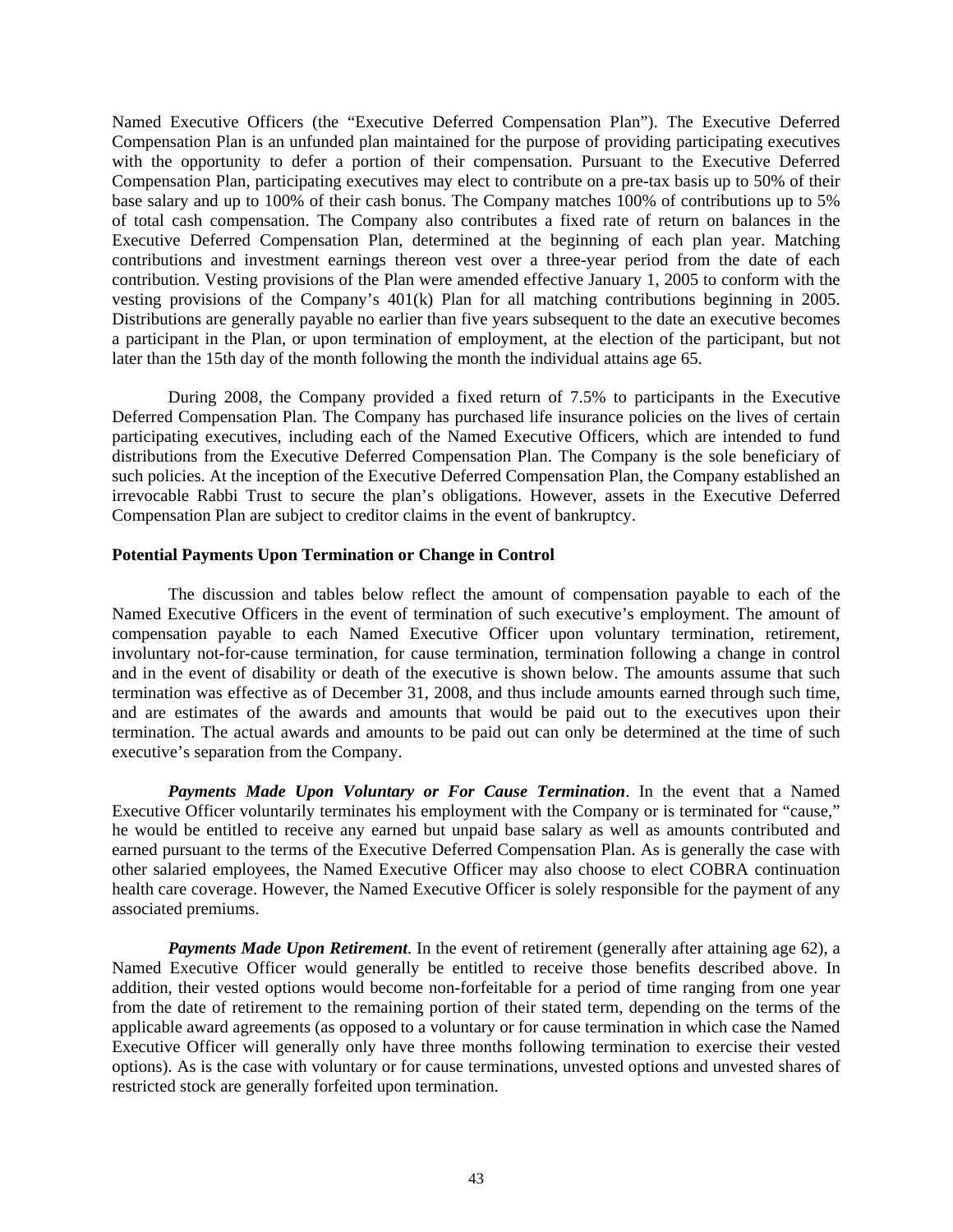*Payments Made Upon Death or Disability*. In the event of the death or disability of the Named Executive Officer, in addition to the benefits listed under the heading "Payments Made Upon Voluntary or For Cause Termination" above, the Named Executive Officer (or the Named Executive Officer's estate or a person who acquired rights by bequest or inheritance or otherwise by reason of the death or disability of the Named Executive Officer) will receive benefits under the Company's disability plan or payments under the Company's life insurance plan (the same plans that the Company's other salaried employees, in general, are permitted to participate in), as applicable. Additionally, Mr. Ferguson (or Mr. Ferguson's estate or a person who acquired rights by bequest or inheritance or otherwise by reason of the death or disability of Mr. Ferguson) is entitled to receive an amount equal to Mr. Ferguson's base salary then in effect in the event of a termination of employment as a result of his death or disability as well as a pro rata bonus (assuming performance targets are met) for the year in which the death or disability occurs.

In the event of the death or disability of a Named Executive Officer (1) all of such Named Executive Officer's restricted stock will become immediately vested and non-forfeitable and (2) all of such Named Executive Officer's unvested options that have not earlier terminated or expired in accordance with their terms will automatically vest in full and the Named Executive Officer (or his estate or other persons who have acquired their rights to exercise by bequest or inheritance or otherwise by reason of death or disability) will be able to exercise his options until the expiration of their stated term, as set forth in the applicable award agreements.

*Payments Made Upon a Termination Without Cause or For Good Reason*. In addition to the benefits listed under the heading "Payments Made Upon Voluntary or For Cause Termination," each of the employment agreements with our Named Executive Officers generally provides for severance payments (including accrued obligations under our benefit plans) where the executive is terminated without "cause" or, in the case of Mr. Ferguson, if his employment agreement is at any time not renewed by either himself or the Company or if he resigns for "good reason." The definition of "cause" includes, among other things, the conviction of certain felonies or criminal acts, willful and material wrongdoing (including dishonesty or fraud) and breaches of material obligations of the executive, including obligations pursuant to non-competition and confidentiality provisions set forth in each of the employment agreements. With respect to Mr. Ferguson, "good reason" generally means certain demotions in responsibilities or title, decreases in compensation or relocation requirements.

In the event that Mr. Ferguson's severance rights are triggered pursuant to the terms of his employment agreement, we are generally required to pay Mr. Ferguson a cash severance payment equal to two times his annual base salary then in effect, payable in monthly installments for a period of two years following the termination of employment, as well as prorated bonus compensation (assuming performance targets are met). Mr. Ferguson will also continue to be covered under existing life, medical, disability and health insurance plans for a period of two years. In accordance with our employment agreements with Mr. Mullenger, Mr. Seiter and Mr. Puryear, if we terminate the employment of the executive "without cause" we generally are required to pay a cash severance amount equal to the executive's annual base salary then in effect, payable in installments in accordance with the terms of the agreements. In accordance with our employment agreement with Mr. Rusak, if we terminate his employment "without cause" we generally are required to pay a cash severance amount equal one-half (1/2) his annual base salary then in effect, payable in installments in accordance with the terms of his agreement.

*Payments Made in Connection with a Change in Control*. Apart from the right to receive severance payments under the circumstances discussed above, each of our Named Executive Officer's employment agreements also provides the Named Executive Officer with the right to receive certain payments and enhanced benefits in the event his employment with the Company is terminated, whether by resignation or otherwise, in connection with a "change in control" of the Company. Under such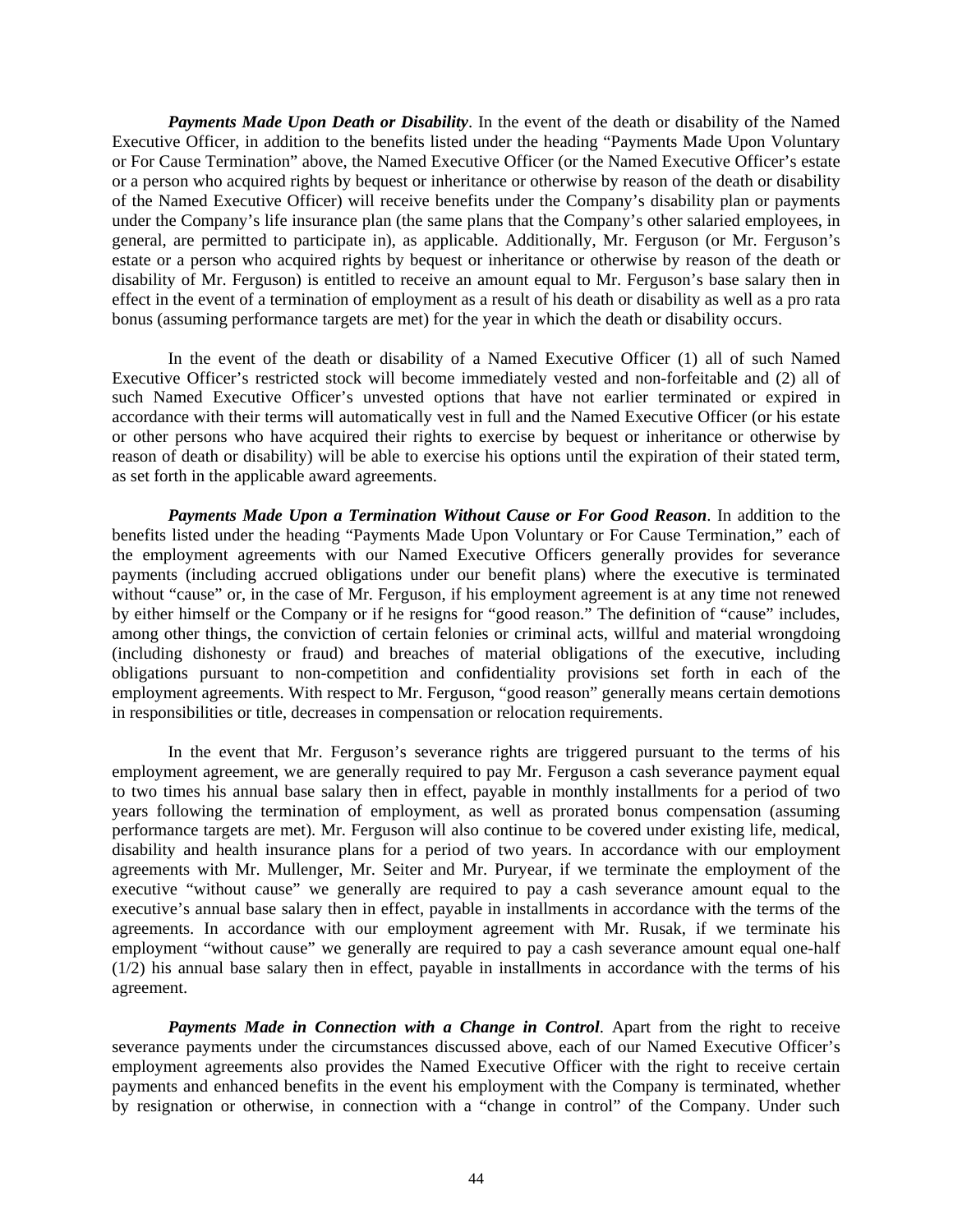circumstances, Mr. Ferguson will be entitled to receive a lump sum cash payment equal to 2.99 times his base salary then in effect, as well as certain tax reimbursement payments as well as prorated bonus compensation (assuming performance targets are met). Mr. Ferguson will also continue to be covered under existing life, medical, disability and health insurance plans for a period of two years. Pursuant to each of our employment agreements with Mr. Mullenger, Mr. Seiter, Mr. Puryear and Mr. Rusak, in the event of a termination in connection with a change in control, the executive will be entitled to receive a lump sum cash payment equal to 2.99 times his base salary then in effect, as well as certain tax reimbursement payments, and the executive will continue to be covered under existing life, medical, disability and health insurance plans for a period of one year. In addition, each of our Named Executive Officers will receive additional tax gross up payments in order to compensate for any tax liability imposed on change in control payments to the extent these payments constitute "parachute payments" under Section 280G of the Internal Revenue Code. All severance payments are made up front at the time of termination in a lump sum payment in order to make a clean separation from, and avoid continued entanglement with, the executive.

Our employment agreements with Mr. Ferguson, Mr. Mullenger, Mr. Seiter, Mr. Puryear and Mr. Rusak generally provide that "change in control" means the occurrence of any of the following events:

- the acquisition by any individual, entity or group (within the meaning of Section 13(d)(3) or  $14(d)(2)$ of the Securities Exchange Act of 1934, as amended), of beneficial ownership (within the meaning of Rule 13d-3 promulgated under the Securities Exchange Act) of fifty percent (50%) or more of the combined voting power of the then-outstanding voting securities of the Company entitled to vote generally in the election of directors, but excluding for the purpose of this section, any such acquisition by (A) the Company or any of its subsidiaries, (B) any employee benefit plan (or related trust) or (C) any corporation with respect to which, following such acquisition, more than fifty percent (50%) of the combined voting power of the then-outstanding voting securities of the Company entitled to vote generally in the election of directors is then beneficially owned, directly or indirectly, by individuals and entities who, immediately prior to such acquisition, were the beneficial owners of the then outstanding voting securities of the Company entitled to vote generally in the election of directors;
- the stockholders of the Company approve a merger or consolidation of the Company with any other corporation or entity regardless of which entity is the survivor, other than a merger or consolidation which would result in the voting securities of the Company outstanding immediately prior thereto continuing to represent (either by remaining outstanding or being converted into voting securities of the surviving entity) at least fifty percent (50%) of the combined voting power of the voting securities of the Company or such surviving entity outstanding immediately after such merger or consolidation;
- the stockholders of the Company approve a plan of complete liquidation or winding-up of the Company or an agreement for the sale or disposition by the Company of all or substantially all of the Company's assets; or
- any event that the Board of Directors determines should constitute a change in control.

In addition, our 1995 Stock Incentive Plan and our Amended and Restated 1997 Employee Share Incentive Plan each provide that upon a "change in control" or "potential change in control," as defined in the plans, the value of all outstanding share options granted under the plans, to the extent vested, will be cashed out on the basis of a "change in control price," which is generally based on the highest price paid per share of common stock on the NYSE at any time during a 60-day period prior to the occurrence of the "change in control" event. Under our Amended and Restated 2000 Stock Incentive Plan and 2008 Stock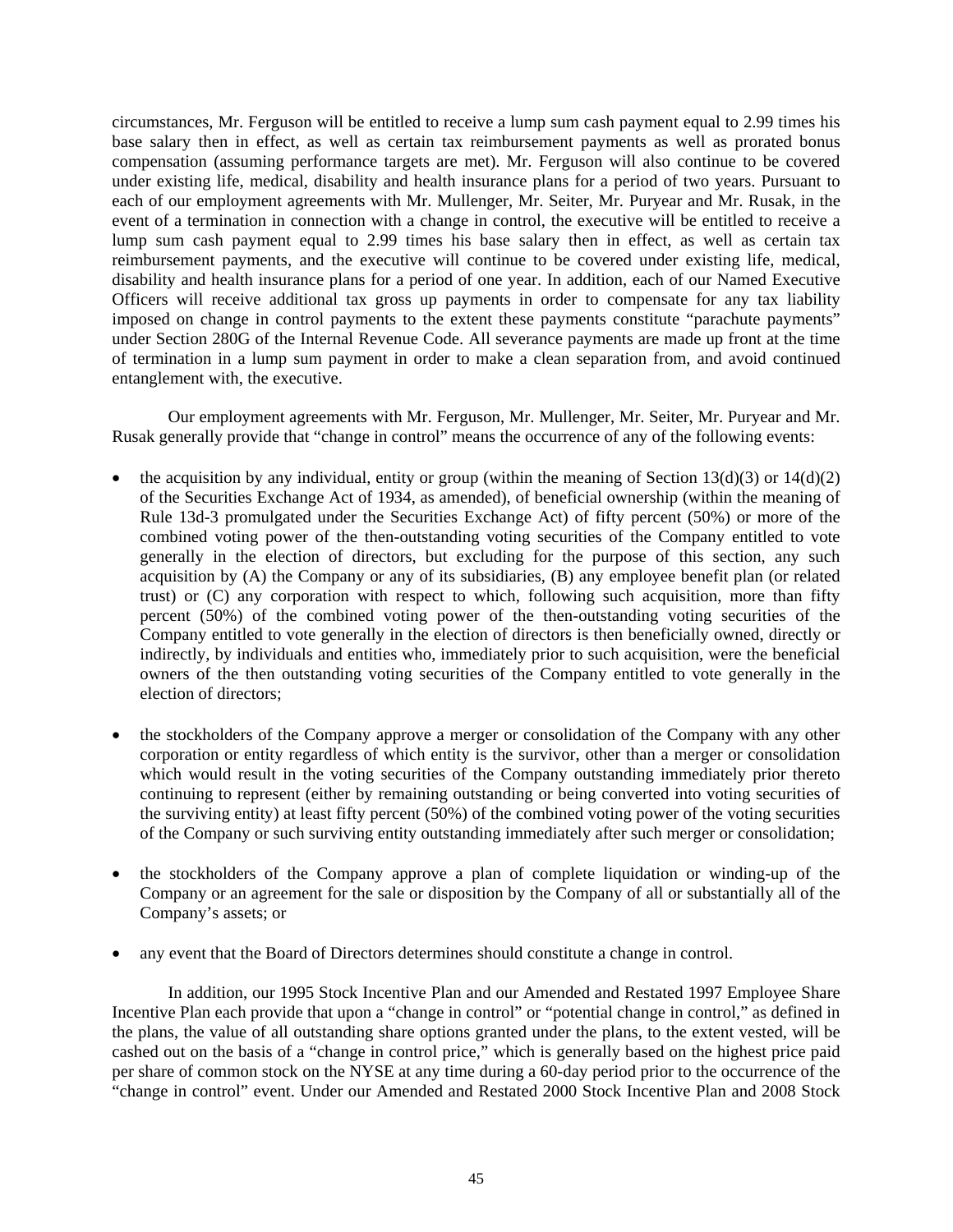Incentive Plan, the vesting of all or a portion of an option, stock appreciation right or restricted stock award will be accelerated upon a "change in control," as defined in the plans.

## John D. Ferguson

\_\_\_\_\_\_\_\_\_\_\_\_

The following table shows the potential payments upon termination or a change in control of the Company for John D. Ferguson, the Company's Chief Executive Officer and Chairman of the Board.

| <b>Executive Benefits and</b><br><b>Payments Upon Separation</b> | <b>Voluntary</b><br><b>Termination</b><br>on<br>12/31/2008 | <b>Retirement</b><br>on<br>12/31/2008 | Involuntary<br><b>Termination</b><br><b>Without Cause</b><br>or Termination<br>for Good<br><b>Reason</b><br>on<br>12/31/2008 | <b>For Cause</b><br><b>Termination</b><br>on<br>12/31/2008 | <b>Termination</b><br>upon a<br>Change in<br>Control<br>on<br>12/31/2008 | <b>Disability</b><br>on<br>12/31/2008 | Death<br>on<br>12/31/2008 |
|------------------------------------------------------------------|------------------------------------------------------------|---------------------------------------|------------------------------------------------------------------------------------------------------------------------------|------------------------------------------------------------|--------------------------------------------------------------------------|---------------------------------------|---------------------------|
| Non-equity Incentive                                             | $-$                                                        | --                                    | \$958,333                                                                                                                    | $- -$                                                      | \$958,333                                                                | \$958,333                             | \$958,333                 |
| Compensation                                                     |                                                            |                                       |                                                                                                                              |                                                            |                                                                          |                                       |                           |
| <b>Executive Deferred</b>                                        |                                                            |                                       |                                                                                                                              |                                                            |                                                                          |                                       |                           |
| <b>Compensation Plan</b>                                         |                                                            |                                       |                                                                                                                              |                                                            |                                                                          |                                       |                           |
| Accelerated Vesting of                                           |                                                            |                                       |                                                                                                                              | $- -$                                                      | \$89,870                                                                 | \$89,870                              | \$89,870                  |
| Options <sup>(1)</sup>                                           |                                                            |                                       |                                                                                                                              |                                                            |                                                                          |                                       |                           |
| Accelerated Vesting of<br>Restricted Stock <sup>(1)</sup>        | --                                                         |                                       |                                                                                                                              | $-$                                                        | \$966,680                                                                | \$966,680                             | \$966,680                 |
|                                                                  |                                                            |                                       |                                                                                                                              |                                                            |                                                                          |                                       |                           |
| <b>Cash Severance</b>                                            |                                                            |                                       | \$1,499,716<br>(2)                                                                                                           | $-$                                                        | \$2,242,075<br>(3)                                                       | \$749,858<br>(4)                      | \$749,858<br>(4)          |
| Continuation of Insurance<br>Benefits $(5)$                      |                                                            |                                       | \$26,311                                                                                                                     |                                                            | \$26,311                                                                 |                                       |                           |
| Excise Tax & Gross-Up                                            | --                                                         | --                                    |                                                                                                                              | $-$                                                        |                                                                          |                                       |                           |
| Total:                                                           |                                                            |                                       | \$2,484,360                                                                                                                  | $- -$                                                      | \$4,283,269                                                              | \$2,764,741                           | \$2,764,741               |

- (1) Accelerated vesting of stock options and restricted stock is triggered upon a change in control (whether or not the executive's employment is terminated) or the death or disability of the executive. Accelerated vesting of stock option amounts are calculated as the difference between the closing market price of our common stock on December 31, 2008 (\$16.36 per share as reported on the NYSE) and the respective exercise prices of in-the-money unvested stock options. The closing market price on December 31, 2008 is also used to calculate accelerated vesting of restricted stock amounts.
- (2) Amount equal to two times current base salary, to be paid out on a monthly basis for a period of two years from the termination date.
- (3) Amount equal to 2.99 times current base salary, to be paid out in a lump sum within 60 days of the termination date.
- (4) Amount equal to current base salary, to be paid out over a one-year period to the executive or the executive's estate, as applicable.
- (5) Amounts are based upon the types of insurance coverage the Company carried for such executive as of December 31, 2008 and the premiums in effect on such date.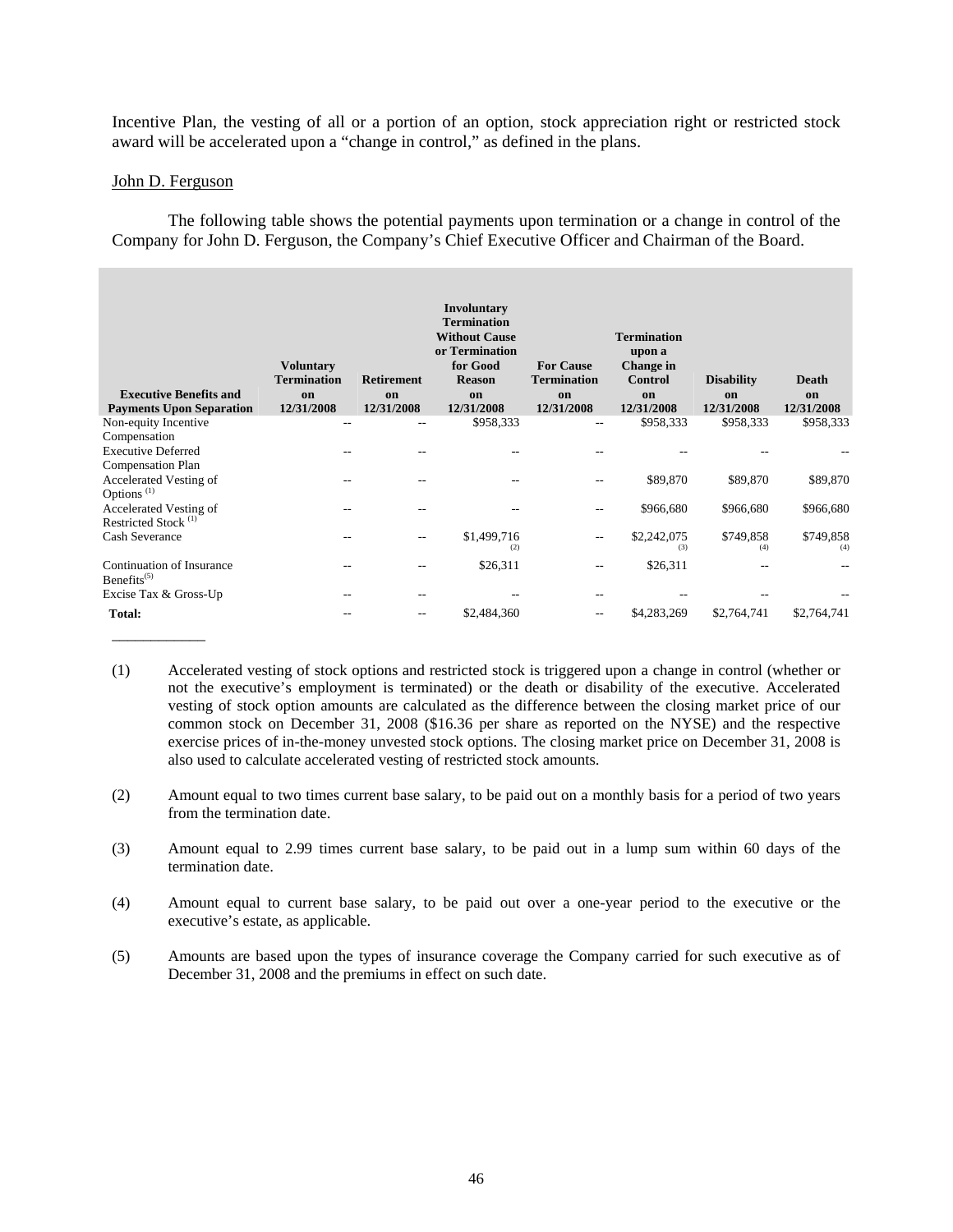### Todd J Mullenger

\_\_\_\_\_\_\_\_\_\_\_\_

The following table shows the potential payments upon termination or a change in control of the Company for Todd J Mullenger, the Company's Executive Vice President and Chief Financial Officer.

| <b>Executive Benefits and</b><br><b>Payments Upon Separation</b>      | <b>Voluntary</b><br><b>Termination</b><br>on<br>12/31/2008 | <b>Retirement</b><br>on<br>12/31/2008 | <b>Involuntary</b><br><b>Termination</b><br><b>Without Cause</b><br>on<br>12/31/2008 | <b>For Cause</b><br><b>Termination</b><br>on<br>12/31/2008 | <b>Termination</b><br>upon a Change<br>in Control<br>on<br>12/31/2008 | <b>Disability</b><br>on<br>12/31/2008 | Death<br>on<br>12/31/2008 |
|-----------------------------------------------------------------------|------------------------------------------------------------|---------------------------------------|--------------------------------------------------------------------------------------|------------------------------------------------------------|-----------------------------------------------------------------------|---------------------------------------|---------------------------|
| Non-equity Incentive                                                  | $- -$                                                      |                                       | $- -$                                                                                |                                                            | --                                                                    |                                       |                           |
| Compensation<br><b>Executive Deferred</b><br><b>Compensation Plan</b> |                                                            |                                       |                                                                                      |                                                            |                                                                       |                                       |                           |
| Accelerated Vesting of<br>Options <sup>(1)</sup>                      | --                                                         |                                       | --                                                                                   | --                                                         | \$20,173                                                              | \$20,173                              | \$20,173                  |
| Accelerated Vesting of<br>Restricted Stock <sup>(1)</sup>             | --                                                         |                                       | --                                                                                   | --                                                         | \$393,965                                                             | \$393,965                             | \$393,965                 |
| <b>Cash Severance</b>                                                 | --                                                         |                                       | \$290,000<br>(2)                                                                     |                                                            | \$867,100<br>(3)                                                      |                                       |                           |
| Continuation of Insurance<br>Benefits <sup><math>(4)</math></sup>     |                                                            |                                       |                                                                                      |                                                            | \$13,381                                                              |                                       |                           |
| Excise Tax & Gross-Up                                                 | $- -$                                                      | --                                    | --                                                                                   | --                                                         |                                                                       |                                       |                           |
| Total:                                                                | --                                                         |                                       | \$290,000                                                                            | $- -$                                                      | \$1,294,619                                                           | \$414,138                             | \$414,138                 |

<sup>(1)</sup> Accelerated vesting of stock options and restricted stock is triggered upon a change in control (whether or not the executive's employment is terminated) or the death or disability of the executive. Accelerated vesting of stock option amounts are calculated as the difference between the closing market price of our common stock on December 31, 2008 (\$16.36 per share as reported on the NYSE) and the respective exercise prices of in-the-money unvested stock options. The closing market price on December 31, 2008 is also used to calculate accelerated vesting of restricted stock amounts.

<sup>(2)</sup> Amount equal to one times current base salary, which, from December 31, 2008 through March 13, 2009, would have been paid out on the same terms and with the same frequency as the executive's base salary was paid prior to December 31, 2008, and on March 14, 2009, the remainder of the severance amount would have been paid out in a lump sum.

<sup>(3)</sup> Amount equal to 2.99 times current base salary, to be paid out in a lump sum within 60 days of the termination date.

<sup>(4)</sup> Amounts are based upon the types of insurance coverage the Company carried for such executive as of December 31, 2008 and the premiums in effect on such date.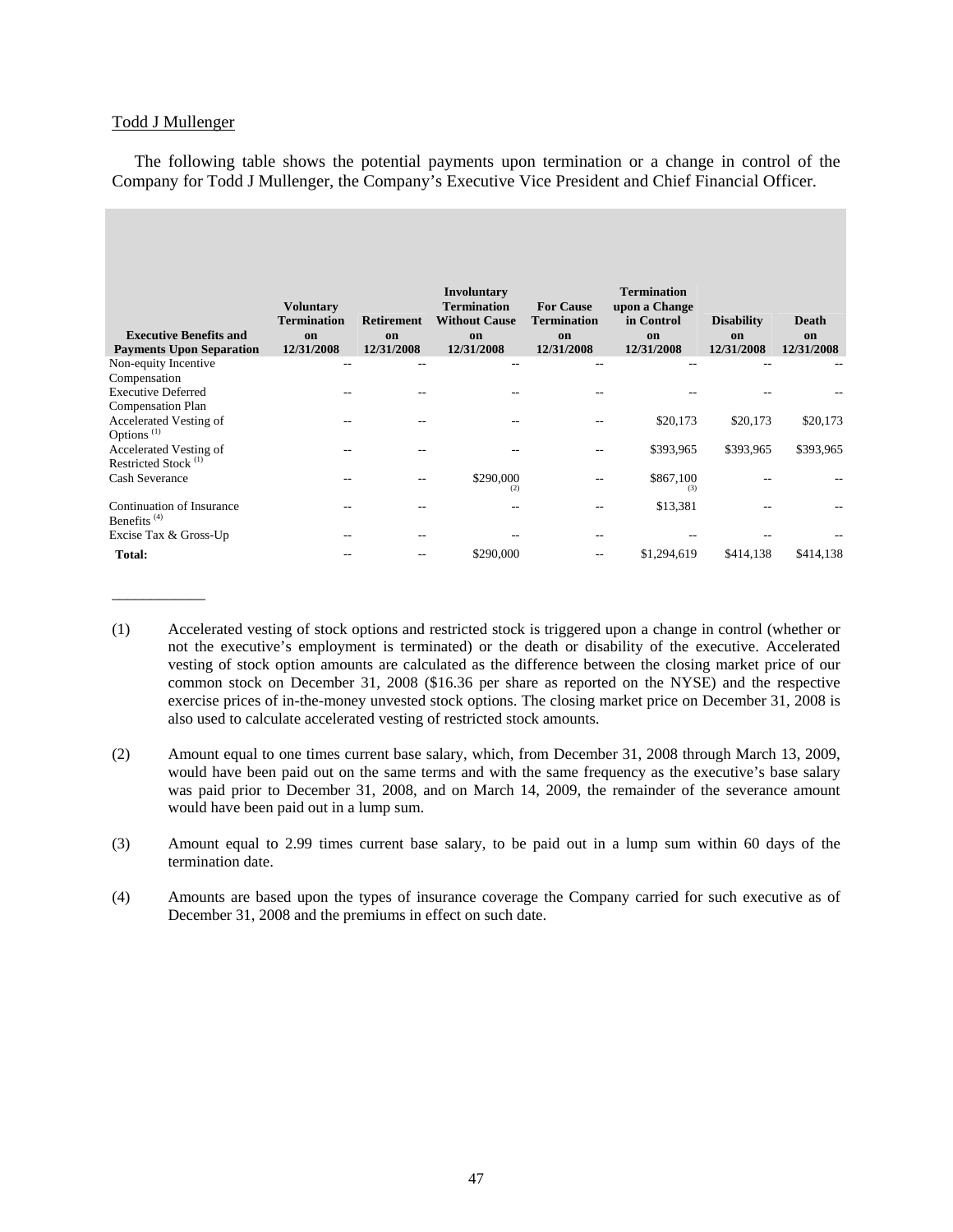### Richard P. Seiter

\_\_\_\_\_\_\_\_\_\_\_\_

The following table shows the potential payments upon termination or a change in control of the Company for Richard P. Seiter, the Company's Executive Vice President and Chief Corrections Officer.

|                                                                               |                                        |                   |                                                                  |                                        | <b>Termination</b>                    |                   |                  |
|-------------------------------------------------------------------------------|----------------------------------------|-------------------|------------------------------------------------------------------|----------------------------------------|---------------------------------------|-------------------|------------------|
|                                                                               | <b>Voluntary</b><br><b>Termination</b> | <b>Retirement</b> | <b>Involuntary</b><br><b>Termination</b><br><b>Without Cause</b> | <b>For Cause</b><br><b>Termination</b> | upon a<br>Change in<br><b>Control</b> | <b>Disability</b> | Death            |
| <b>Executive Benefits and</b><br><b>Payments Upon Separation</b>              | on<br>12/31/2008                       | on<br>12/31/2008  | on<br>12/31/2008                                                 | on<br>12/31/2008                       | on<br>12/31/2008                      | on<br>12/31/2008  | on<br>12/31/2008 |
| Non-equity Incentive                                                          | $-$                                    | --                | $- -$                                                            | $-$                                    | $-$                                   |                   |                  |
| Compensation<br><b>Executive Deferred</b><br>Compensation Plan <sup>(1)</sup> |                                        |                   |                                                                  |                                        | \$23,946                              | \$23,946          | \$23,946         |
| 401(k) Savings Plan <sup>(2)</sup>                                            | $- -$                                  |                   | $- -$                                                            |                                        | $- -$                                 | \$2,300           | \$2,300          |
| Accelerated Vesting of<br>Options <sup>(3)</sup>                              | --                                     |                   | --                                                               |                                        | \$44,935                              | \$44,935          | \$44,935         |
| Accelerated Vesting of<br>Restricted Stock <sup>(3)</sup>                     | $- -$                                  |                   | --                                                               | $- -$                                  | \$483,373                             | \$483,373         | \$483,373        |
| Cash Severance                                                                | $-$                                    | --                | \$310,655<br>(4)                                                 | $- -$                                  | \$928,858<br>(5)                      |                   |                  |
| Continuation of Insurance<br>Benefits <sup>(6)</sup>                          | $- -$                                  |                   | $- -$                                                            |                                        | \$2,617                               |                   |                  |
| Excise Tax & Gross-Up                                                         | $- -$                                  | --                |                                                                  | --                                     |                                       |                   |                  |
| <b>Total:</b>                                                                 | --                                     |                   | \$310,655                                                        | $- -$                                  | \$1,483,729                           | \$554,554         | \$554,554        |

<sup>(1)</sup> Amounts reflect the accelerated vesting of earnings on deferred compensation and matching contributions made pursuant to the Executive Deferred Compensation Plan, which is generally triggered upon a change in control (whether or not the executive's employment is terminated) or the retirement, death or disability of the executive. The executive's aggregate Executive Deferred Compensation Plan account balance is set forth in the "Nonqualified Deferred Compensation" section of this Proxy Statement.

- (2) Amounts reflect the accelerated vesting of matching contributions to the Company's 401(k) Savings and Retirement Plan, which is generally triggered upon retirement, death or disability of the executive.
- (3) Accelerated vesting of stock options and restricted stock is triggered upon a change in control (whether or not the executive's employment is terminated) or the death or disability of the Executive. Accelerated vesting of stock option amounts are calculated as the difference between the closing market price of our common stock on December 31, 2008 (\$16.36 per share as reported on the NYSE) and the respective exercise prices of in-the-money unvested stock options. The closing market price on December 31, 2008 is also used to calculate accelerated vesting of restricted stock amounts.
- (4) Amount equal to one times current base salary, which, from December 31, 2008 through March 13, 2009, would have been paid out on the same terms and with the same frequency as the executive's base salary was paid prior to December 31, 2008, and on March 14, 2009, the remainder of the severance amount would have been paid out in a lump sum.
- (5) Amount equal to 2.99 times current base salary, to be paid out in a lump sum within 60 days of the termination date.
- (6) Amounts are based upon the types of insurance coverage the Company carried for such executive as of December 31, 2008 and the premiums in effect on such date.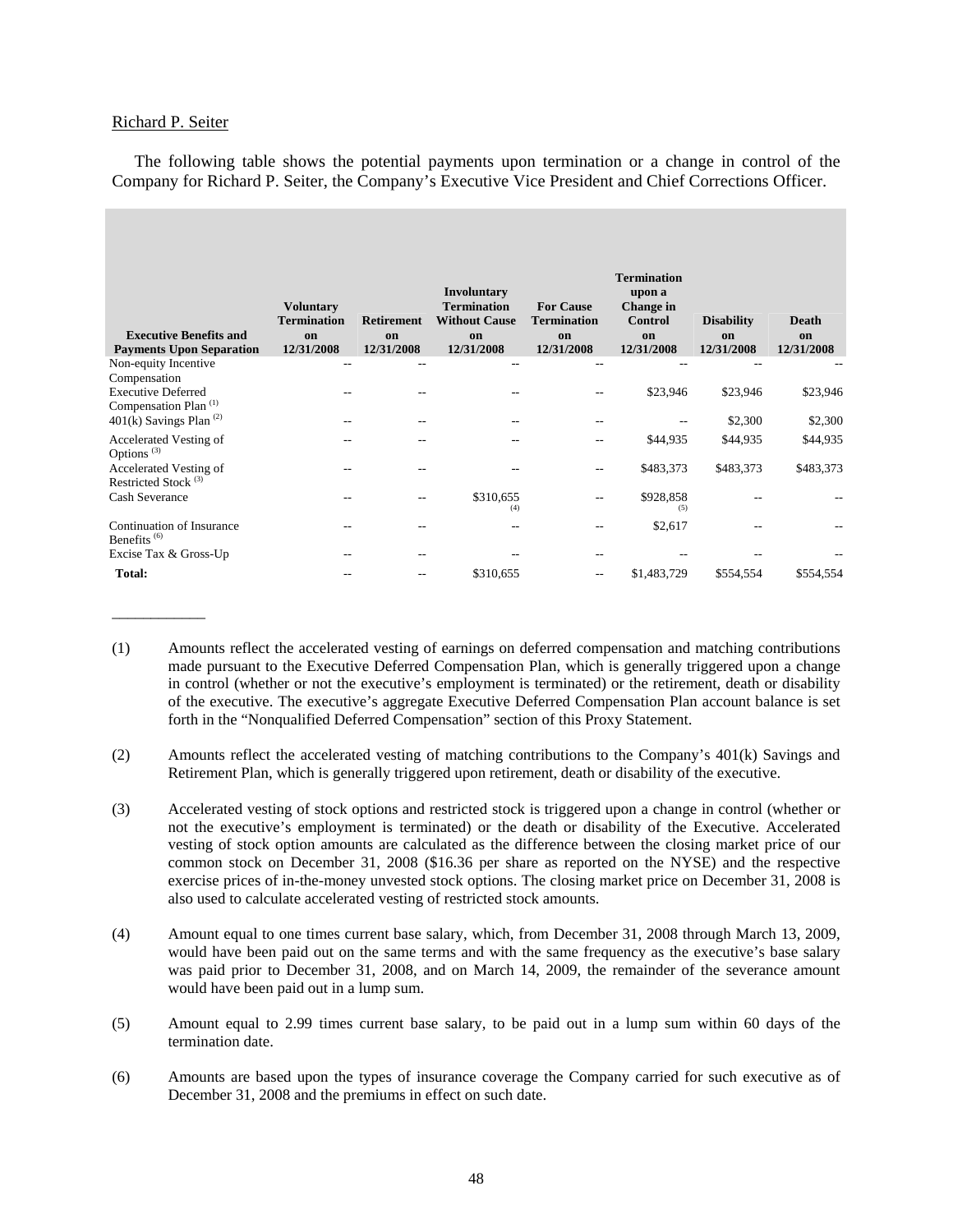### G.A. Puryear IV

\_\_\_\_\_\_\_\_\_\_\_\_

The following table shows the potential payments upon termination or a change in control of the Company for G.A. Puryear IV, the Company's Executive Vice President, General Counsel and Secretary.

|                                                                  | <b>Voluntary</b><br><b>Termination</b> | <b>Retirement</b> | <b>Involuntary</b><br><b>Termination</b><br><b>Without Cause</b> | <b>For Cause</b><br><b>Termination</b> | <b>Termination</b><br>upon a Change<br>in Control | <b>Disability</b> | <b>Death</b>     |
|------------------------------------------------------------------|----------------------------------------|-------------------|------------------------------------------------------------------|----------------------------------------|---------------------------------------------------|-------------------|------------------|
| <b>Executive Benefits and</b><br><b>Payments Upon Separation</b> | on<br>12/31/2008                       | on<br>12/31/2008  | on<br>12/31/2008                                                 | on<br>12/31/2008                       | on<br>12/31/2008                                  | on<br>12/31/2008  | on<br>12/31/2008 |
| Non-equity Incentive                                             | $- -$                                  | --                | $- -$                                                            | --                                     | --                                                |                   |                  |
| Compensation                                                     |                                        |                   |                                                                  |                                        |                                                   |                   |                  |
| <b>Executive Deferred</b>                                        |                                        |                   |                                                                  |                                        |                                                   |                   |                  |
| <b>Compensation Plan</b>                                         |                                        |                   |                                                                  |                                        |                                                   |                   |                  |
| Accelerated Vesting of                                           |                                        |                   |                                                                  |                                        | \$36,993                                          | \$36,993          | \$36,993         |
| Options <sup>(1)</sup>                                           |                                        |                   |                                                                  |                                        |                                                   |                   |                  |
| Accelerated Vesting of                                           | $- -$                                  | --                | $-$                                                              | $- -$                                  | \$390,088                                         | \$390,088         | \$390,088        |
| Restricted Stock <sup>(1)</sup>                                  |                                        |                   |                                                                  |                                        |                                                   |                   |                  |
| Cash Severance                                                   |                                        |                   | \$257,094<br>(2)                                                 |                                        | \$768,711<br>(3)                                  |                   |                  |
| Continuation of Insurance<br>Benefits $(4)$                      |                                        |                   |                                                                  |                                        | \$13,254                                          |                   |                  |
| Excise Tax & Gross-Up                                            | $- -$                                  | --                |                                                                  | $- -$                                  |                                                   |                   |                  |
| Total:                                                           | --                                     |                   | \$257,094                                                        | --                                     | \$1,209,046                                       | \$427,081         | \$427,081        |

- (1) Accelerated vesting of stock options and restricted stock is triggered upon a change in control (whether or not the executive's employment is terminated) or the death or disability of the executive. Accelerated vesting of stock option amounts are calculated as the difference between the closing market price of our common stock on December 31, 2008 (\$16.36 per share as reported on the NYSE) and the respective exercise prices of in-the-money unvested stock options. The closing market price on December 31, 2008 is also used to calculate accelerated vesting of restricted stock amounts.
- (2) Amount equal to one times current base salary, which, from December 31, 2008 through March 13, 2009, would have been paid out on the same terms and with the same frequency as the executive's base salary was paid prior to December 31, 2008, and on March 14, 2009, the remainder of the severance amount would have been paid out in a lump sum.
- (3) Amount equal to 2.99 times current base salary, to be paid out in a lump sum within 60 days of the termination date.
- (4) Amounts are based upon the types of insurance coverage the Company carried for such executive as of December 31, 2008 and the premiums in effect on such date.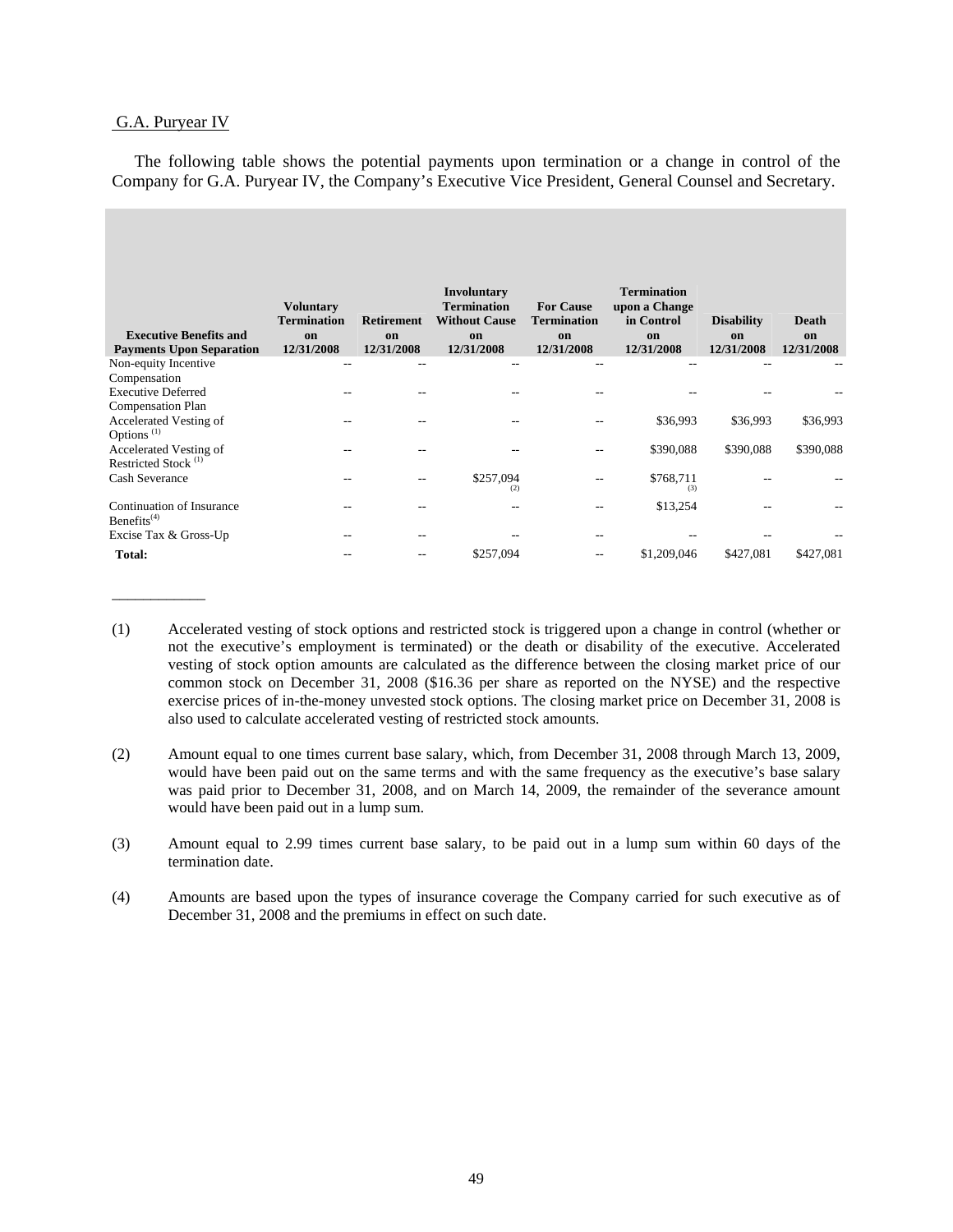## William K. Rusak

\_\_\_\_\_\_\_\_\_\_\_\_

The following table shows the potential payments upon termination or a change in control of the Company for William K. Rusak, the Company's Executive Vice President and Chief Human Resources Officer.

|                                      | <b>Voluntary</b><br><b>Termination</b> | <b>Retirement</b> | <b>Involuntary</b><br><b>Termination</b><br><b>Without Cause</b> | <b>For Cause</b><br><b>Termination</b> | <b>Termination</b><br>upon a Change<br>in Control | <b>Disability</b> | <b>Death</b> |
|--------------------------------------|----------------------------------------|-------------------|------------------------------------------------------------------|----------------------------------------|---------------------------------------------------|-------------------|--------------|
| <b>Executive Benefits and</b>        | on                                     | on                | on                                                               | on                                     | on                                                | on                | on           |
| <b>Payments Upon Separation</b>      | 12/31/2008                             | 12/31/2008        | 12/31/2008                                                       | 12/31/2008                             | 12/31/2008                                        | 12/31/2008        | 12/31/2008   |
| Non-equity Incentive                 | --                                     |                   | --                                                               |                                        |                                                   |                   |              |
| Compensation                         |                                        |                   |                                                                  |                                        |                                                   |                   |              |
| <b>Executive Deferred</b>            | $- -$                                  | \$39,610          |                                                                  |                                        | \$39,610                                          | \$39,610          | \$39,610     |
| Compensation Plan <sup>(1)</sup>     |                                        |                   |                                                                  |                                        |                                                   |                   |              |
| Accelerated Vesting of               |                                        |                   |                                                                  |                                        |                                                   |                   |              |
| Options <sup>(2)</sup>               |                                        |                   |                                                                  |                                        |                                                   |                   |              |
| Accelerated Vesting of               |                                        |                   |                                                                  |                                        | \$379,356                                         | \$379,356         | \$379,356    |
| Restricted Stock <sup>(2)</sup>      |                                        |                   |                                                                  |                                        |                                                   |                   |              |
| <b>Cash Severance</b>                |                                        |                   | \$133,903                                                        |                                        | \$800,740                                         |                   |              |
|                                      |                                        |                   | (3)                                                              |                                        | (4)                                               |                   |              |
| Continuation of Insurance            | --                                     |                   | $- -$                                                            |                                        | \$10,970                                          |                   |              |
| Benefits <sup><math>(5)</math></sup> |                                        |                   |                                                                  |                                        |                                                   |                   |              |
| Excise Tax & Gross-Up                | --                                     | --                |                                                                  | --                                     | \$375,456                                         |                   |              |
|                                      |                                        |                   |                                                                  |                                        | (6)                                               |                   |              |
| Total:                               | $- -$                                  | \$39,610          | \$133,903                                                        | --                                     | \$1,606,132                                       | \$418,966         | \$418,966    |

<sup>(1)</sup> Amounts reflect the accelerated vesting of earnings on deferred compensation and matching contributions made pursuant to the Executive Deferred Compensation Plan, which is generally triggered upon a change in control (whether or not the executive's employment is terminated) or the retirement, death or disability of the executive. The executive's aggregate Executive Deferred Compensation Plan account balance is set forth in the "Nonqualified Deferred Compensation" section of this Proxy Statement.

- (4) Amount equal to 2.99 times current base salary, to be paid out in a lump sum within 60 days of the termination date.
- (5) Amounts are based upon the types of insurance coverage the Company carried for such executive as of December 31, 2008 and the premiums in effect on such date.
- (6) Calculated using maximum ordinary income tax rate of 35%.

<sup>(2)</sup> Accelerated vesting of stock options and restricted stock is triggered upon a change in control (whether or not the executive's employment is terminated) or the death or disability of the executive. Accelerated vesting of stock option amounts are calculated as the difference between the closing market price of our common stock on December 31, 2008 (\$16.36 per share as reported on the NYSE) and the respective exercise prices of in-the-money unvested stock options. The closing market price on December 31, 2008 is also used to calculate accelerated vesting of restricted stock amounts.

<sup>(3)</sup> Amount equal to one-half (1/2) times current base salary, which, from December 31, 2008 through March 13, 2009, would have been paid out on the same terms and with the same frequency as the executive's base salary was paid prior to December 31, 2008, and on March 14, 2009, the remainder of the severance amount would have been paid out in a lump sum.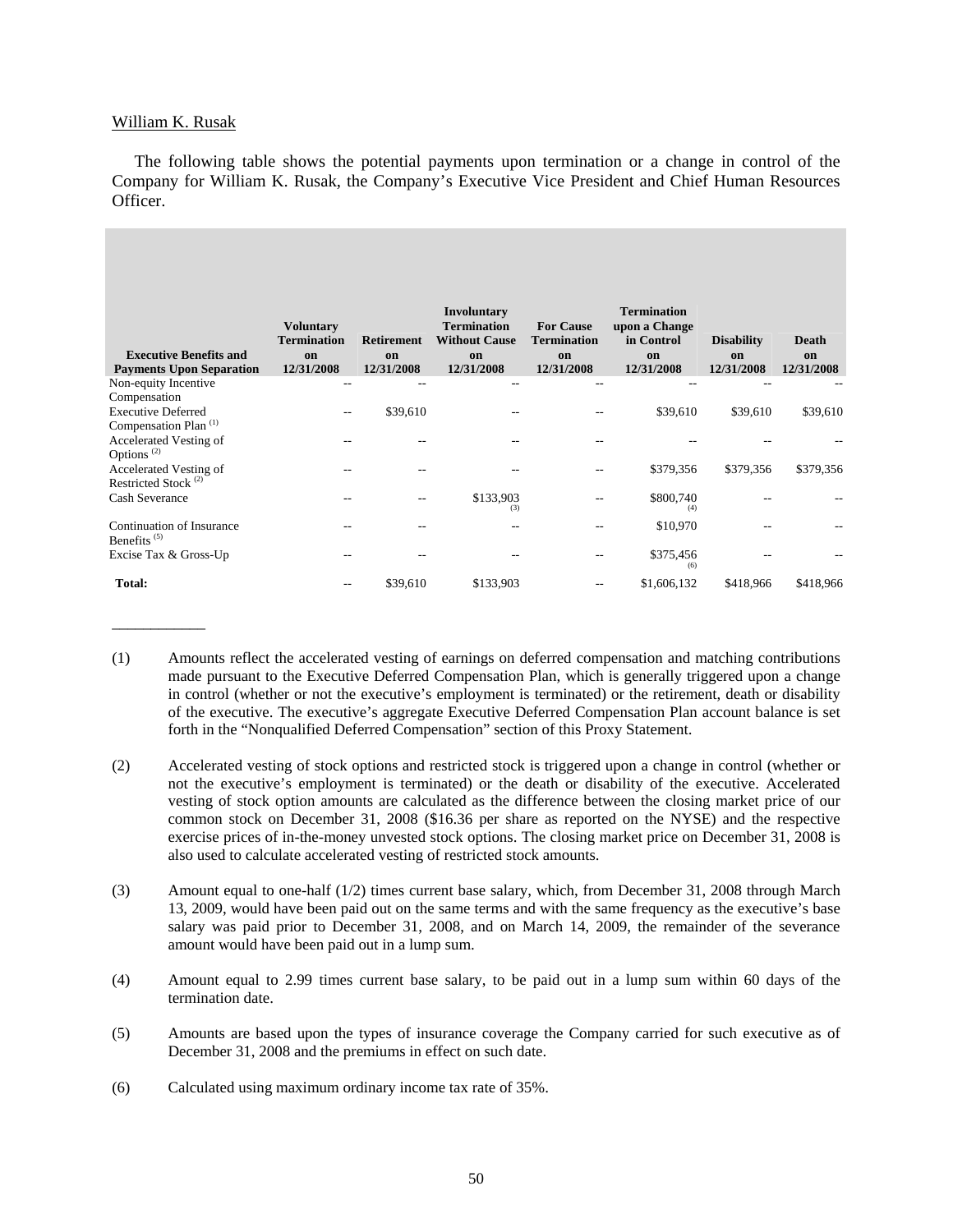### **Director Compensation in 2008**

\_\_\_\_\_\_\_\_\_\_\_\_

The following table summarizes the compensation paid with respect to the fiscal year ended December 31, 2008 to each of the Company's directors besides John D. Ferguson, whose compensation is reflected in the Summary Compensation Table:

| <b>Name</b>            | <b>Fees</b><br><b>Earned</b> or<br>Paid in<br><b>Cash</b> (\$) <sup>(1)</sup> | <b>Stock</b><br>Awards | Option<br>Awards $(\$)^{(2)}$ | <b>Non-Equity</b><br><b>Incentive Plan</b><br><b>Compensation</b> | Change in<br><b>Nonqualified</b><br><b>Deferred</b><br><b>Compensation</b><br>Earnings $(\text{$\$})^{(3)}$ | <b>All Other</b><br><b>Compensation</b> | Total $(\$)$ |
|------------------------|-------------------------------------------------------------------------------|------------------------|-------------------------------|-------------------------------------------------------------------|-------------------------------------------------------------------------------------------------------------|-----------------------------------------|--------------|
| Donna M. Alvarado      | 80,000                                                                        | --                     | 105.610                       | $- -$                                                             | --                                                                                                          | --                                      | 185,610      |
| Lucius E. Burch, III   | 78,000                                                                        | --                     | 105.610                       | --                                                                |                                                                                                             | --                                      | 183,610      |
| John D. Correnti       | 76,000                                                                        | --                     | 105.610                       | --                                                                | 2,495                                                                                                       | --                                      | 184.105      |
| Dennis W. DeConini     | 62,093                                                                        | --                     | 81.610                        | --                                                                | --                                                                                                          | $- -$                                   | 143.703      |
| John R. Horne          | 76,000                                                                        | --                     | 105,610                       | --                                                                | $-$                                                                                                         | $- -$                                   | 181,610      |
| C. Michael Jacobi      | 90,500                                                                        | --                     | 105,610                       | $- -$                                                             | 7.181                                                                                                       | $- -$                                   | 203.291      |
| Thurgood Marshall, Jr. | 76,000                                                                        | --                     | 105,610                       | --                                                                | --                                                                                                          | --                                      | 181,610      |
| Charles L. Overby      | 93,000                                                                        | --                     | 105.610                       | --                                                                | --                                                                                                          | --                                      | 198.610      |
| John R. Prann, Jr.     | 76,000                                                                        | --                     | 105,610                       | --                                                                | 486                                                                                                         | --                                      | 182,096      |
| Joseph V. Russell      | 88,000                                                                        | --                     | 105,610                       | --                                                                | 9,762                                                                                                       | $- -$                                   | 203,372      |
| Henri L. Wedell        | 80,000                                                                        | --                     | 105.610                       | --                                                                | --                                                                                                          | --                                      | 185,610      |
| William F. Andrews     |                                                                               |                        |                               | --                                                                |                                                                                                             | 447.084<br>(4)                          | 447,084      |

- (1) Pursuant to the Company's Non-Employee Directors' Compensation Plan, Mr. Horne chose to receive 1,112 shares of the Company's common stock in lieu of receiving a portion of his annual Board retainer.
- (2) The amounts shown in this column represent the dollar amount recognized for financial statement reporting purposes with respect to 2008 in accordance with FAS 123R. Assumptions used in the calculation of these amounts are described in Note 14 to the Company's audited financial statements for the fiscal year ended December 31, 2008, included in the Company's Annual Report on Form 10-K that was filed with the SEC on February 25, 2009. All grants of options to purchase the Company's common stock were made under the Company's 2008 Stock Incentive Plan and the Amended and Restated 2000 Stock Incentive Plan, and are subject to individual award agreements, the form of which was previously filed with the SEC. As of December 31, 2008, the aggregate number of option awards outstanding for each of the Company's nonemployee directors was as follows: Ms. Alvarado (61,459); Mr. Burch (109,459); Mr. Correnti (85,459); Mr. DeConcini (16,459); Mr. Horne (90,457); Mr. Jacobi (109,459); Mr. Marshall (78,457); Mr. Overby (37,459); Mr. Prann (85,459); Mr. Russell (116,989); and Mr. Wedell (37,459). The exercise prices for these options range from \$2.92 to \$30.37.
- (3) The amounts shown in this column represent above-market earnings on amounts that the Director chose to defer pursuant to the Non-Employee Directors' Deferred Compensation Plan, which is more fully described below.
- (4) Amount reflects total employee compensation Mr. Andrews received during 2008, which consists of the following: salary (\$157,967); restricted stock awards (\$51,412) (amount recognized for financial statement reporting purposes for the fiscal year ended December 31, 2008 in accordance with FAS 123R and thus include amounts from awards granted in and prior to 2008); option awards (\$50,201) (amount recognized for financial statement reporting purposes for the fiscal year ended December 31, 2008 in accordance with FAS 123R); Non-Equity Incentive Plan compensation (\$205,357); Company matching contributions to the 401k Plan (\$11,500); and life insurance benefits (\$647). Mr. Andrews did not receive any separate director compensation during 2008.

Non-employee directors (*i.e*.*,* all directors other than Mr. Andrews and Mr. Ferguson) are compensated pursuant to our Non-Employee Directors' Compensation Plan and 2008 Stock Incentive Plan, which provide for the following: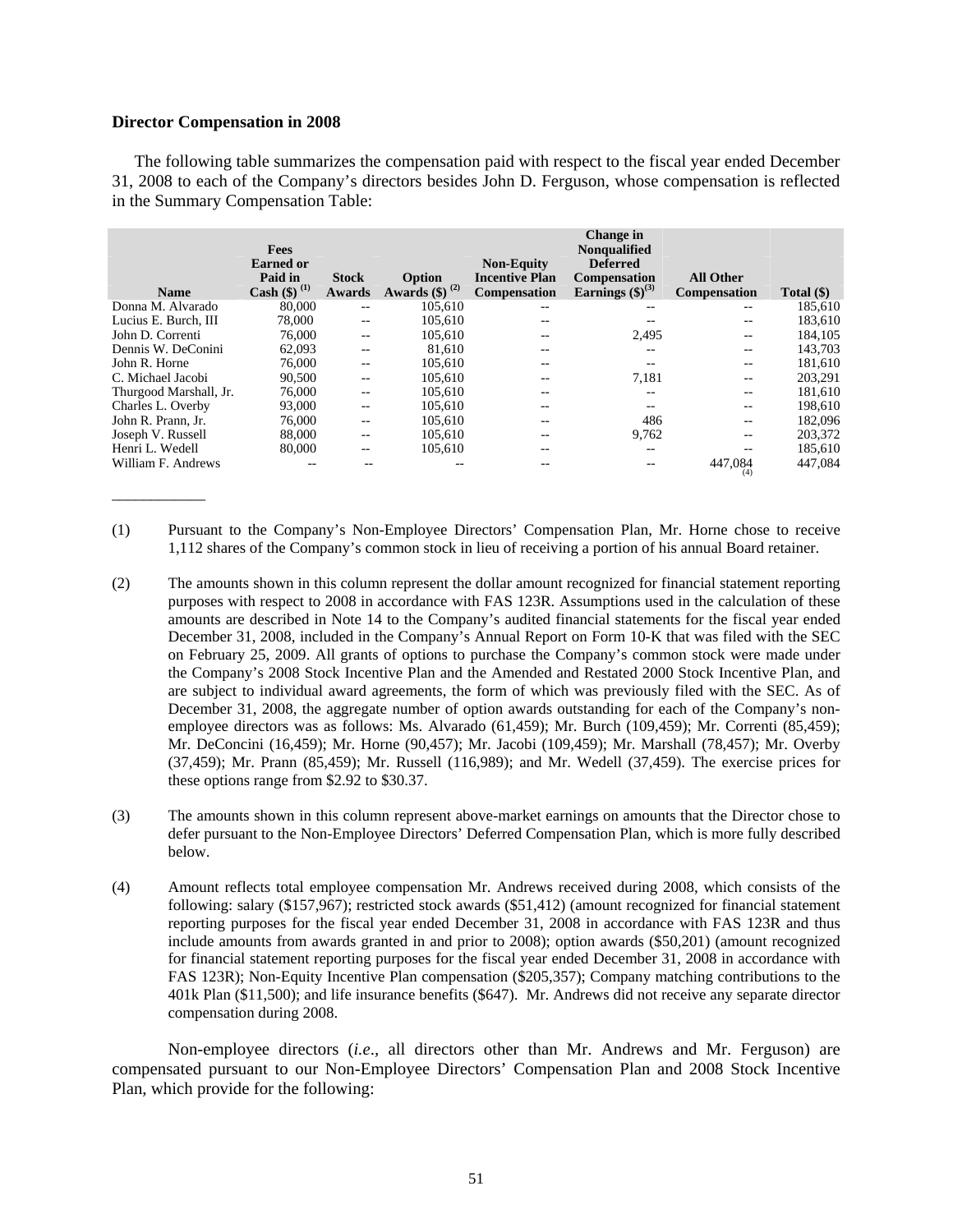- Annual option grants;
- Annual retainers; and
- Board and committee meeting fees.

Non-employee directors may elect to receive all or a portion of their retainers in the form of common stock rather than cash. Non-employee directors may also defer all or a portion of their retainer and meeting fees pursuant to our Non-Employee Directors' Deferred Compensation Plan. In addition, non-employee directors are reimbursed for reasonable expenses incurred to attend Board and committee meetings, as well as director education programs.

The retainers and meeting fees paid to our non-employee directors are as follows:

| <b>Retainers and Fees</b>                              |     | <b>Current</b><br>(2009) |                                | <b>Previous</b><br>(2008) |
|--------------------------------------------------------|-----|--------------------------|--------------------------------|---------------------------|
| Board retainer                                         |     | $$50,000 \ $50,000$      |                                |                           |
| Board meeting fee.                                     | \$. | $3.000 \text{ }$ \$      |                                | 3.000                     |
| Audit chair retainer<br>Audit member retainer          | S.  | 10,000<br>2.000          | $\mathbb{S}^-$<br><sup>S</sup> | 10,000<br>2,000           |
| Compensation, Nominating and Governance chair retainer | \$  | 5,000                    | <sup>\$</sup>                  | 5,000                     |
| Committee chair meeting fee (excluding Executive)      |     | 2,500                    | \$                             | 2,500                     |
| Non-chair committee meeting fee                        | S   | 2,000                    | \$                             | 2.000                     |

In 2008, total retainers and meeting fees paid to non-employee directors ranged from \$76,000 to \$93,000 (except for Mr. DeConcini, who was initially elected to the Board in 2008). In addition to cash compensation, on May 16, 2008, options to purchase 13,459 shares of the Company's common stock were granted to each of the Company's non-employee directors. The options have an exercise price equal to the fair market value of the stock on the grant date and vest on the first anniversary of the grant date. Each option had a Black-Scholes value of approximately \$100,000 (\$7.43 per share) on the grant date.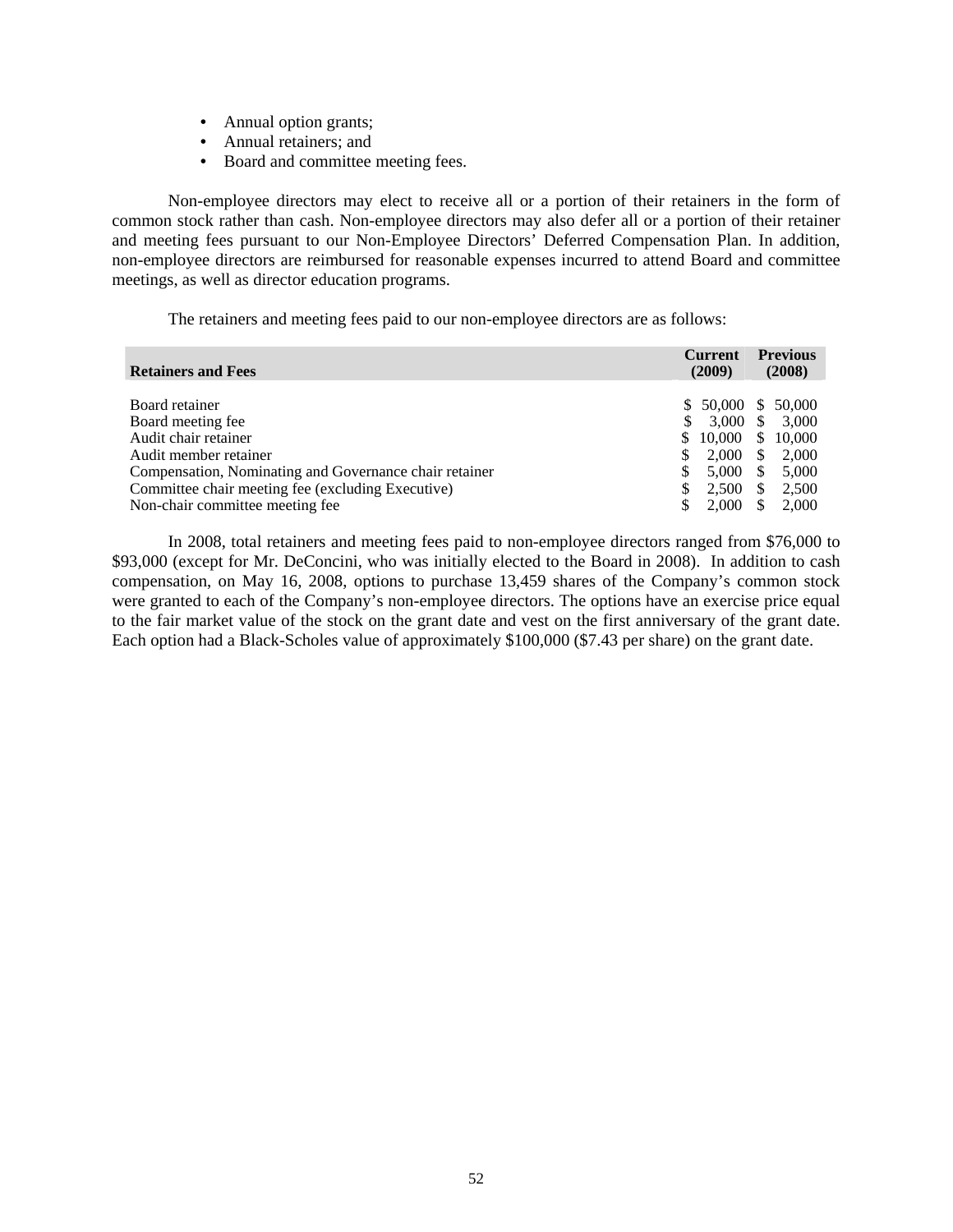## **SECURITY OWNERSHIP OF CERTAIN BENEFICIAL OWNERS AND MANAGEMENT**

### **Ownership of Common Stock**

 The following table contains information regarding the beneficial ownership of our common stock as of March 1, 2009 by our directors and executive officers individually and as a group:

| <b>Name of Beneficial Owner</b>           | Number of<br><b>Shares</b><br><b>Beneficially</b><br>Owned $(1)$ $(2)$ | <b>Shares</b><br>Acquirable<br>Within<br><b>60 Days</b> (3) | <b>Total</b><br><b>Beneficial</b><br>Ownership | <b>Percent of</b><br><b>Common Stock</b><br><b>Beneficially</b><br>Owned (4) |
|-------------------------------------------|------------------------------------------------------------------------|-------------------------------------------------------------|------------------------------------------------|------------------------------------------------------------------------------|
|                                           |                                                                        |                                                             |                                                |                                                                              |
|                                           | 155,835                                                                | 369,688                                                     | 525,523                                        | ∗                                                                            |
|                                           | 711,191                                                                | 1,000,264                                                   | 1,711,455                                      | 1.44%                                                                        |
|                                           | 2,916                                                                  | 48,000                                                      | 50.916                                         | $\ast$                                                                       |
|                                           | 1,186,934                                                              | 96,000                                                      | 1,282,934                                      | 1.09%                                                                        |
|                                           | 11,124                                                                 | 72,000                                                      | 83,124                                         | *                                                                            |
|                                           | 2,500                                                                  | 3,000                                                       | 5,500                                          | $\ast$                                                                       |
|                                           | 23,168                                                                 | 76.998                                                      | 100,166                                        | *                                                                            |
|                                           | 1,700                                                                  | 96,000                                                      | 97,700                                         | $\ast$                                                                       |
|                                           | 8,000                                                                  | 64,998                                                      | 72,998                                         | $\ast$                                                                       |
|                                           | 23,284                                                                 | 24,000                                                      | 47,284                                         | $\ast$                                                                       |
|                                           | 15,232                                                                 | 72,000                                                      | 87,232                                         | *                                                                            |
|                                           | 248,880                                                                | 103,530                                                     | 352,410                                        | $\ast$                                                                       |
|                                           | 1,353,920                                                              | 24,000                                                      | 1,377,920                                      | 1.17%                                                                        |
|                                           | 31,991                                                                 | 102,081                                                     | 134,072                                        | *                                                                            |
|                                           | 46,192                                                                 | 113,103                                                     | 159,295                                        | $\ast$                                                                       |
|                                           | 68,850                                                                 | 75,892                                                      | 144,742                                        | *                                                                            |
|                                           | 30,201                                                                 | 61,783                                                      | 91,984                                         | *                                                                            |
| All directors and executive officers as a |                                                                        |                                                             |                                                |                                                                              |
|                                           | 3,971,968                                                              | 2,481,340                                                   | 6,453,308                                      | 5.37%                                                                        |
|                                           |                                                                        |                                                             |                                                |                                                                              |

\* Represents beneficial ownership of less than 1% of the outstanding shares of our common stock.

- (1) Except as set forth below, each person in the table has sole voting and investment power over the shares listed:
	- Mr. Andrews Includes 6,000 shares held in an IRA.
	- Mr. Ferguson Includes 3,431 shares held in our 401(k) Plan and 587,497 shares held by the Ferguson Revocable Living Trust.
	- Mr. Burch Includes 71,328 shares owned by the Lucius Burch Family Foundation.
	- Mr. Marshall Includes 2,000 shares held in SEP IRA.
	- Mr. Overby Includes 6,450 shares held in an IRA.
	- Mr. Russell Includes shares owned jointly with his wife.
	- Mr. Wedell Includes: (i) 188,456 shares owned by Mr. Wedell's wife; (ii) 17,388 shares held in an IRA; (iii) 337,466 shares held by the Wedell Spendthrift Trust; and (iv) 69,000 shares held by The Miller Trust.
- (2) With respect to Mr. Andrews, Mr. Ferguson, Mr. Mullenger, Mr. Puryear, Mr. Rusak and Mr. Seiter, includes shares of restricted stock with performance based vesting that are subject to forfeiture if vesting conditions are not met, as described in further detail beginning on page 29 under the heading "Long-Term Stock-Based Incentive Compensation" in the Compensation Discussion and Analysis section of this Proxy Statement.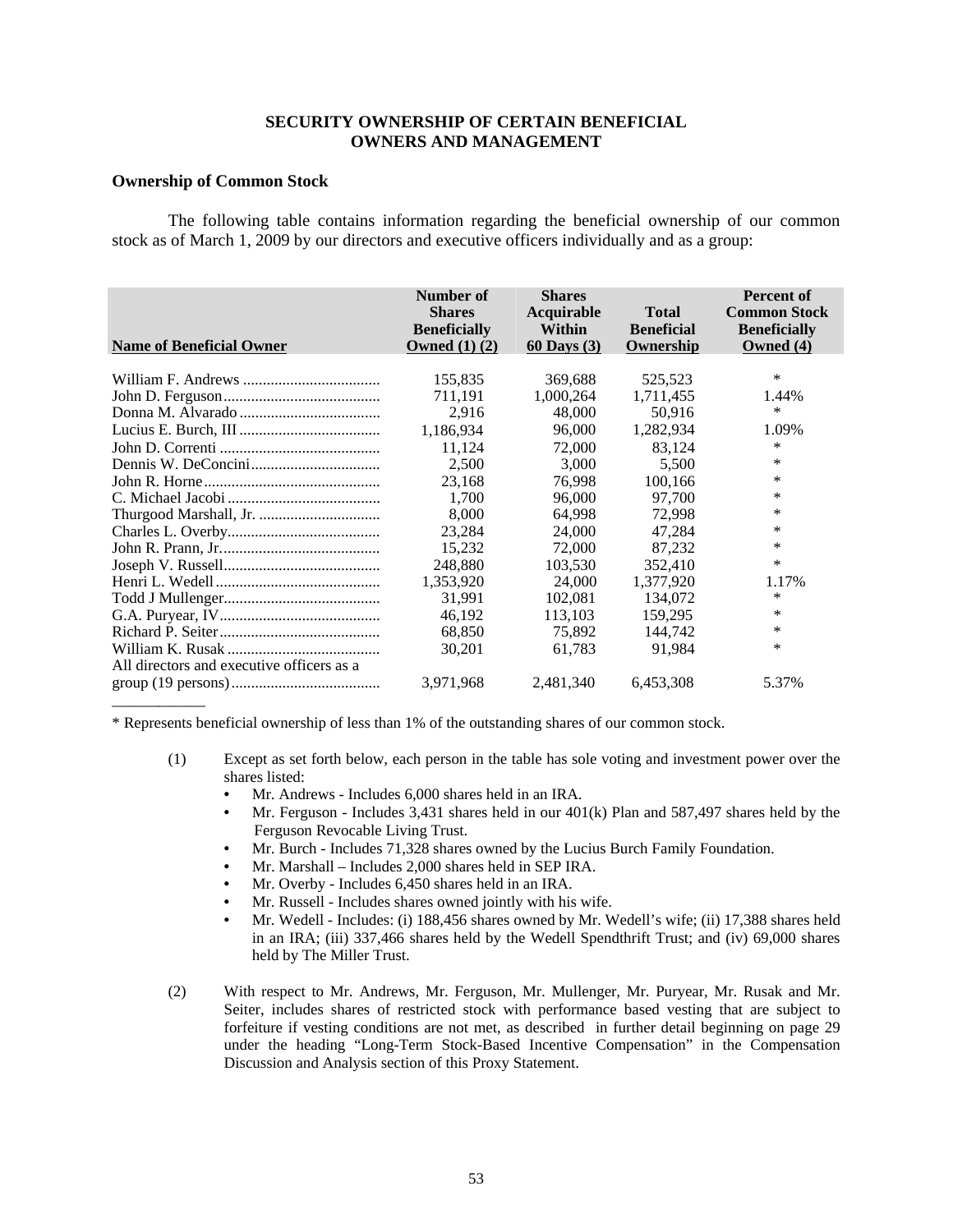- (3) Reflects the number of shares that could be purchased upon exercise of stock options at March 1, 2009 or within 60 days thereafter.
- (4) The percentages in this column are based on 117,681,012 shares outstanding as of March 1, 2009. In addition, pursuant to SEC rules, shares of the Company's common stock that an individual owner has a right to acquire within 60 days pursuant to the exercise of stock options are deemed to be outstanding for the purpose of computing the ownership of that owner and for the purpose of computing the ownership of all directors and executive officers as a group, but are not deemed outstanding for the purpose of computing the ownership of any other owner.

The Company is not aware of any person who beneficially owned greater than 5% of our common stock as of March 1, 2009.

## **Section 16(a) Beneficial Ownership Reporting Compliance**

Section 16(a) of the Securities Exchange Act of 1934 requires our executive officers and directors to file reports of ownership and changes in ownership with the SEC and the NYSE. Based on our records and other information, all Section 16(a) filing requirements were satisfied by our executive officers and directors in 2008, with the exception that six (6) Form 4 filings were filed on behalf of insiders outside of the 2-day filing period.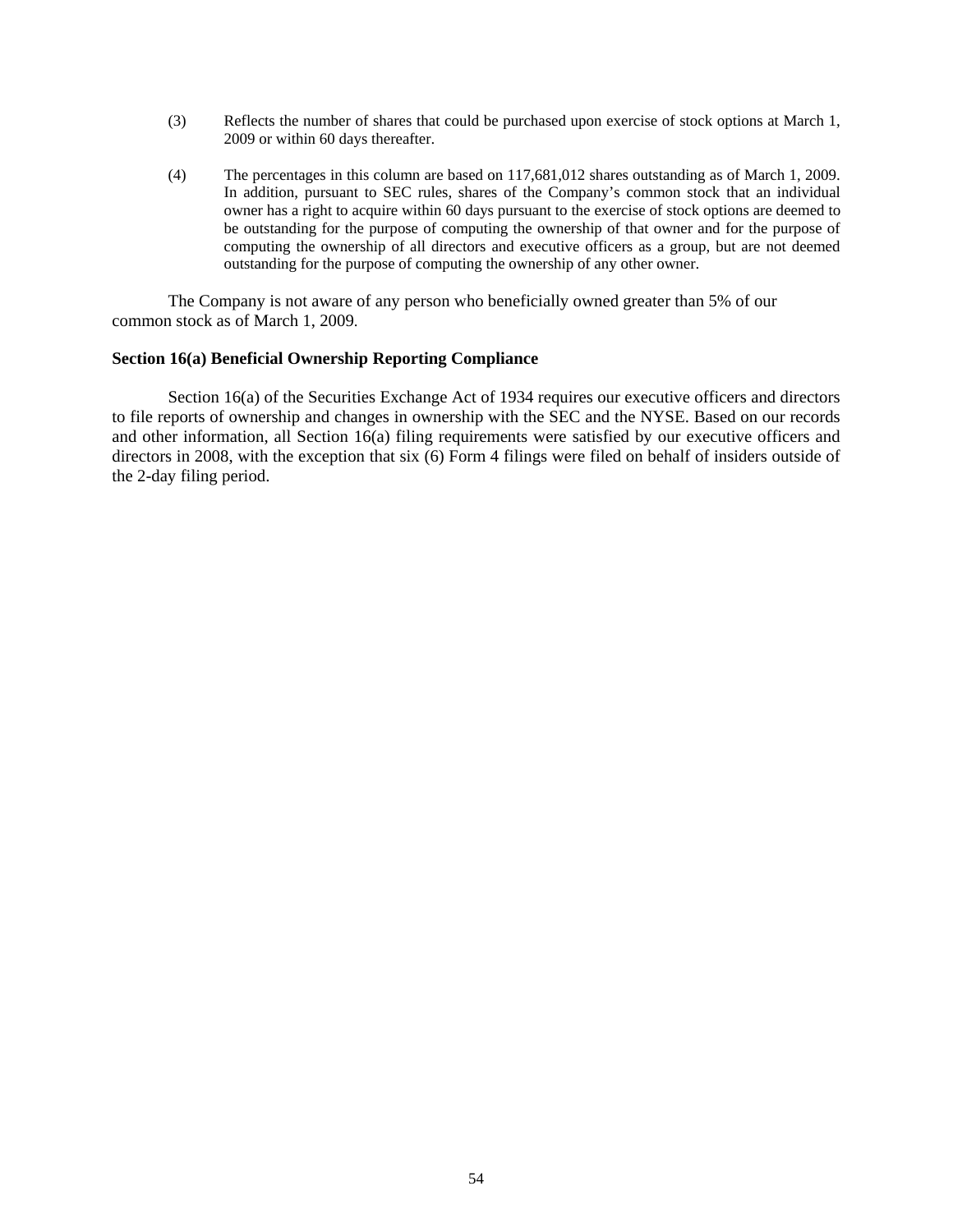## **PROXY**

## **CORRECTIONS CORPORATION OF AMERICA**

# **ANNUAL MEETING OF STOCKHOLDERS**

## **To Be Held May 14, 2009**

### **THIS PROXY IS SOLICITED ON BEHALF OF THE BOARD OF DIRECTORS**

The undersigned hereby appoint(s) John D. Ferguson and Todd J Mullenger, and each of them with full power of substitution and revocation, as proxies of the undersigned, and hereby authorize(s) them to represent and to vote, as designated, all of the voting common stock of Corrections Corporation of America, a Maryland corporation (the "Company"), held by the undersigned at the close of business on Tuesday, March 17, 2009, at the Annual Meeting of Stockholders of the Company to be held on Thursday, May 14, 2009, at 10:00 a.m., local time, at the Company's corporate headquarters, 10 Burton Hills Boulevard, Nashville, Tennessee, and at any adjournments or postponements thereof.

# **PLEASE SIGN, DATE AND RETURN PROMPTLY IN THE ENCLOSED ENVELOPE. PLEASE MARK YOUR VOTE IN BLUE OR BLACK INK AS SHOWN HERE.**  $\boxtimes$

1. Election of Directors.

## **RECOMMENDATION OF THE BOARD OF DIRECTORS: "FOR" ALL NOMINEES**

- [ ] FOR all nominees
- [ ] WITHHOLD AUTHORITY to vote for all nominees

Nominees: William F. Andrews, John D. Ferguson, Donna M. Alvarado, Lucius E. Burch, III, John D. Correnti, Dennis W. DeConcini, John R. Horne, C. Michael Jacobi, Thurgood Marshall, Jr., Charles L. Overby, John R. Prann, Jr., Joseph V. Russell and Henri L. Wedell.

- [ ] For all nominees except for the following:
- 2. Ratification of the appointment by our Audit Committee of Ernst & Young LLP as our independent registered public accounting firm for the fiscal year ending December 31, 2009.

# **RECOMMENDATION OF THE BOARD OF DIRECTORS: "FOR"**

- [ ] FOR [ ] AGAINST [ ] ABSTAIN
- 3. Adoption of a stockholder proposal for the Company to provide a semi-annual report to stockholders disclosing certain information with respect to the Company's political contributions and expenditures.

## **RECOMMENDATION OF THE BOARD OF DIRECTORS: "AGAINST"**

[ ] FOR [ ] AGAINST [ ] ABSTAIN